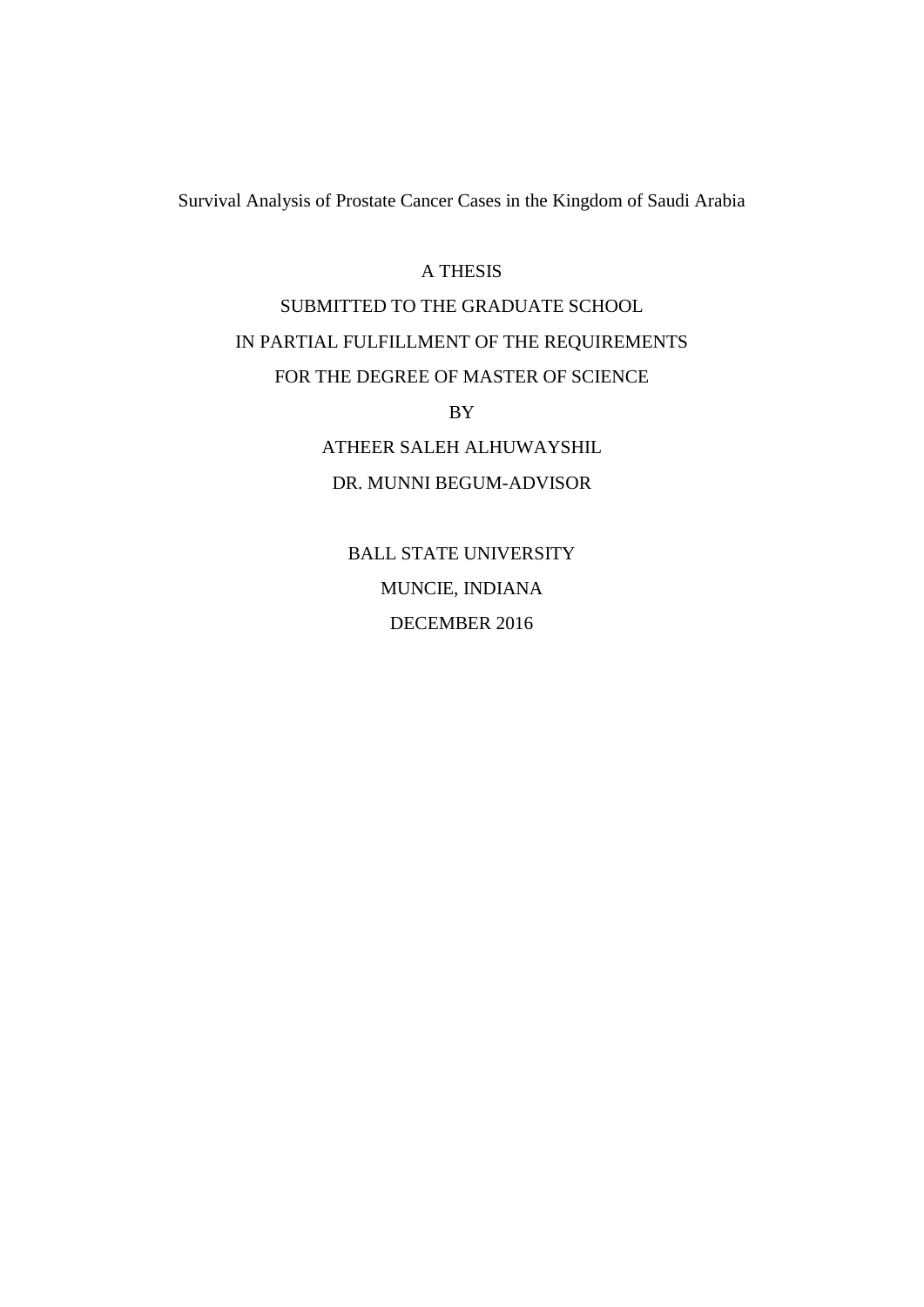Survival Analysis of Prostate Cancer Cases in the Kingdom of Saudi Arabia

#### A THESIS

### SUBMITTED TO THE GRADUATE SCHOOL IN PARTIAL FULFILLMENT OF THE REQUIREMENTS FOR THE DEGREE OF MASTER OF SCIENCE

BY

#### ATHEER SALEH ALHUWAYSHIL

\_\_\_\_\_\_\_\_\_\_\_\_\_\_\_\_\_\_\_\_\_\_\_\_\_ \_\_\_\_\_\_\_\_\_\_\_\_\_\_\_\_\_\_\_\_\_\_\_\_\_\_\_

\_\_\_\_\_\_\_\_\_\_\_\_\_\_\_\_\_\_\_\_\_\_\_\_\_ \_\_\_\_\_\_\_\_\_\_\_\_\_\_\_\_\_\_\_\_\_\_\_\_\_\_\_

\_\_\_\_\_\_\_\_\_\_\_\_\_\_\_\_\_\_\_\_\_\_\_\_\_ \_\_\_\_\_\_\_\_\_\_\_\_\_\_\_\_\_\_\_\_\_\_\_\_\_\_\_

\_\_\_\_\_\_\_\_\_\_\_\_\_\_\_\_\_\_\_\_\_\_\_\_\_ \_\_\_\_\_\_\_\_\_\_\_\_\_\_\_\_\_\_\_\_\_\_\_\_\_\_\_

\_\_\_\_\_\_\_\_\_\_\_\_\_\_\_\_\_\_\_\_\_\_\_\_\_ \_\_\_\_\_\_\_\_\_\_\_\_\_\_\_\_\_\_\_\_\_\_\_\_\_\_\_

#### **Committee Approval:**

Committee Chairperson Date

Committee Member Date

**Committee Member Date** 

**Departmental Approval:**

Departmental Chairperson Date

Dean of Graduate School Date

BALL STATE UNIVERSITY MUNCIE, INDIANA DECEMBER 2016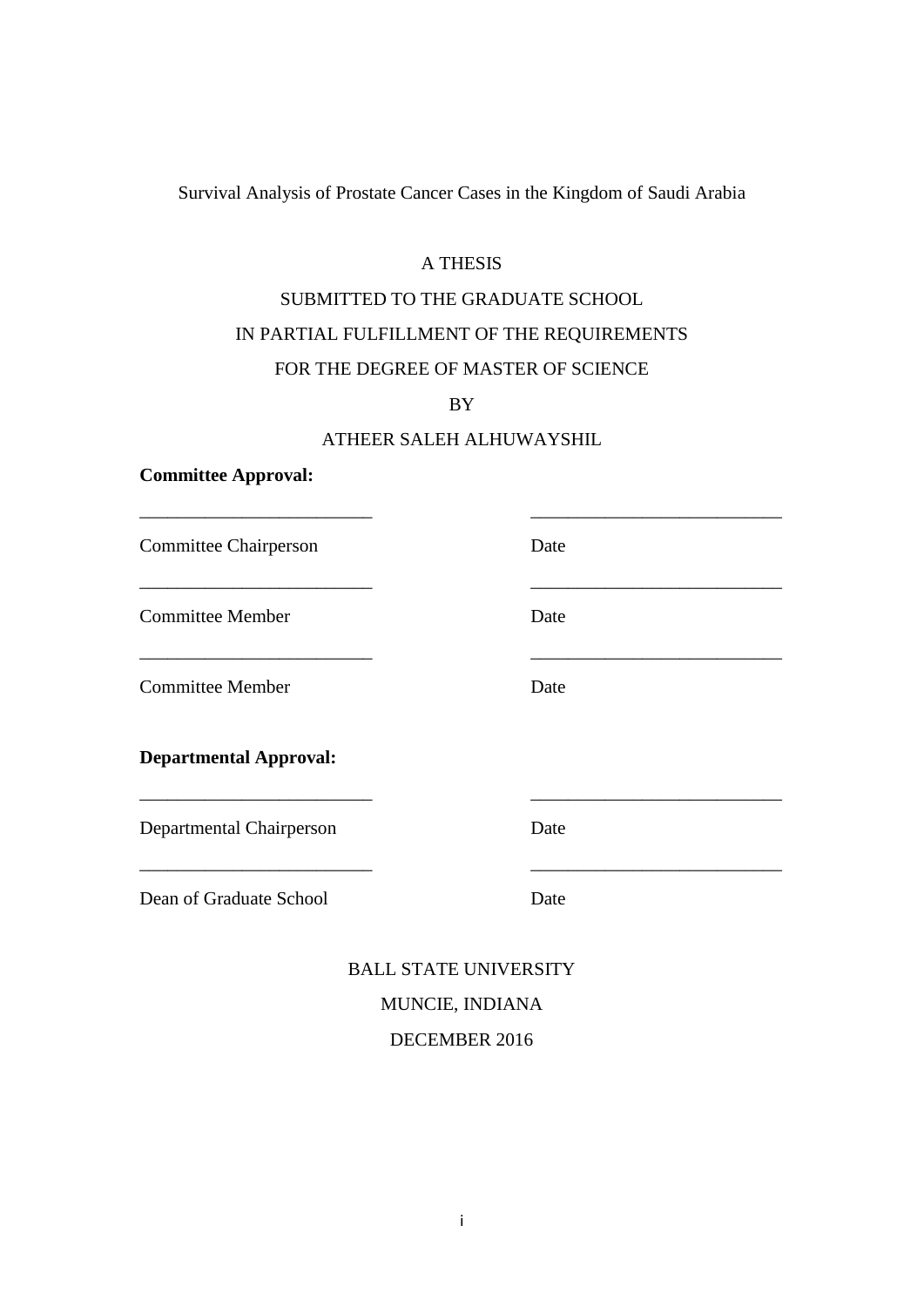Dedication

To mom and dad

# who always make me successful

and the special people in my life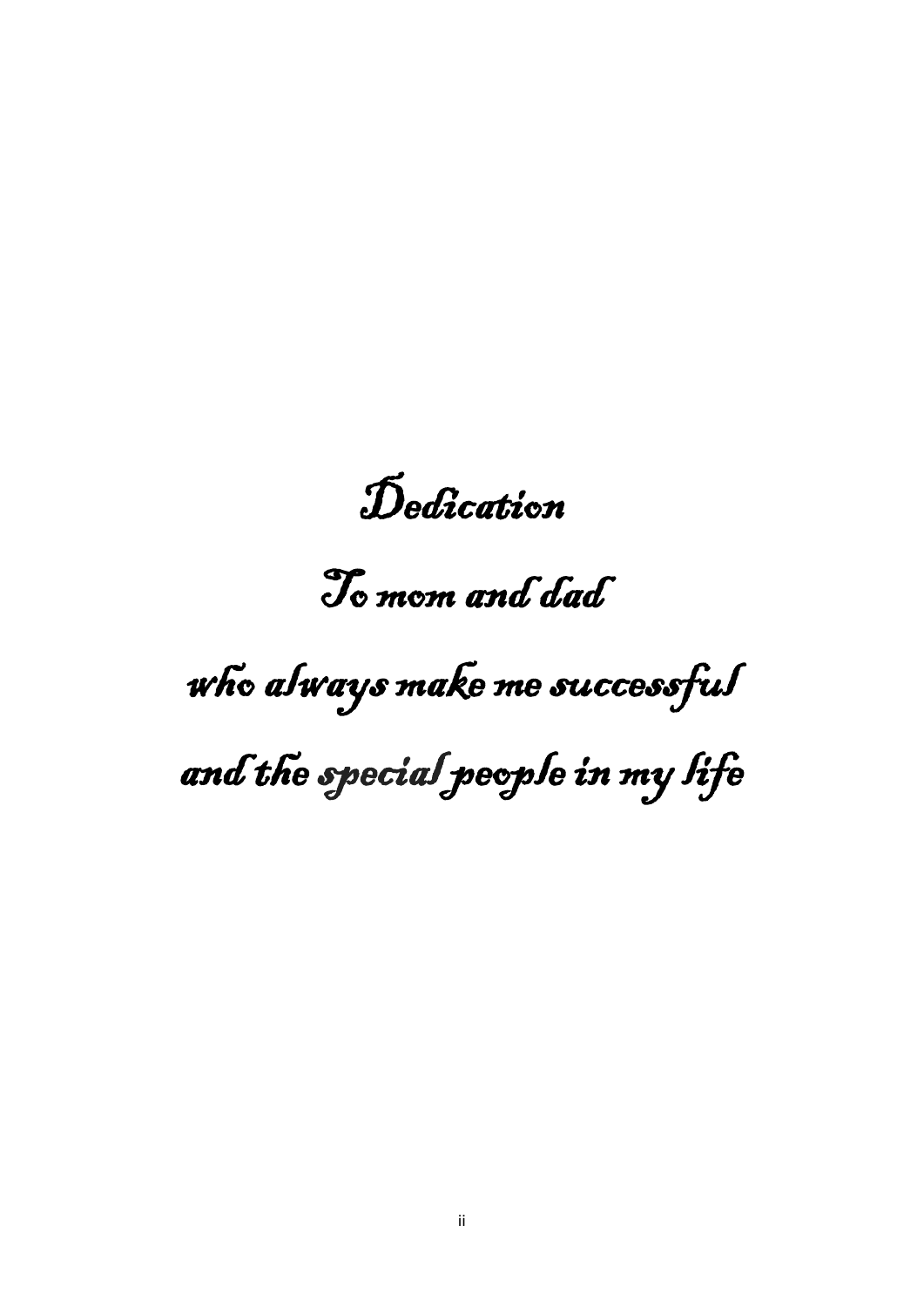#### ACKNOWLEDGEMENT

It is with immense pleasure that I express my gratitude to my advisor Dr. Munni Begum for her insightful guidance during the study period. Her cordial cooperation led me to the accomplishment of the thesis. In this occasion I would like to have an opportunity to thank the committee members Dr. Rahmatullah Imon and Dr. Yayuan Xiao for their help throughout the work. I would also like to thank the faculties and stuff of the Department of Mathematical Sciences for their continuous support during my attachment to the department.

 My government has indeed been supportive especially with financial assistance just to make sure that I pursue my education dreams to a higher level. Without its generous support I wouldn't be where I am today. My career looks bright thanks to the government's support. It is for this reason that I will always endeavor to give back to my country. I look forward to offering my services in relation to my profession so that other people can also benefit.

 I would like to specifically appreciate my siblings for having been patient through this past period. They had a choice of making my life difficult but they did not. They have been amazing whenever I needed anything from them irrespective of the time of the day. The fact that I could meet and call them anytime of the day enhanced my focus even more. I am glad to point out that my brother Yasir was always available to my aid whenever my parents were not around or were not in a position to assist me. He would even go an extra mile to ask me if I was okay or needed any kind of help. If I did need anything then I would not hesitate. My lovely sister Areej was amazing too. She understood how time was not on my side and

iii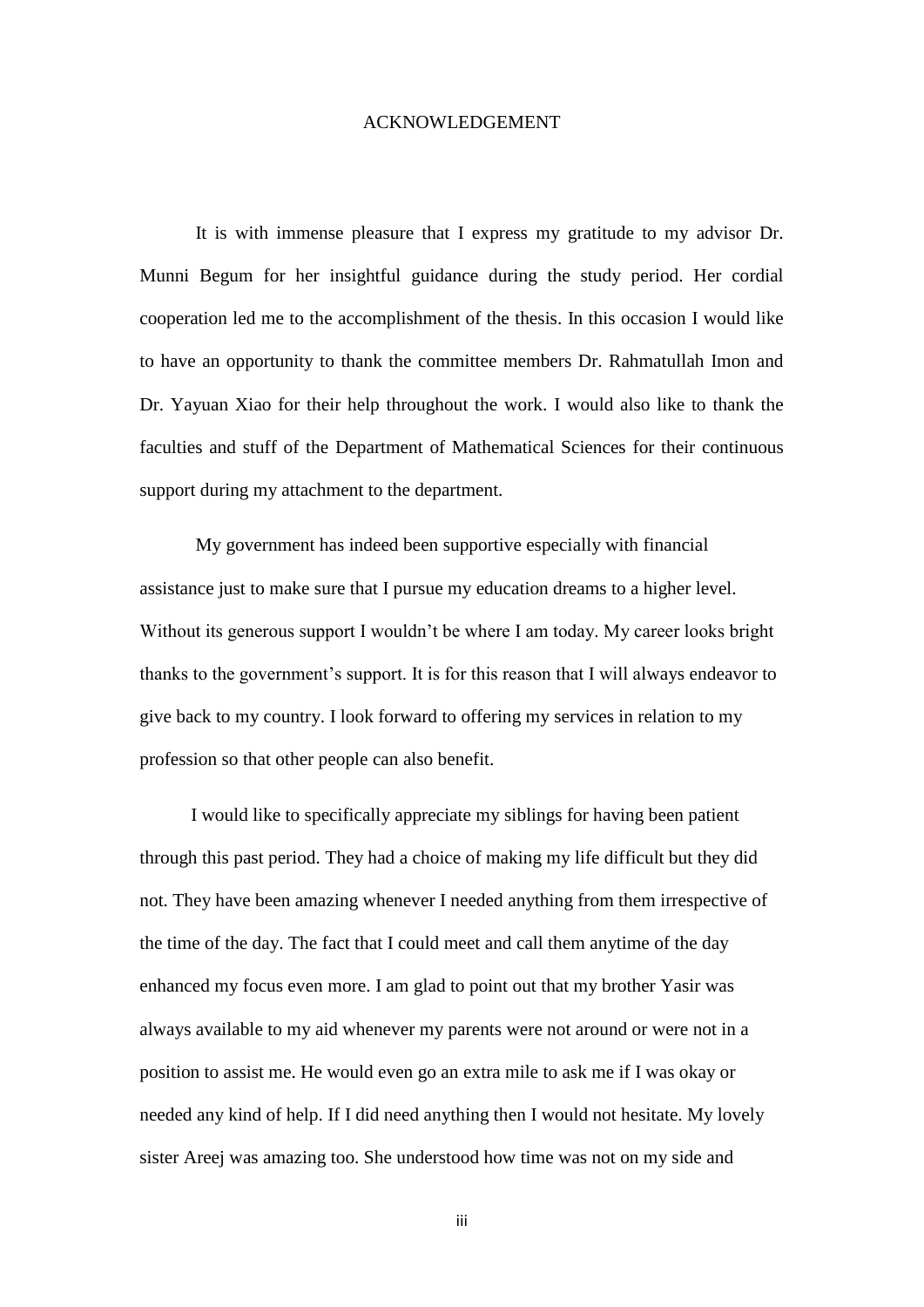would happily step in and even cover for me on various duties at home. This was very special because then I could have some extra time to concentrate.

 Last but not least I would like to thank my best friends who also stood by my side. They helped me emotionally. With these special support team, I would nothing more than being a success, I owe it all to them. I am highly indebted to my friends and family members for their all-out support to accomplish my degree successfully, without their cooperation I could not think of it.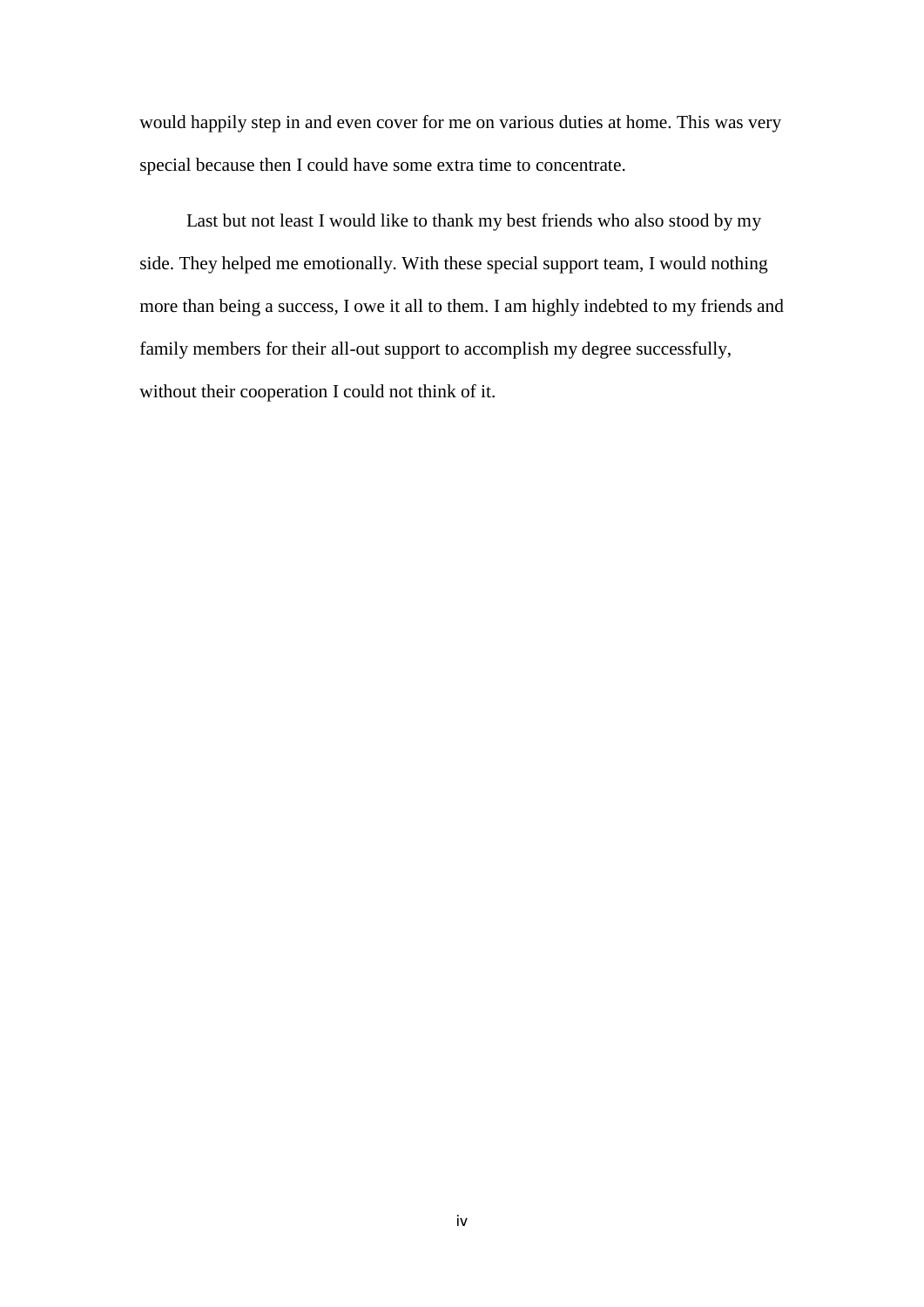# **Contents**

|                         |         |                                                            |              | Page |
|-------------------------|---------|------------------------------------------------------------|--------------|------|
| $\mathbf 1$             |         | <b>Introduction</b>                                        | $\mathbf{1}$ | No.  |
|                         | 1.1     | Background                                                 | $\mathbf{1}$ |      |
|                         | 1.2     | Objectives of the study                                    | 4            |      |
|                         | 1.3     | Organization of the thesis                                 | 5            |      |
| 2                       |         | <b>Methodology</b>                                         | 6            |      |
|                         | 2.1     | Introduction                                               | 6            |      |
|                         | $2.2\,$ | Data source                                                | 6            |      |
|                         |         | 2.3 Data and Variable Description                          | 7            |      |
|                         |         | 2.4 Data Cleaning                                          | 9            |      |
|                         | 2.5     | <b>Statistical Analysis</b>                                | 10           |      |
|                         |         | 2.5.1 Univariate Analysis                                  | 10           |      |
|                         |         | 2.5.2 Bi-variate Analysis                                  | 10           |      |
|                         |         | 2.5.3 Survival Analysis                                    | 11           |      |
|                         | 2.6     | <b>Statistical Packages</b>                                | 13           |      |
|                         | 2.7     | Conclusion                                                 | 13           |      |
| 3                       |         | <b>Results: Univariate &amp; Bivariate Analysis</b>        | 14           |      |
|                         |         | 3.1 Introduction                                           | 14           |      |
|                         |         | 3.2 Univariate Analysis                                    | 15           |      |
|                         | 3.3     | <b>Bivariate Analysis</b>                                  | 23           |      |
|                         | 3.4     | Conclusion                                                 | 25           |      |
| $\overline{\mathbf{4}}$ |         | <b>Result: Survival Analysis</b>                           | 26           |      |
|                         | 4.1     | Introduction                                               | 26           |      |
|                         | 4.2     | Kaplan Meier (KM) Survival curves                          | 26           |      |
|                         | 4.3     | Log-rank test                                              | 30           |      |
|                         | 4.4     | Assessing PH assumption using Graphical Approaches         | 31           |      |
|                         | 4.5     | Cox-PH Model                                               | 34           |      |
|                         |         | 4.5.1 Univariate                                           | 34           |      |
|                         |         | 4.5.2 Multivariate                                         | 36           |      |
|                         | 4.6     | Model comparison and selection                             | 40           |      |
|                         | 4.7     | Interpretation of the coefficients from the selected model | 41           |      |
|                         | 4.8     | Conclusion                                                 | 42           |      |
| 5                       |         | <b>Conclusion</b>                                          | 43           |      |
|                         |         | <b>Bibliography</b>                                        | 48           |      |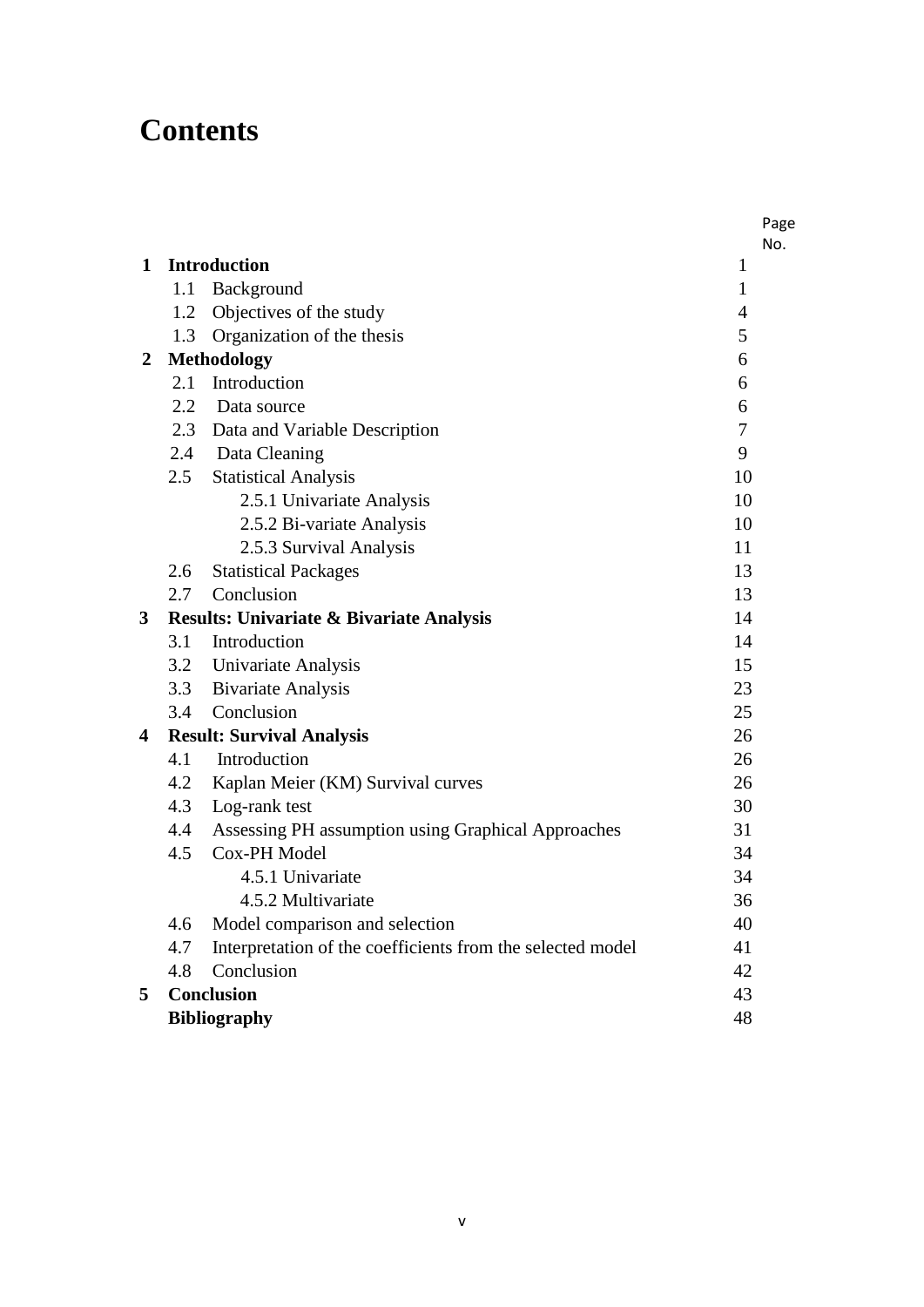# **List of Tables**

|                  |                                                                   | Page<br>No. |
|------------------|-------------------------------------------------------------------|-------------|
|                  | <b>Chapter 3</b>                                                  |             |
| <b>3.1</b>       | Region-wise distribution of Prostate cancer cases in Saudi Arabia | 15          |
| $3.2^{\circ}$    | Extent-wise distribution of Prostate cancer cases in Saudi Arabia | 17          |
| <b>3.3</b>       | Grade-wise distribution of Prostate cancer cases in Saudi Arabia  | 18          |
| 3.4              | Morphology-wise distribution of Prostate cancer cases in Saudi    | 19          |
|                  | Arabia                                                            |             |
| $3.5^{\circ}$    | Status-wise distribution of Prostate cancer cases in Saudi Arabia | 20          |
| <b>3.6</b>       | Basis of diagnosis of Prostate cancer cases in Saudi Arabia       | 21          |
| 3.7              | Summary statistics for age and survival time of Prostate cancer   | 21          |
|                  | cases in Saudi Arabia                                             |             |
| 3.8 <sub>1</sub> | Results of Chi-square test                                        | 24          |
|                  |                                                                   |             |

### **Chapter 4**

|     | <b>4.1</b> Result from the Cox-PH model by using covariate region     | 35 |
|-----|-----------------------------------------------------------------------|----|
|     | <b>4.2</b> Result from the Cox-PH model by using covariate extent     | 36 |
|     | <b>4.3</b> Result from the Cox-PH model by using covariate morphology | 36 |
|     | <b>4.4</b> Result from the Cox-PH model by using covariate grade      | 36 |
| 4.5 | Result from the Cox-PH model by using all covariates of interest      | 37 |
|     | <b>4.6</b> Model diagnostics by using correlation between Schoenfeld  | 39 |
|     | residuals and ranked survival time                                    |    |
| 4.7 | Result from the Stratified Cox-Model                                  | 41 |
| 4.8 | Table of AIC values for the competing Cox-PH models                   | 42 |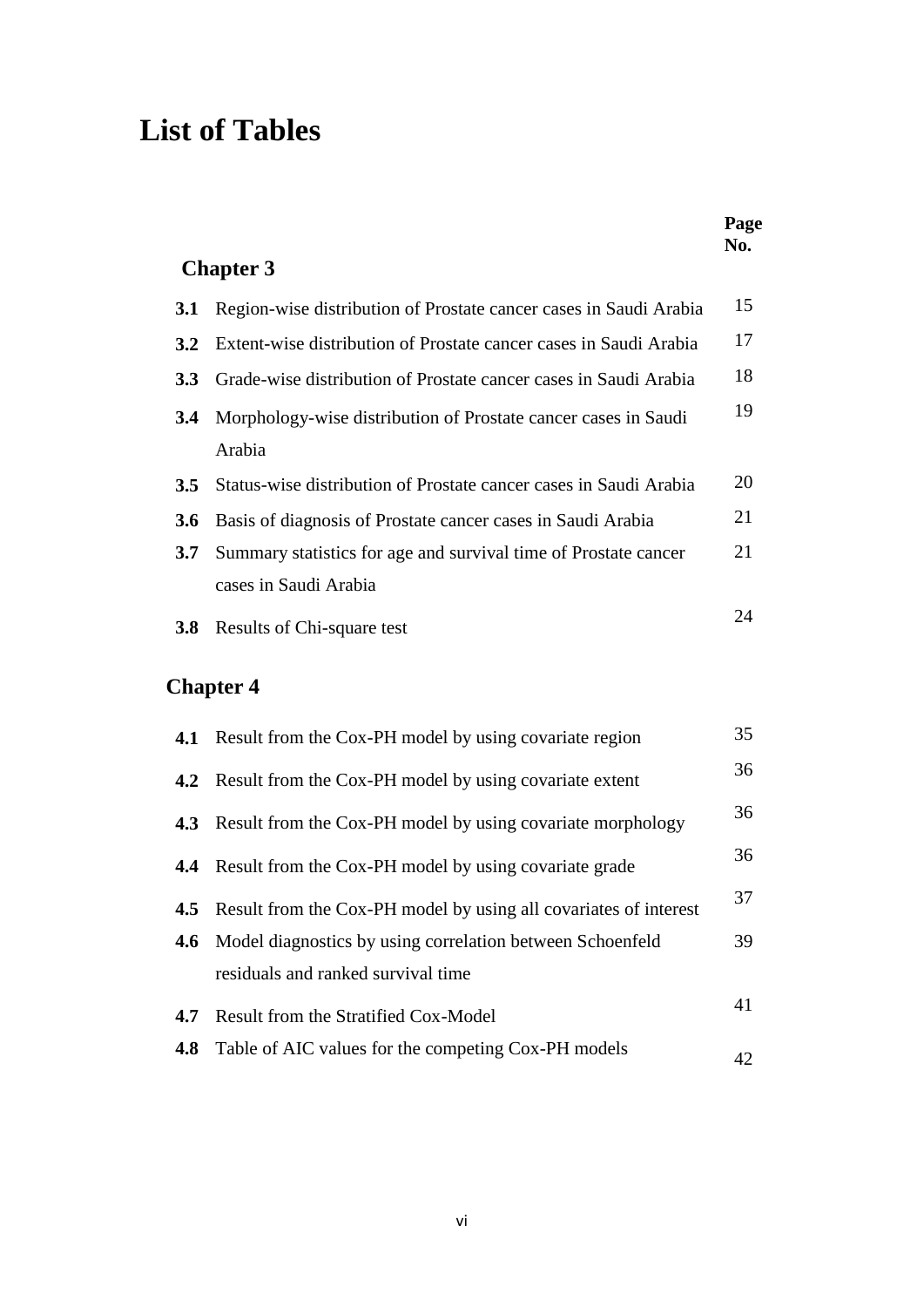# **List of Figures**

|     |                                                                          | Page<br>No. |
|-----|--------------------------------------------------------------------------|-------------|
|     | <b>Chapter 3</b>                                                         |             |
| 3.1 | Region-wise distribution of Prostate cancer cases in Saudi Arabia        | 16          |
| 3.2 | Extent-wise distribution of Prostate cancer cases in Saudi Arabia        | 17          |
| 3.3 | Grade-wise distribution of Prostate cancer cases in Saudi Arabia         | 18          |
| 3.4 | Morphology-wise distribution of Prostate cancer cases in Saudi<br>Arabia | 19          |
| 3.5 | Status-wise distribution of Prostate cancer cases in Saudi Arabia        | 20          |
| 3.6 | Basis of diagnosis of Prostate cancer cases in Saudi Arabia              | 21          |
| 3.7 | Histogram for age of Prostate cancer patients in Saudi Arabia            | 22          |
| 3.8 | Histogram for survival time of Prostate cancer patients in Saudi         | 23          |
|     | Arabia                                                                   |             |
|     | <b>Chapter 4</b>                                                         |             |
| 4.1 | Unadjusted KM curve for the prostate cancer cases in Saudi Arabia        | 27          |
| 4.2 | Extent-wise KM curves for the prostate cancer cases in Saudi Arabia      | 28          |
| 4.3 | Morphology-wise KM curves for the prostate cancer cases in Saudi         | 29          |
|     | Arabia                                                                   |             |
| 4.4 | Grade-wise KM curves for the prostate cancer cases in Saudi Arabia       | 30          |
| 4.5 | Log-log curves by region for the prostate cancer cases in Saudi          | 32          |
|     | Arabia                                                                   |             |
| 4.6 | Log-log curves by extent for the prostate cancer cases in Saudi          | 33          |
|     | Arabia                                                                   |             |
| 4.7 | Log-log curves by morphology for the prostate cancer cases in Saudi      | 33          |
|     | Arabia                                                                   |             |
| 4.8 | Log-log curves by grade for the prostate cancer cases in Saudi<br>Arabia | 34          |
| 4.9 | PH-assumption checking plot                                              |             |
|     |                                                                          | 40          |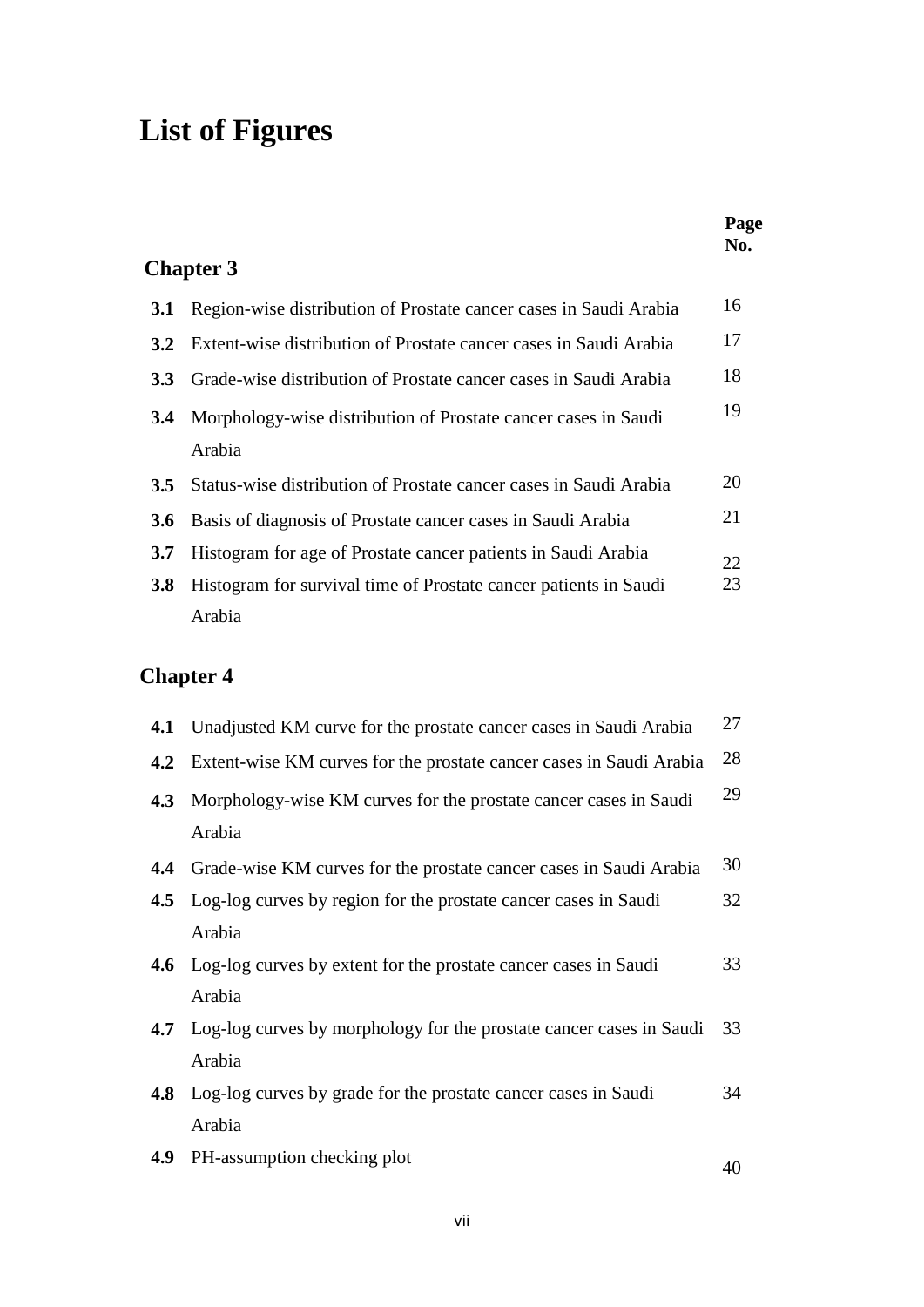### **Abstract**

**THESIS: Survival Analysis of Prostate Cancer Cases in the Kingdom of Saudi Arabia STUDENT:** Atheer Saleh Alhuwayshil **DEGREE:** Master of Science **COLLEGE:** Science and Humanities **DATE:** December 2016 **PAGES:** 73

Prostate cancer is the third leading cancer cases among males in Saudi Arabia. To the best of our knowledge, no survival analysis of prostate cancer cases among Saudi population is found in literature. In order to have a better understanding on prostate cancer with respect to some selected variables such as region, extent, morphology, grade and on survival times of the patients prompted to the study.

In this study we analyzed 2795 prostate cancer cases (with complete information for all subjects) obtained from Saudi Cancer Registry covering the period January 1994 to March 2016. Frequency tables, graphs and some descriptive statistics for the study variables are presented as a part of exploratory analysis. Bi-variate association of status of the patients and prostate cancer grade, extent, region and morphology respectively are performed using Chi-square test. As a part of survival analysis, we applied non-parametric log rank test and parametric Cox proportional hazards (PH) model. Stratified Cox PH model has been considered as the final model based on lowest AIC value.

viii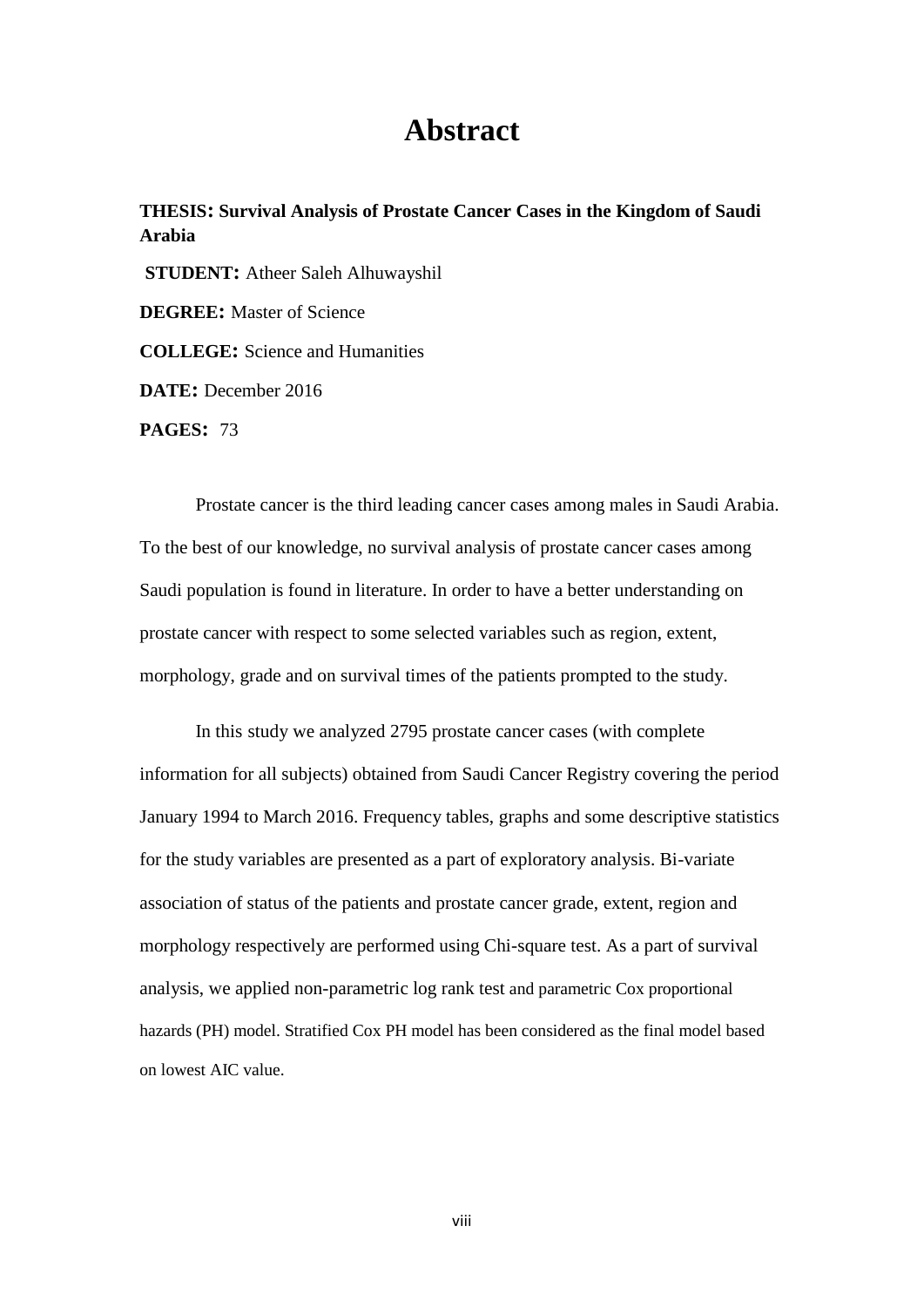Almost seventy-five percent of the prostate cancer cases are reported from Riyadh, Makkah and Eastern regions. Distant metastasis and localized consist of more than eighty percent of the prostate cancer cases in Saudi Arabia. More than half of the patients are diagnosed as cancer patient while they stay at grade III. The portion of the patients diagnosed at early stage is very low. More than ninety-five percent of the patients had Adenocarcinoma. Approximately sixteen percent of the patients died of prostate cancer. Histology of primary cancel cell is the most widely used technique for diagnosis of the disease in Saudi Arabia. Age more than 60 years is the most vulnerable time for occurring prostate cancer in males. Grade, region, extent and morphology are significantly related with status (died or alive) of the patients. City Jazan is significantly different than other cities in Saudi Arabia with respect to hazard of survival. If patients are diagnosed at grades I and II, the probability of surviving can be increased significantly.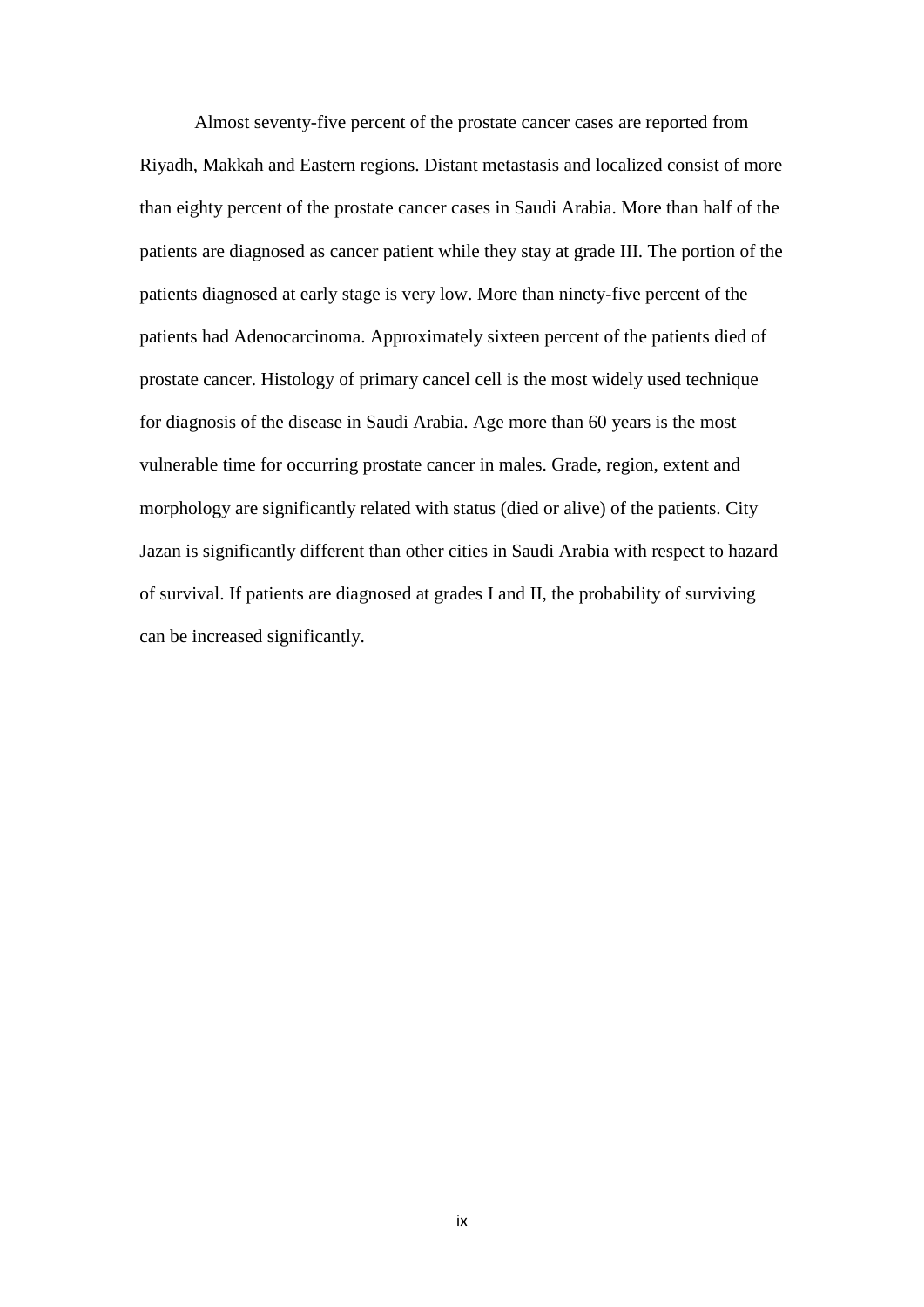### **Chapter 1**

### **Introduction**

#### *1.1Background*

Prostate gland is an organ of male reproductive system. Development of cancer in prostate gland is referred to as the carcinoma of prostate or prostate cancer. Most of the prostate cancer types are of adenocarcinoma which takes place in cells that produce and secret mucus and other kinds of fluids. In most cases, prostate cancer patients do not show any early symptoms. Severe stage of the prostate cancer may cause frequent urination and interruptions the flow of urine. However, mostly these kinds of symptoms are resultant of benign prostate condition. The other most common symptoms are <u>bone pain</u>, often in the [vertebrae](https://en.wikipedia.org/wiki/Vertebrae) (bones of the spine), [pelvis,](https://en.wikipedia.org/wiki/Pelvis) or [ribs.](https://en.wikipedia.org/wiki/Rib) In usual cases, the prostate cancer develops with a very slow pace. Most of the prostate cancer patients are diagnosed on or after 65 years old [1]. The cancer cell may spread to other parts of the body such as lymph nodes and bones [2]. Diagnosis of prostate cancer can be made in a number way, such as prostate imaging by Ultra Sound (US) or by Magnetic Resonance Imaging (MRI), biopsy of prostate (a way of examining prostate tissue by urologists or radiologists), Gleason Score a process of evaluation of microscopic feature of cancer cell, Tumor markers (a means of examining Prostate-Specific Antigen (PSA)), Staging that determines how far the cancer spreads [3]. Once a patient is diagnosed with prostate cancer, the patient is usually treated with one or a combination of multiple procedures: active surveillance, surgery, radiation therapy, chemotherapy, and biological therapy. Early detection of prostate cancer helps to prevent deaths from prostate cancer.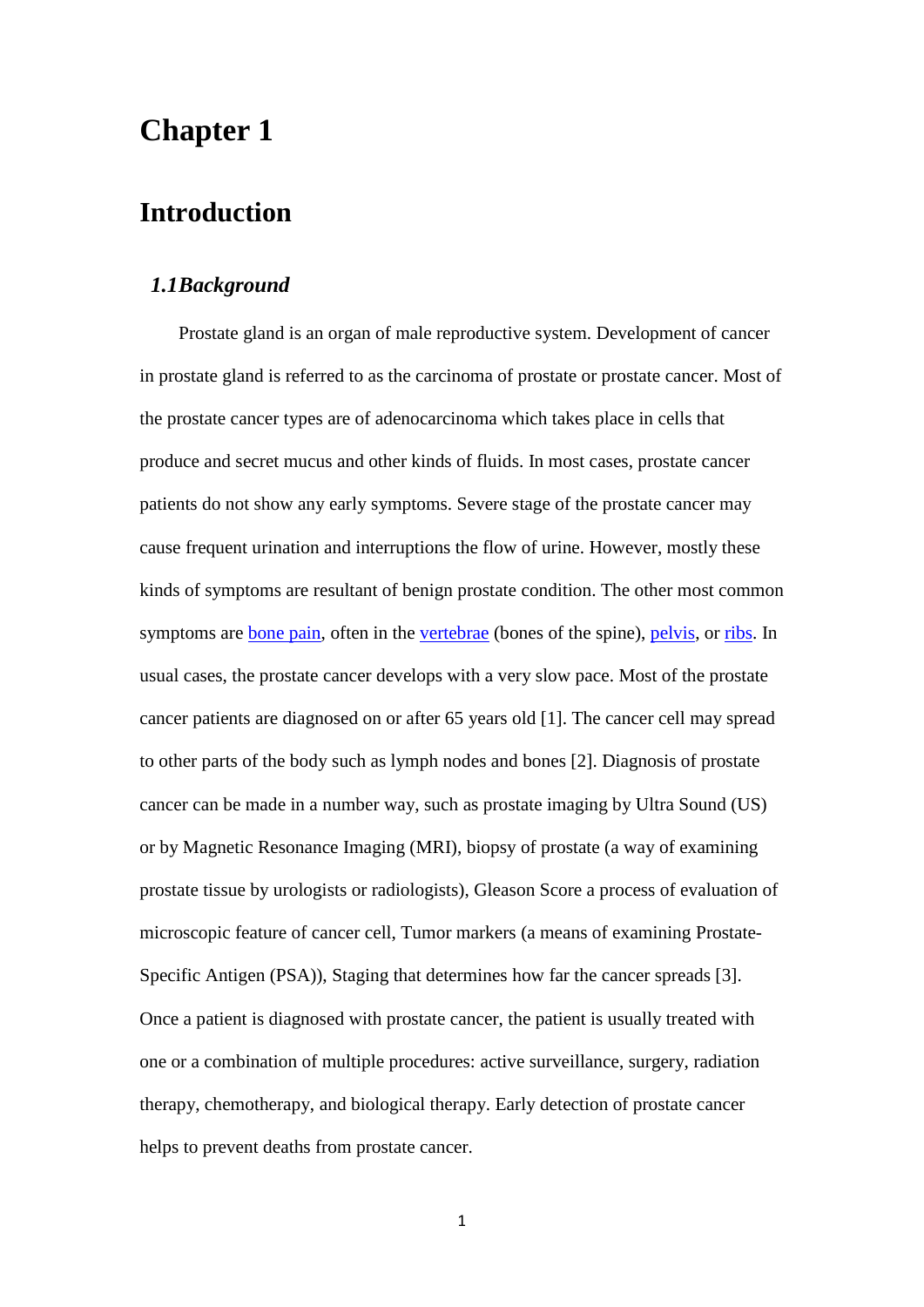According to the world cancer fact sheet: world cancer burden (2012), cancer is one of the leading causes of disease worldwide. Approximately 14.1 million new cases occurred in 2012 globally. Among them 1.112 (7.87%) million is the prostate cancer cases. In the year 2012, the estimated prevalence of prostate cancer was 3.924 million (12.07% of all types of cancer) while prevalence of all types of cancers was 32.5 million. Approximately 8.2 million deaths occurred in 2012 due to cancer globally, among them 0.307(3.74%) million was due to prostate cancer. In 2008, it is recoded that approximately 169.3 million years of healthy life were lost worldwide due to cancer and the share of prostate cancer was 4.041 (2.38%) million years. The above noted cancer fact sheet also presented a projection to 2030 and depicts that if the current trend of major types of cancer is going on, an increase of 68% new cases would happen by 2030 as compared to 2012 [4].

World Health Organization – Cancer Country Profiles, 2014 [5] presents that 4,900 deaths among males and 4,300 deaths among females has been recorded due to all sorts of cancer in Saudi Arabia in 2014. In the year 2014, 703 new cases of prostate cancer cases have been recorded which is third leading cancer type among the males in Saudi Arabia. Cancer Incidence Report Saudi Arabia 2010, illustrates that among the male cancer patients of 60-74 years' age group, prostate cancer is the fourth leading cancer cases while among the cancer patients of age group 75+ years it is the first leading cancer type. In 2010, among 4200 male cancer cases 278 cases were recoded as prostate cancer accounted 6.1% of all newly diagnosed cases. This cancer was ranked sixth in the year 2010. The age specific rate of prostate cancer was 5.5 per 100,000 males in Saudi Arabia. The five regions namely Eastern region, Riyadh, Tabuk, Jouf and Northern region were recorded as high incidence region for prostate cancer in 2010. The median age of diagnosis was 73 years [6].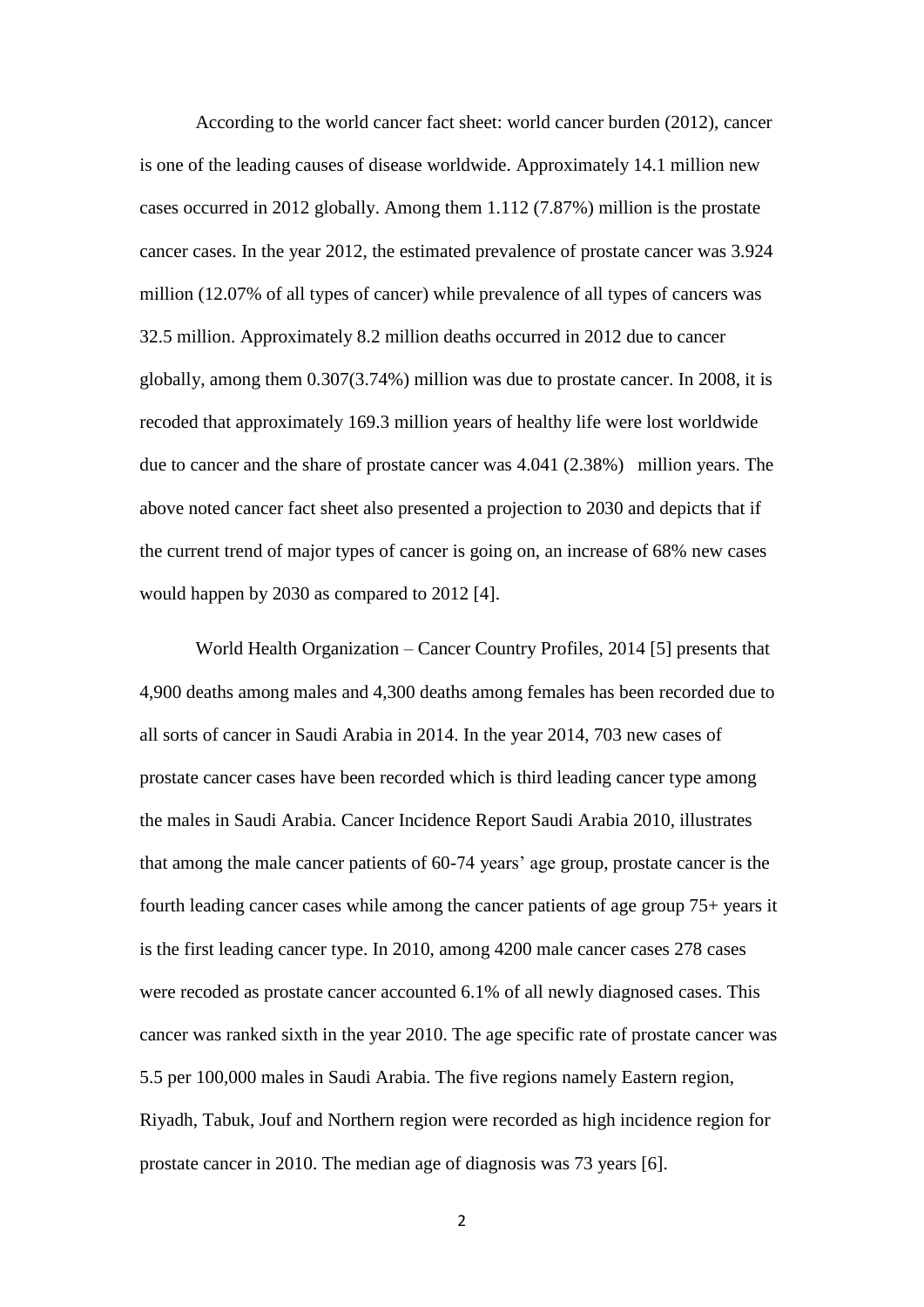It is evident from available researches that age, family history and race enhance the risk of prostate cancer. The higher age of male increases the risk for getting prostate cancer, particular genes passed from generation to generation may affect offspring's prostate cancer risk. So far, it is not sure that a single gene is responsible for higher or lower the risk of prostate cancer. However, a man with first blood relative's prostate cancer has two to three fold higher risks of prostate cancer [7]. The other risk factors may be included as dietary, medication exposure, infectious disease and sexual factors [3]

 In the USA, among the African-American men prostate cancer is more prevalent than other races. There is research evidence that among the African-American men it starts at earlier ages and grow faster than in other racial or ethnic groups. In order to determine the root cause of prostate cancer and to find out a preventive measure, intensive research is going on all over the world but the researchers do not agree on the factors influencing the risk of developing the prostate cancer, either positively or negatively [7].

The National Cancer Institute (NCI), USA maintains survival statistics for stage wise prostate cancer and shows that 5-year survival for both local stage and regional stage is nearly 100% while for the distant stage it about 28% [8], which indicates early detection may increase the survival times of the prostate cancer patients. Literature depicts that survival analysis on the prostate cancer patients has been carried out in different countries. For example, a study on survival and mortality in prostatic cancer has been done based on Swedish cancer register [9]. However, as no survival analysis found in literature on Saudi prostate cancer patients, this research project address a survival analysis to identify the risk factors influencing survival time of the prostate cancer patients.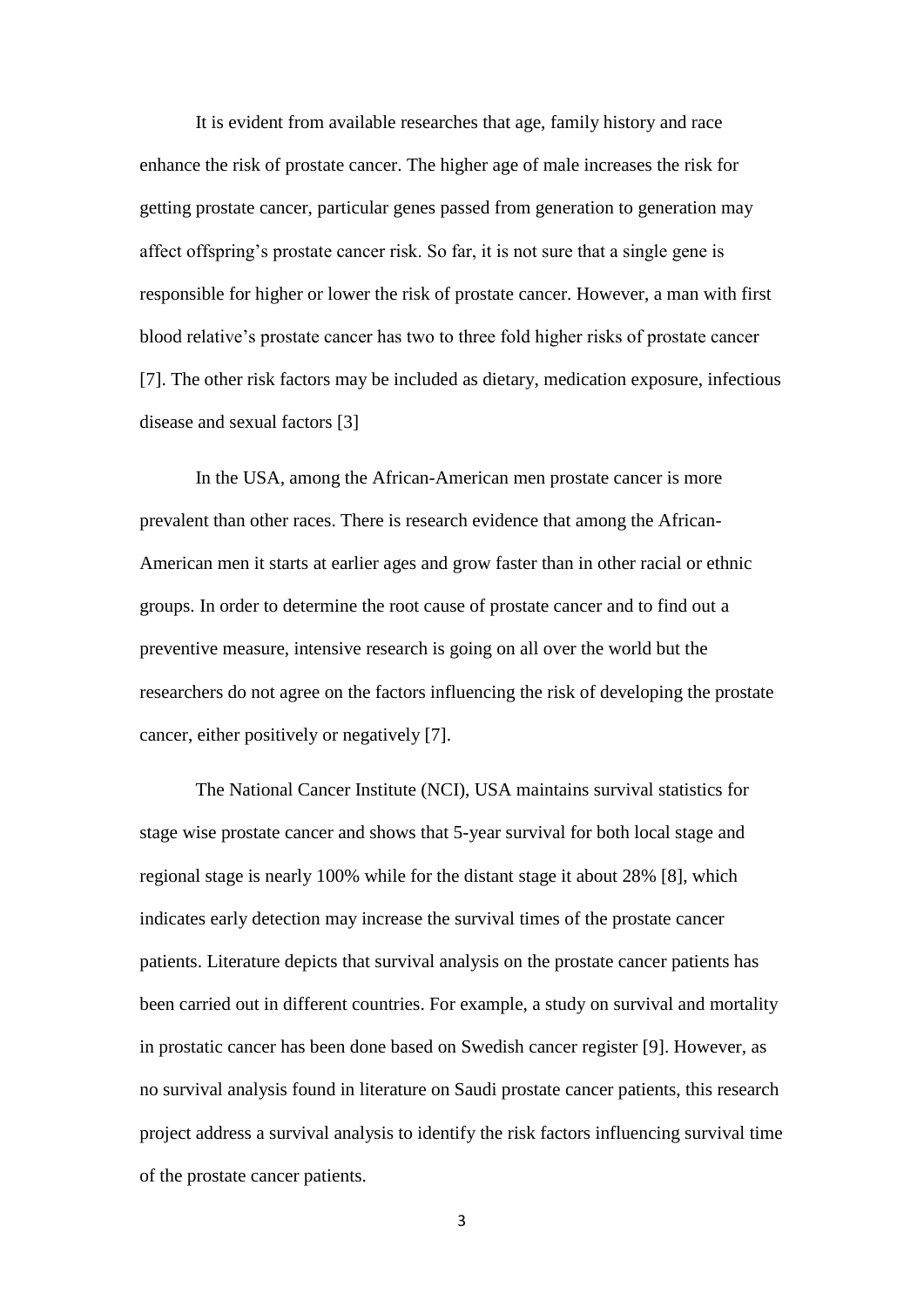We have collected prostate cancer data from the Saudi Cancer Registry (SCR) for this study. SCR collects data on cancer patients from all over the country through designated office and hospital outlets. Our data includes information on patient's age at diagnosis, date of birth, data of diagnosis, and last data of contact, city, extent, morphology, topography, laterality, and status of the patient at the time of last contact, causes of death. Subjects with complete information on all variables have been analysed in this study.

#### *1.2 Objectives of the study*

 This research intends an in-depth analysis of prostate cancer scenario exists in Saudi Arabia with respect to the variables of interest.

 The main objective of the research is to fit a survival model that best describes survival time of the prostate cancer patients in relation to the appropriate predictors in the data set.

The specific objectives are:

(1) To examine the distribution of prostate cancer cases with respect to the characteristics such as grade, extent, region, morphology, status (case dead or alive at the time of last contact), basis of diagnosis and age.

(2) To examine the relationship between status (case dead or alive at the time of last contact) with each of the variables of interests namely region, extent, morphology and grade of prostate cancer respectively.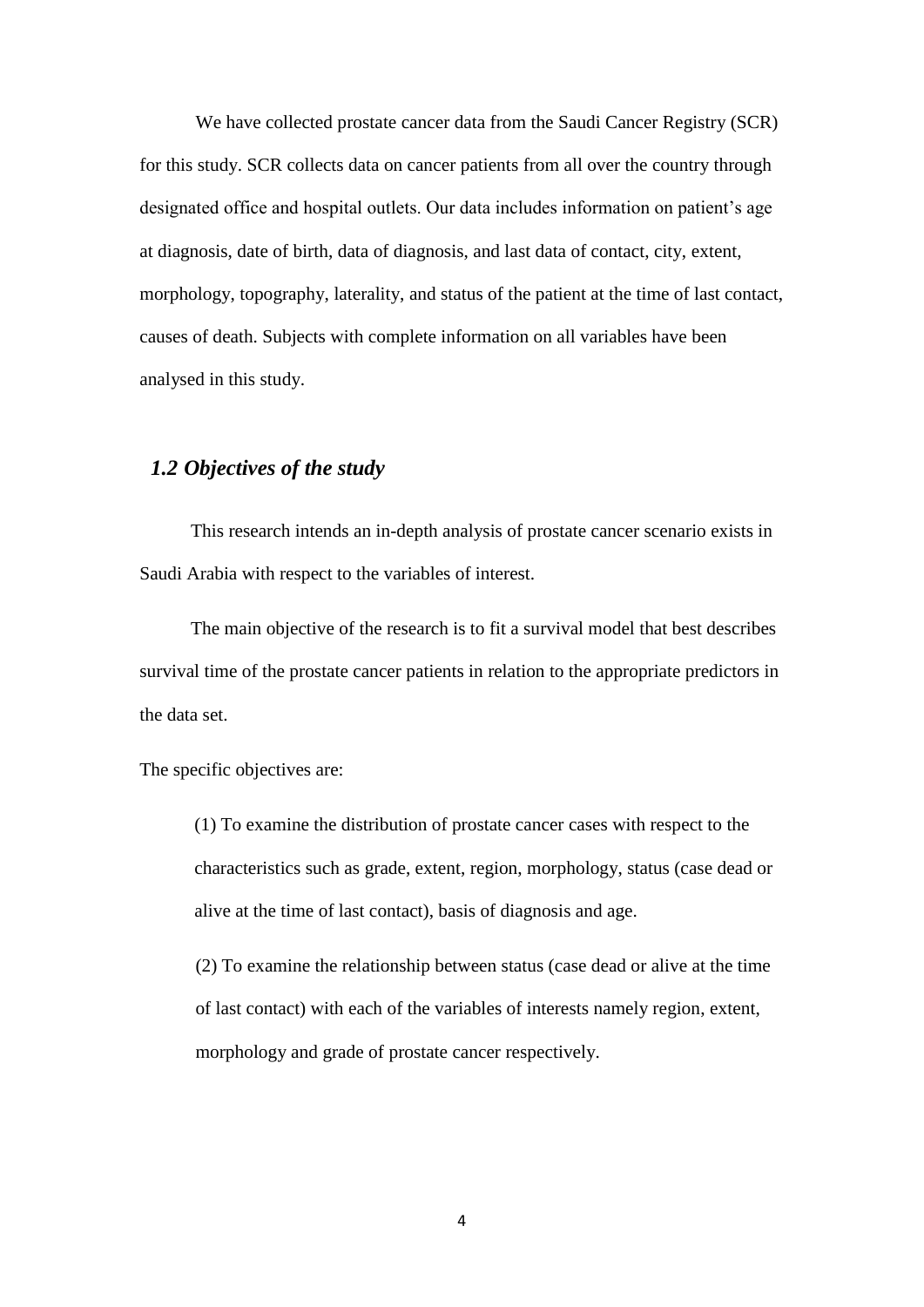#### *1.3 Organization of the thesis*

The current chapter describes the rationale of the study and objectives followed by organization of the thesis. The second chapter discusses the methodology of the analysis of data with brief sketch of statistical methods. Chapter 3 includes Exploratory Data Analysis (EDA) results. We present results and interpretations of findings from survival analysis along with Cox Proportional hazards model in chapter 4. Chapter 5 concludes the study followed by a reference. R- codes are presented in the appendix.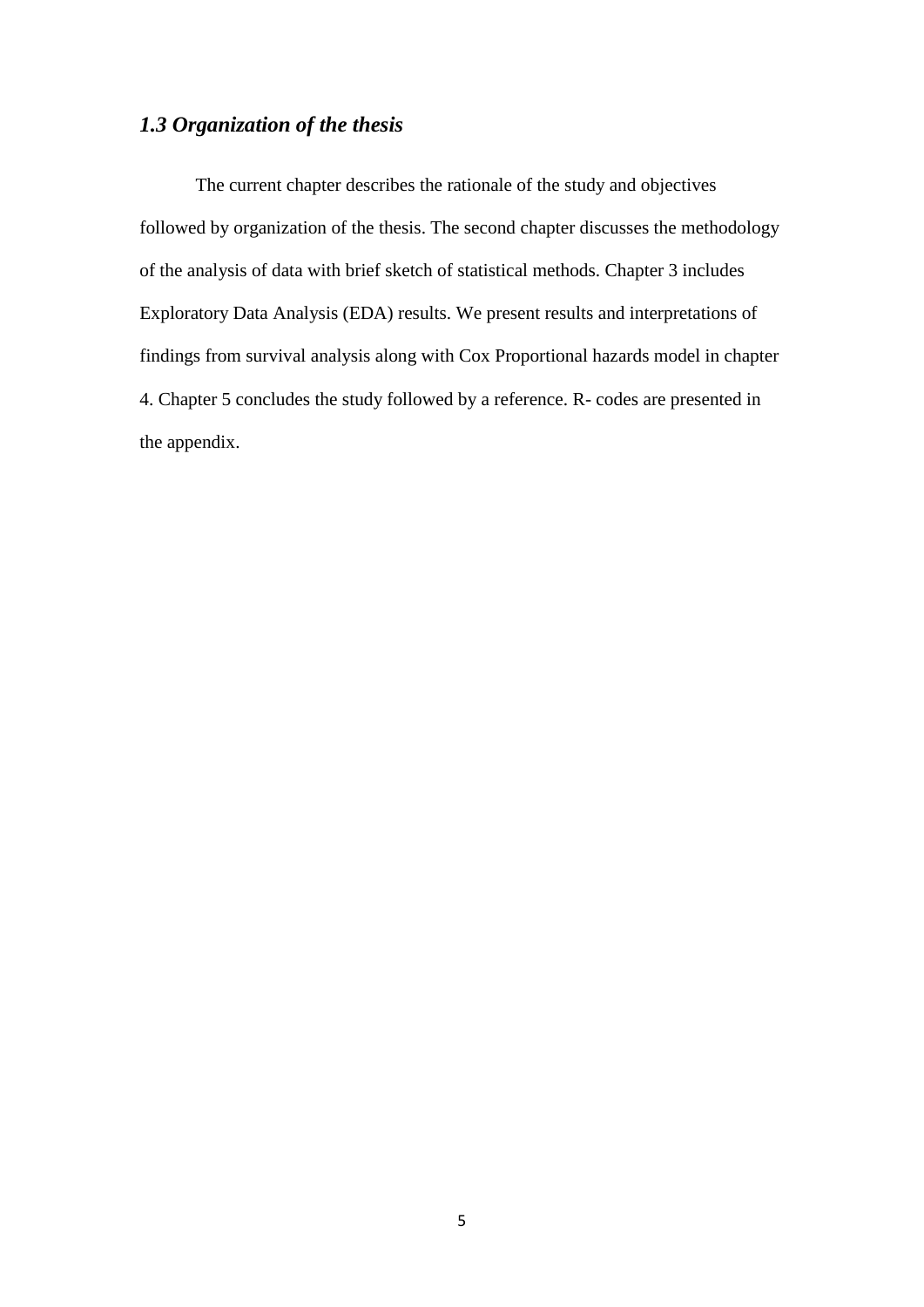# **Chapter 2 Methodology**

#### *2.1 Introduction*

The schematic approach followed in a research study known as methodology of the research, which includes formulation of research questions, collection of information or data in light of the research question, analyzing the data and finally presenting conclusion and implications. The current study explores facts and figures on prostate cancer in Saudi Arabia with a view to providing in-depth understanding of prevalence of prostate cancer as well as the survival pattern and the risk factors for the group of prostate cancer patients. In this chapter, we discuss about the data source, data and variables, data cleaning, univariate, bivariate and multivariate analysis as well.

#### *2.2 Data source*

Customized secondary data on prostate cancer have been collected from Ministry of Health (MOH), Saudi Arabia [10] by contacting open data library personnel. Saudi Cancer Registry (SCR) is responsible for following up the cancer patients in different parts of the country, collecting and keeping records accordingly. The Cancer Registry provides the support for early detection and screening of cancer cases. It also helps cancer research projects through providing accurate cancer data. For nationwide cancer data collection, five hospital based offices and five regional branches are employed. The SCR is supposed to supervise the regional offices to ensure wide coverage and authentic data. The supervision process entails verification of site, morphology, and staging information collection along with case linkage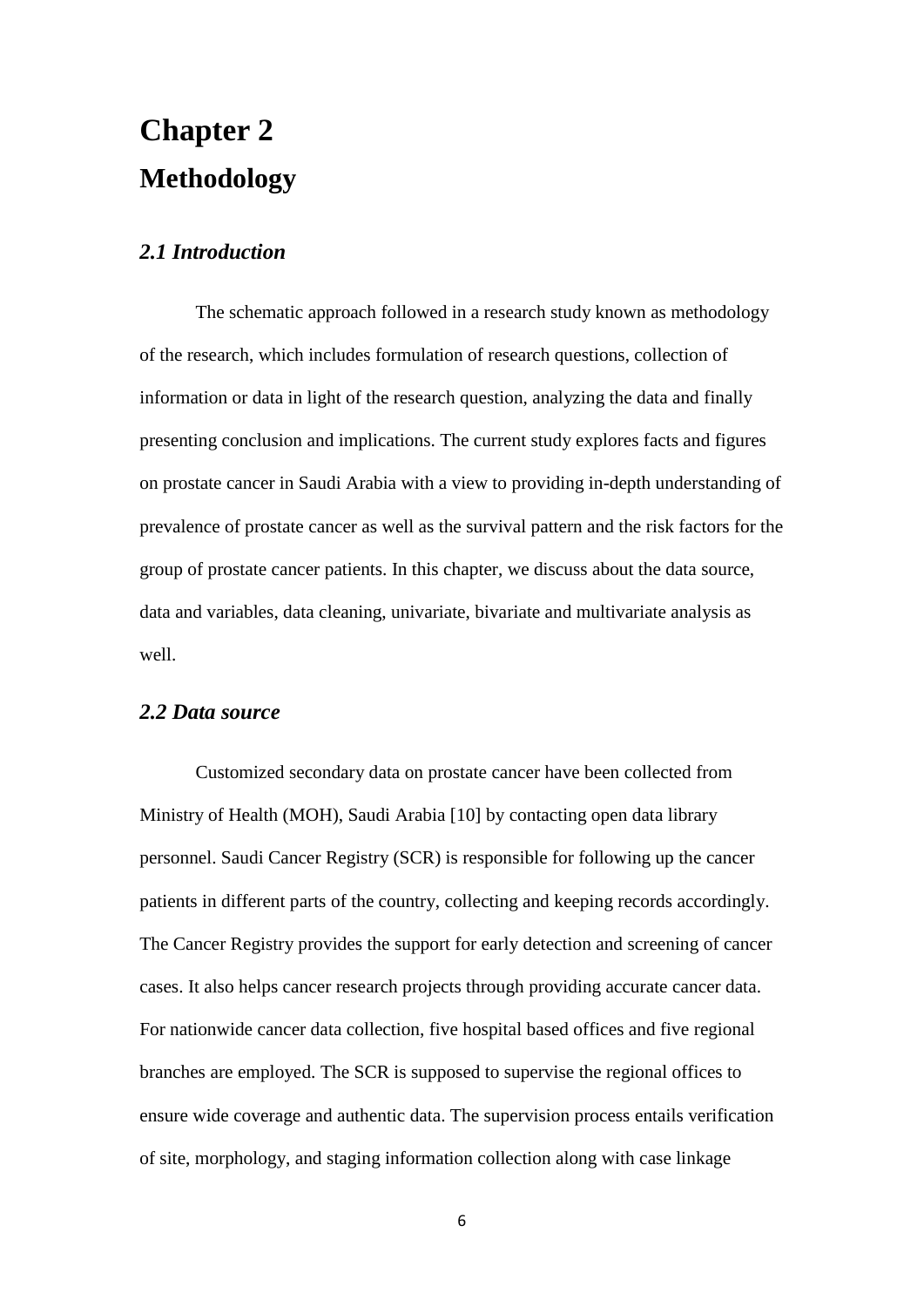(tumor and patient). Cancer is categorized as mandatory notifiable diseases in Saudi Arabia. Cancer data are accumulated from patient's medical record, clinic, and /or histopathological diagnosis by SCR trained cancer registrars [11]. The prostate cancer data show that the data collection is continuous follow up of the patients since the diagnosis of the diseases starting from 1994 to March, 2016.

#### *2.3 Data and Variable description*

The data set provided by Cancer Registry consists of 4501 prostate cancer patients. Information was recorded for sex, age, address code (region), date of diagnosis of prostate cancer, topography, morphology, behavior of the cancer, grade of the cancer, extent, laterality, diagnosis basis, last contact date, status (death or alive) and causes of death (in case of death) at the time of last contact. Patient's age at the time of first diagnosis is the quantitative variable in the data set and the others are categorical (either binary or multi-category). Descriptions of some of the variables are given below.

#### *Region***:**

The variable region includes the big cities of Saudi Arabia. They are Asir, Baha, Hail, Jazan, Jouf, Madianh, Makka, Najran, Estern (a number of cities in eastern region), Northern (a number of cities in northern region), Qassim, Riyadh, Tabuk, some other unknown cities and patients from international community.

#### *Date of diagnosis:*

Date of diagnosis refers to the date on which the patient is diagnosed as prostate cancer cases for the first time.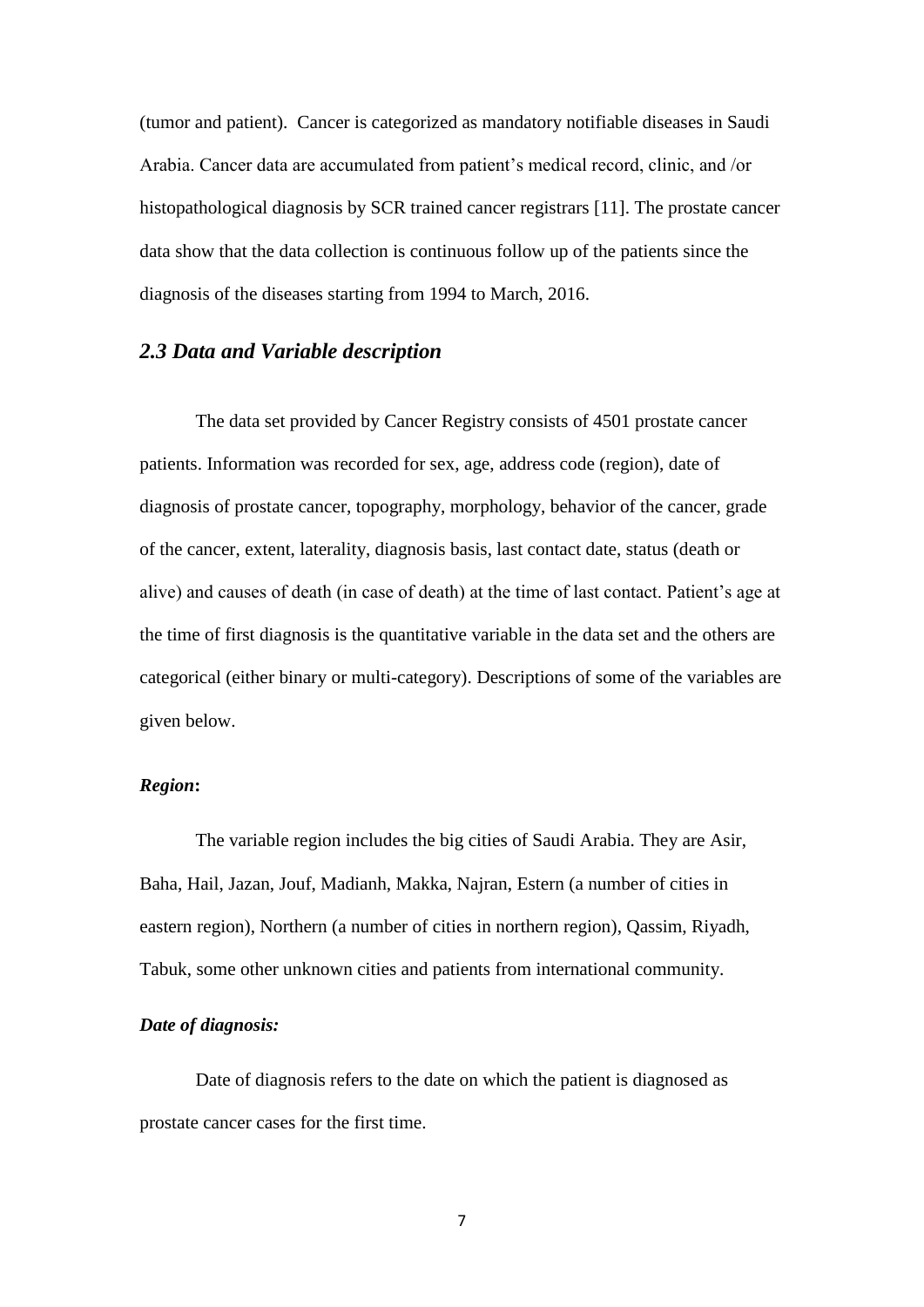#### *Morphology***:**

Refers to the histology of the malignancies that are identified and coded in accordance with the Classification of Diseases for Oncology  $3<sup>rd</sup>$  Edition (ICD-O- 3) [11, 12]. The topography indicates the site of the cancer in the prostate. All of them are recoded as "prostate gland" in the study data set.

#### *Grade***:**

The pathologists want to estimate how closely the cancer cells match with the healthy and mature cells whenever a cancer is detected. The cancer cells that do not match with their healthy counterparts are referred to as undifferentiated. Pathological grade assigned to a tumor according to the degree of aggressiveness determined by how the tissue looks under the microscope. The grades are defined as well differentiated (grade 1), moderately differentiated (grade 2), poorly differentiated (grade 3), or undifferentiated (grade 4). Grade I is treated as healthier condition than Grade 4 [13].

#### *Extent***:**

Extent of disease is a detailed description of how far the tumor has spread from the organ or site of origin [13]. In this data extent for cases recorded as distant metastasis, localized, regional: not otherwise specified (NOS), direct extension and lymph node, direct extension and lymph node.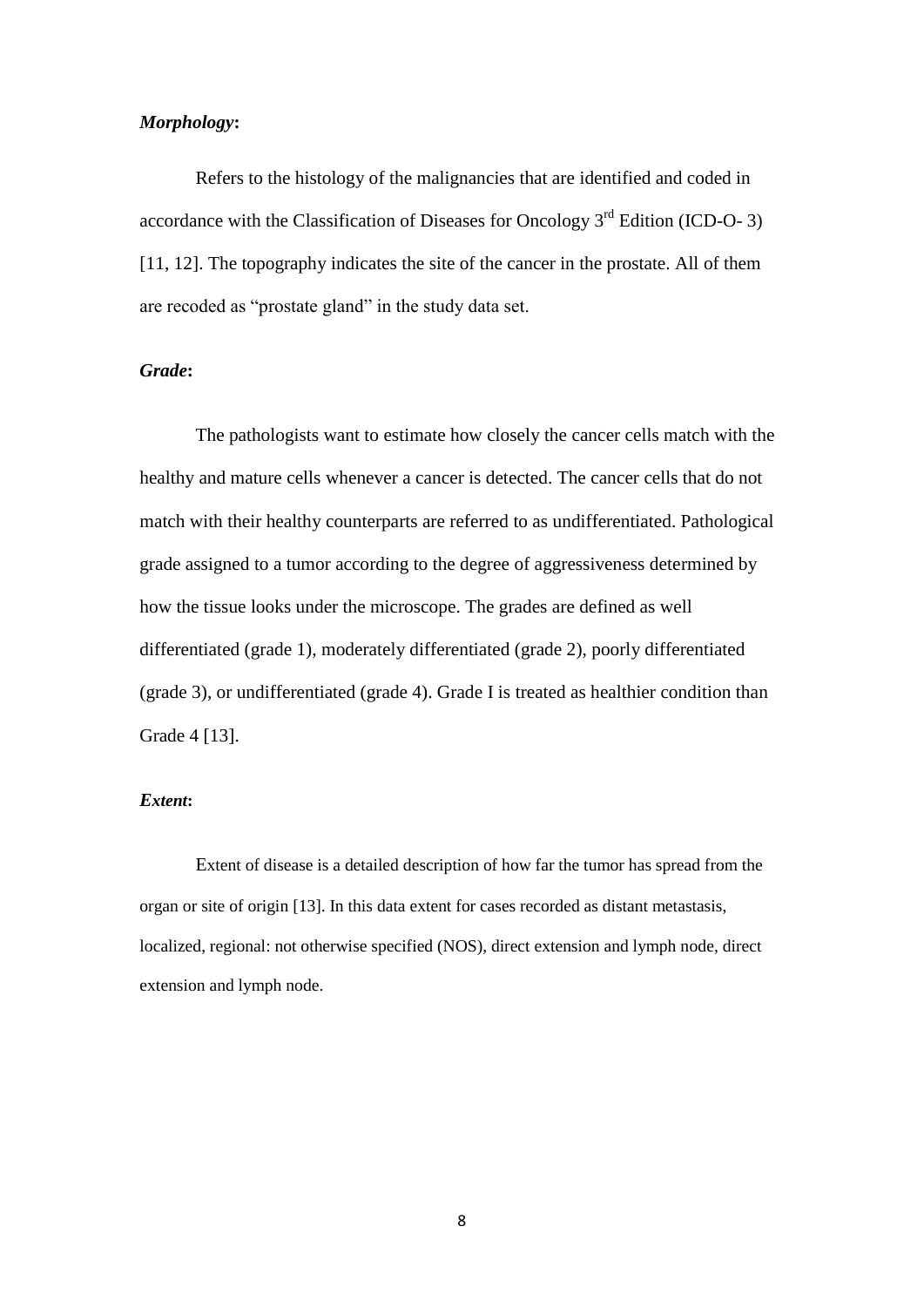#### *Laterality***:**

Laterality refers to the occurrence of cancer at which prostate. In this data set it is recorded as "not paired (unknown)" for all cases. Status reveals that whether a patient is alive or dead at time of last contact.

One of the primary objectives of this research is to study the survival pattern and to identify the risk factors for the group for prostate cancer patients in cancer registry of KSA. Thus to create a survival time variable, we subtracted the date of diagnosis from the date of last contact for each patient and converted them as survival time in years. For the status variable, death is considered as event and alive is considered as censored.

#### *2.4 Data cleaning*

The original dataset we obtained from Saudi Cancer Registry contains a lot of missing information on some variables for the patients. We have deleted those cases to create final analysis data set. For a number of variables some of the categories were unknown and some of the categories had negligible frequencies, we have deleted those from the data set. For example, for the region variable we have deleted all unknown items and the category 'international' as it had very negligible frequency. In particular, the variable Morphology contains a huge number of categories, we have kept only couples of categories with high frequencies. We have kept death cases only for due to prostate cancer cases. Therefore, we dealt with only complete cases. Finally, our analysis data set is consisting of 2795 complete cases.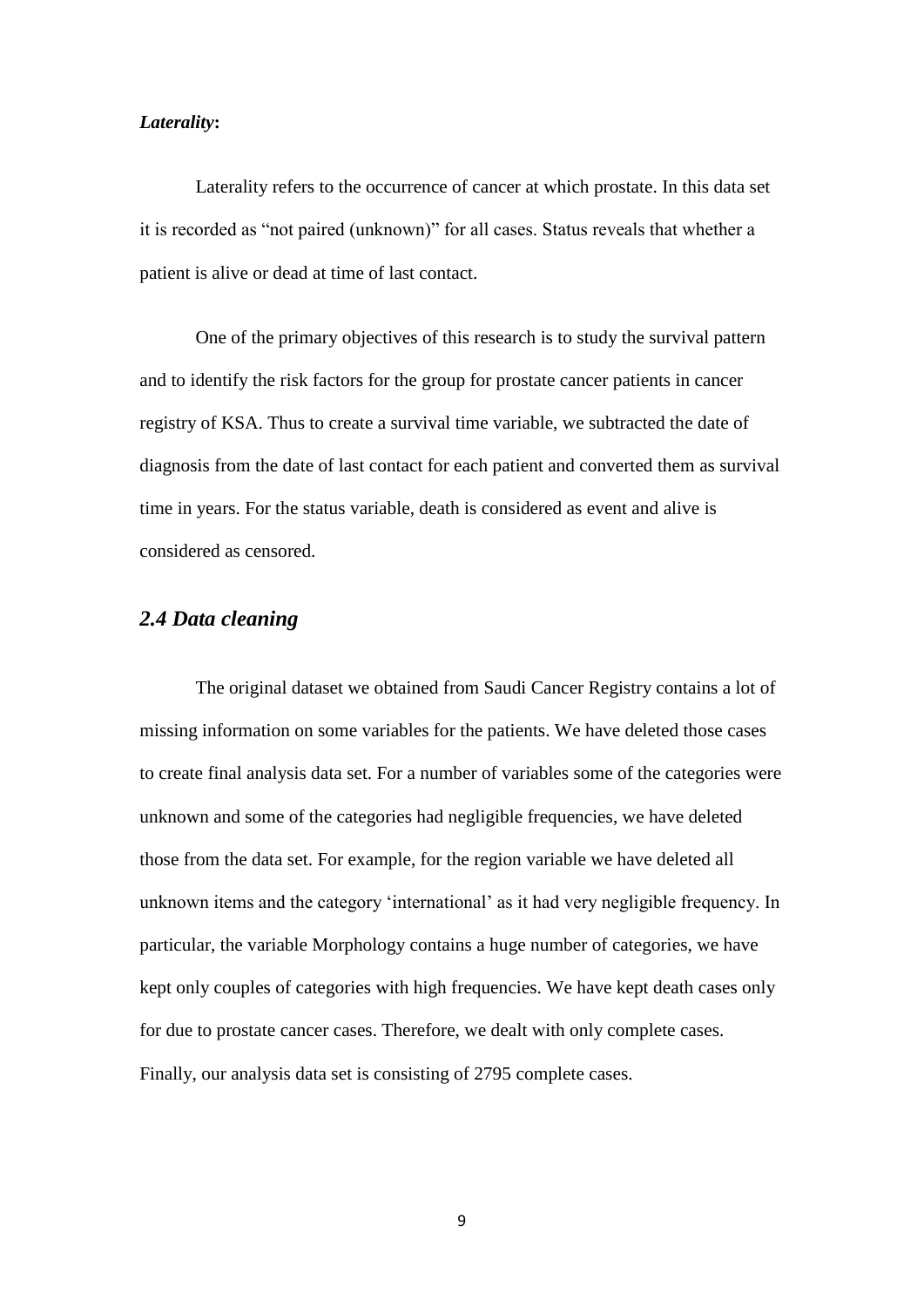#### *2.5 Statistical Analysis*

In order to explore our data, we conducted univariate analysis and bivariate analysis as the measures descriptive statistics and measures of pairwise association among the variables of interests respectively. For survival analysis we considered Kaplan-Meier non-parametric analysis and Cox proportional hazards regression model.

#### *2.5.1 Univariate analysis*

As a means of exploratory data analysis of the study variables, we constructed frequency tables for each of the categorical variables, which contain percentages for respective categories. In particular, frequency tables are created for region, grade of the prostate cancer, morphology, extent, status, basis of diagnosis and for causes of death. As there is no variation in behavior and in laterality, we have excluded them from analysis. Descriptive statistics, such as five number summary, are calculated for the continuous variables age and survival times. Histograms for the continuous variables and bar diagrams and pie diagrams for categorical variables are constructed as a means of graphical presentations.

#### *2.5.2 Bi-variate analysis*

One of our objectives was to examine the association between Status and Grade, Status and morphology, Status and extent and Status and region. For this purpose, we have performed Chi-square tests. Where status variable corresponds to either death or alive. The mathematical form of Chi-square test statistics can be written as: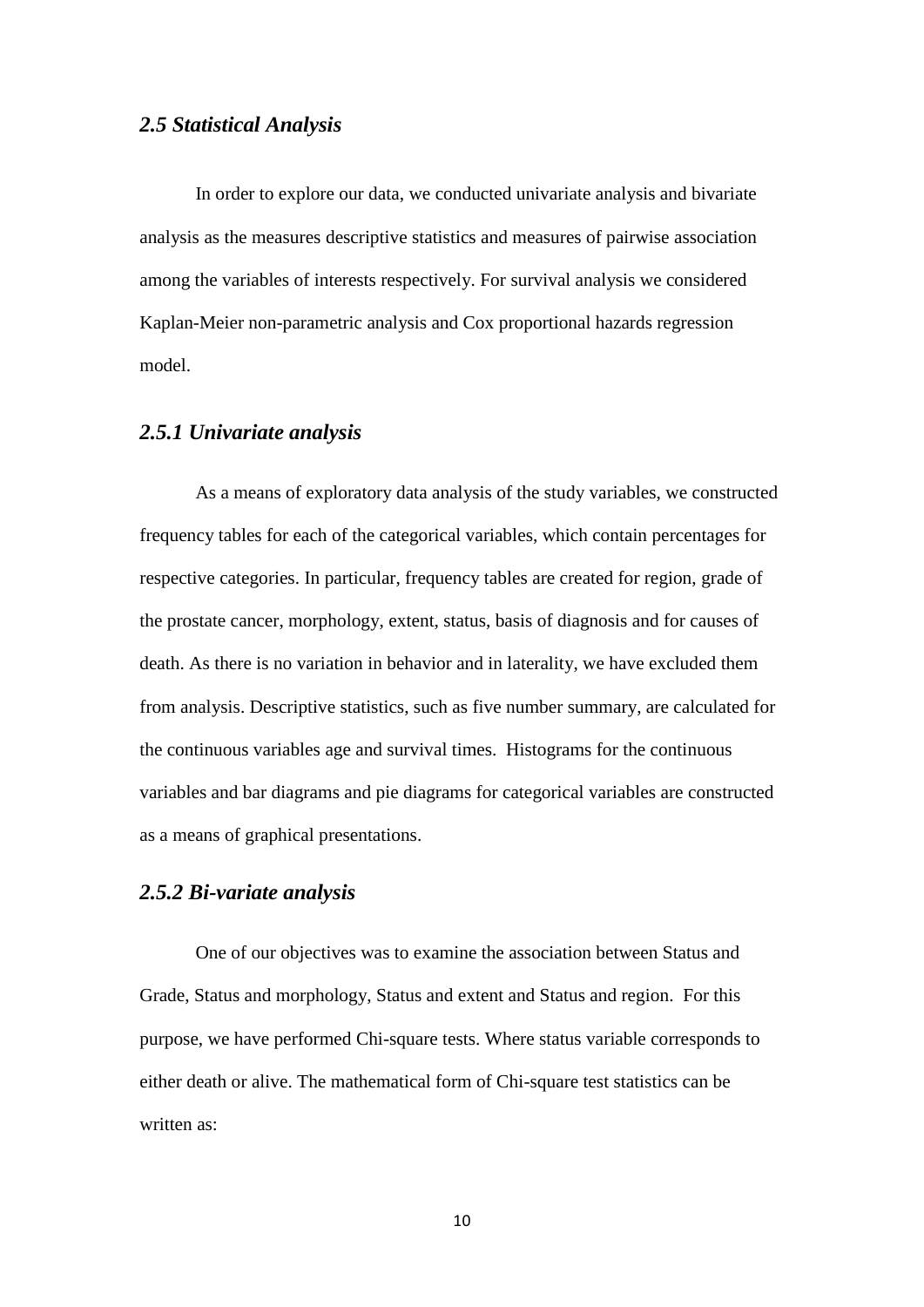$$
\chi_{calculated}^2 = \sum \frac{(O_{ij} - E_{ij})^2}{E_{ij}}; i = 1.2, ..., r \text{ and } j = 1.2, ... c
$$

With  $df = (r - 1)(c - 1)$ , Where r indicates the number of rows and c the number of columns in an  $r \times c$  contingency table. If  $P(X > \chi^2_{calculated})$  is less than 0.05, we would consider that there is association between two variables under consideration.

#### *2.5.3 Survival Analysis*

In survival analysis part we have considered survival time in year as well as censoring information status as our response variable. The variables region, grade, morphology and extent are considered as the potential covariates in according to our research hypothesis: is there any impact of those variables on survival time while other factors remain constant? We have excluded basis diagnosis from our analysis considering that it might not have any causal relationship with survival time.

For survival analysis we have followed the book: Survival Analysis-A Self-Learning Text, third edition [14] and the R code provided in the book. At first we have constructed Kaplan-Meier survival curve popularly known as KM curve with confidence interval without considering covariates. Secondly we have made KM curve for each of the variables of interest namely for region, grade, extent and morphology. Thirdly, we have checked whether survival curves differ with respect to the categories of the respective variables by using log-rank test. Before fitting Cox regression, we have checked Proportional hazard (PH) assumption by graphical analysis in the fourth stage. However, graphical approach did not work for some variables due to too many categories. In the fifth step, a univariate Cox model is fitted followed by a full Cox regression model. Model diagnostics are checked by using correlation between Schoenfeld residuals and ranked survival time. It is found that only Extent did not satisfy PH assumption. Finally, a stratified cox model is fitted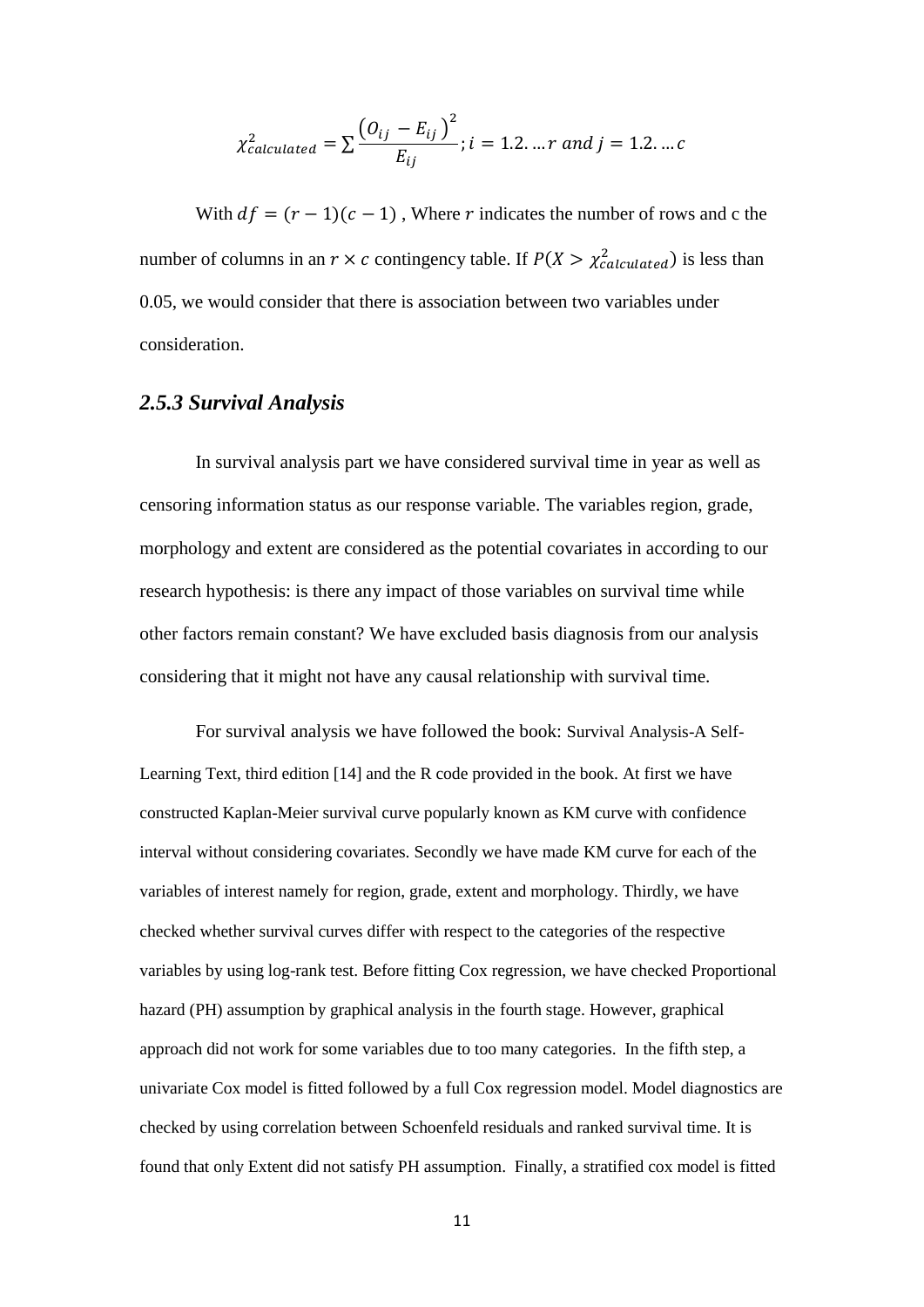by considering Extent as the strata variable and model diagnostics are checked again. The stratified model with covariates region, grade and morphology is selected as the final model. Some of the survival concepts and methods used in the study have been presented below:

(a) In order to calculate survival time, we have considered right censoring. The date of last contacts are treated as the end of the study for each of the patients.

(b) Hazard function formula:  $h(t) = \lim_{\delta t \to \infty} \frac{p(t \leq T \leq t + \delta t | T \geq t)}{\delta t}$ 

- (c) Survival function formula:  $S(t) = \exp[-\int_0^t h(u) du]$
- (d) KM product limit formula:  $\widehat{S(t_{f-1})} = \prod_{i=1}^{f-1} Pr(T > t_{(i)} | T \ge t_{(i)})$
- (e) The log-rank test for several groups is approximately  $\chi^2$  test with degrees of freedom (G-1), where G is the number of groups to be compared. However, this is not required as computer program calculates the exact log rank statistic. The  $H<sub>o</sub>$  is considered as: no difference among the group-wise survival curves.
- (f) The formula for Cox PH model is: $h(t, x) = h_0(t) \exp(\sum \beta_i X_i)$ ; where is known as baseline hazard. The Cox PH model does not require any distributional assumption of the response variable (survival time). It is also known as semi-parametric model.
- (g) Formula for Hazard ratio comparing two individuals:

let  $X^* = (X_1^*, X_2^*, \dots X_n^*)$  for one individual

and  $\mathbf{X} = (X_1, X_2, ... X_p)$  for another individual

$$
\frac{h(t, X^*)}{h(t, X)} = exp[\sum \beta_i (X_i^* - X_i)], \text{ where } X_1, X_2, \dots X_p \text{ denotes the covariates.}
$$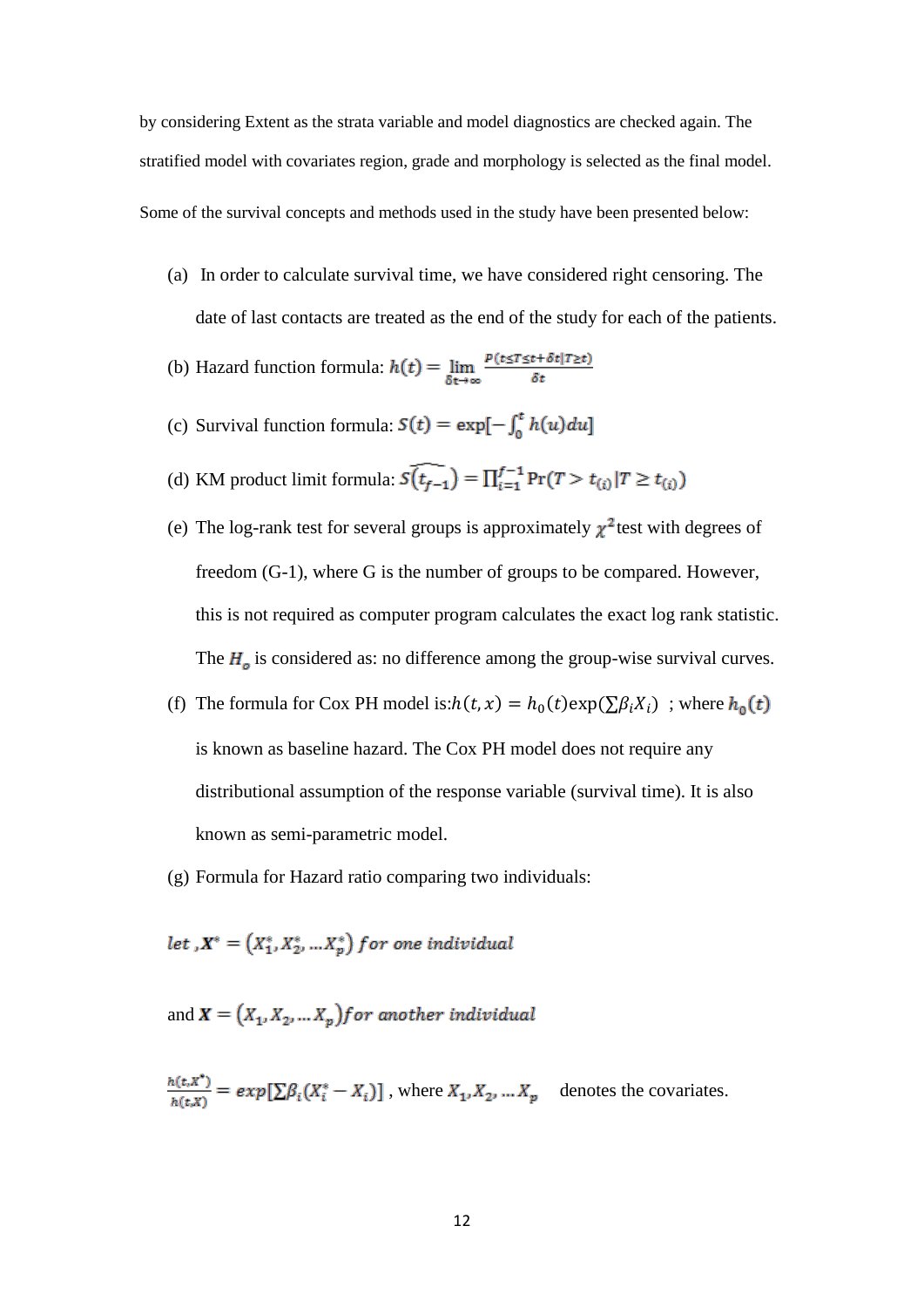(h) The meaning of PH assumption: Hazard ratio is independent of time and hence hazard of two X's are proportional:

$$
\frac{h(t,X^*)}{h(t,X)} = \hat{\theta} \Rightarrow h(t,X^*) = \hat{\theta}h(t,X)
$$

#### *2.6 Statistical Packages used*

The original data file comes in Excel file. Therefore, some initial data manipulation done by Excel. The rest of analysis is performed using R computational software. The survival R package "survival" has been used for survival analysis.

#### *2.7 Conclusion*

All the analysis is performed with R computational software. We have considered 5% level of significance for hypothesis testing. For model comparison in survival part we have used AIC value. The model with lowest AIC value is considered as the best model under comparison.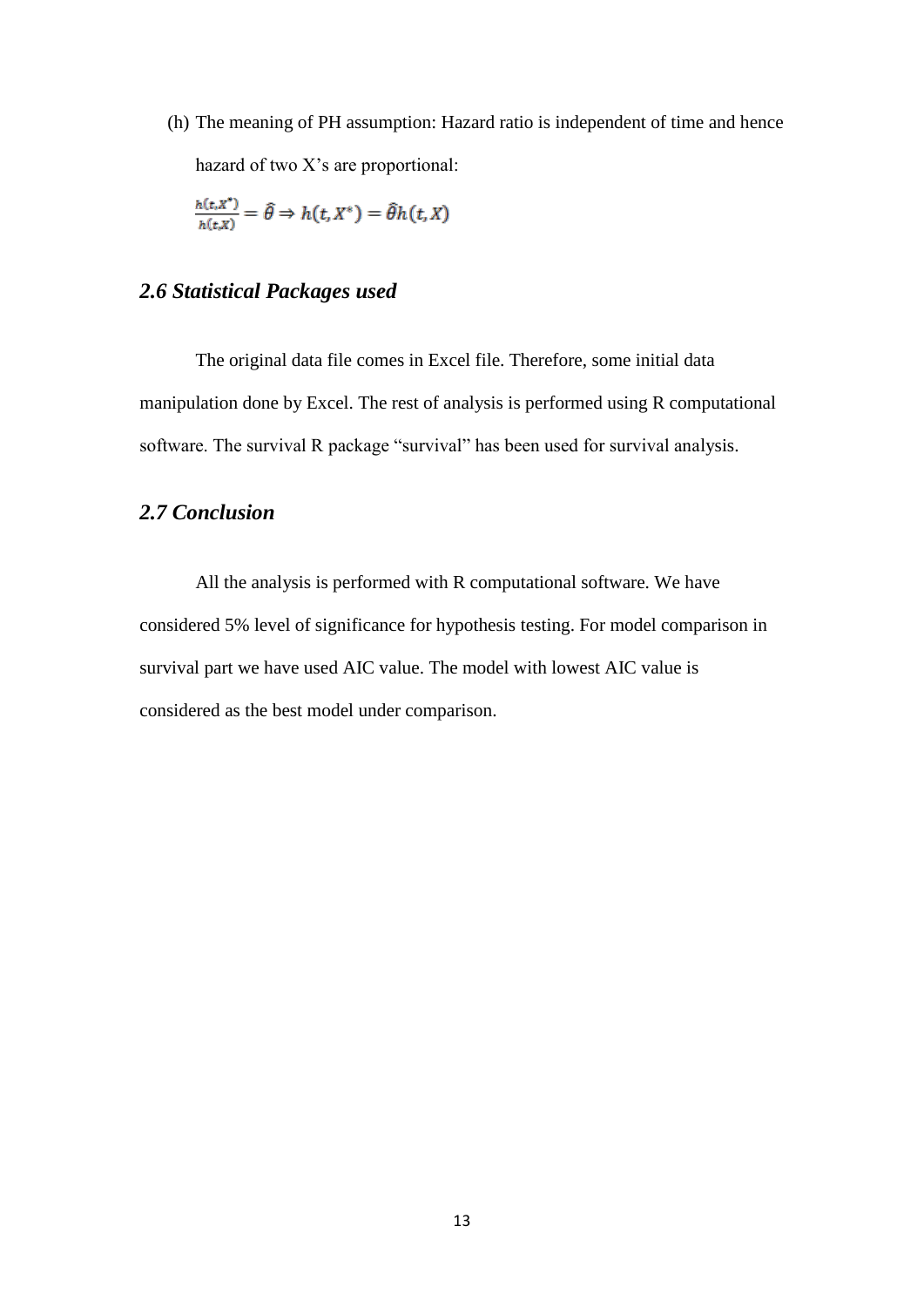# **Chapter 3 Result: Univariate and Bivariate Analysis** *3.1 Introduction*

This study uses information on 2795 cases (complete cases) of prostate cancer patient from Saudi Arabia as mentioned in Chapter 2 (section 2.4). The current chapter includes summary results from univariate and bivariate analysis of the prostate cancer data collected from Saudi Arabia. We have performed some exploratory analysis in the univariate analysis part that basically includes frequency tables and graphs of the categorical variables and descriptive statistics for the continuous variables. The categorical variables we have included here are region, extent, grade, morphology, status and basis of diagnosis. The quantitative variable are age and survival time in years, both of them are continuous in nature. In particular, we have constructed frequency tables for all categorical variables that contain counts, percentages. As a part of graphical presentation we have constructed bar diagram for region, grade, morphology, pie chart for extent, status and histogram for age and survival time (years). Summary statistics for age and survival time are also presented.

In bi-variate analysis part we have checked the association between status (whether a patient is died or alive at the time of last contact) variable and each of the selected categorical variables respectively. One of our objective is to observe how the selected variables interact with survival time of the prostate cancer patients, that is why we are also interested in examining their association with survival status (status) respectively. We have excluded basis of diagnosis with a consideration that this variable might not have any impact on survival status of the patients. In order to check the association, Chi-square test has been performed.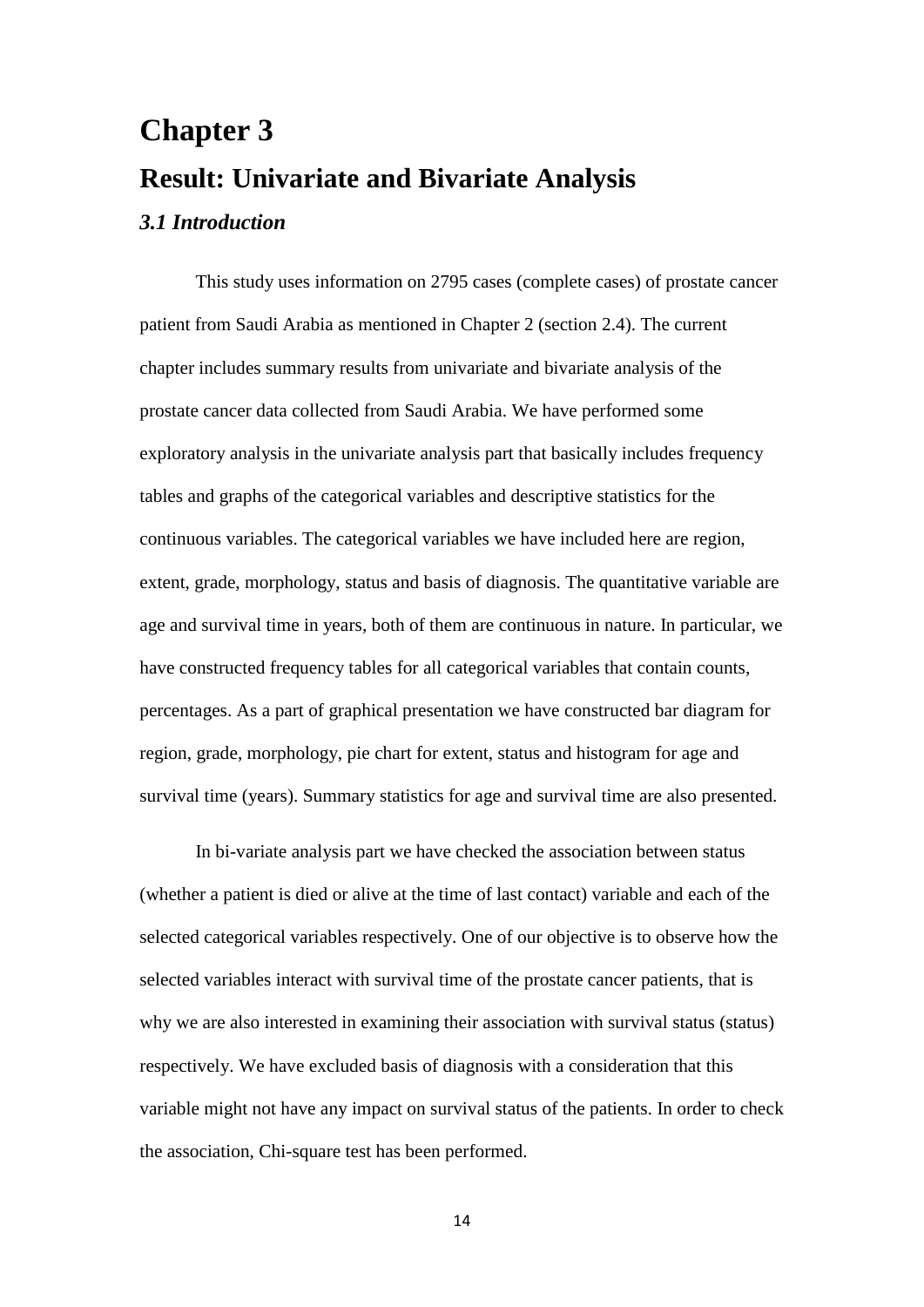#### *3.2 Univariate Analysis*

In the univariate analysis part, we are doing exploratory analysis for each of the variables individually without considering any association or causal relationship with other variables. The analysis provides us better insight of the study data with the respective variable's distribution prevailing in Saudi Arabia.

| <b>Region</b> | Count | Percentage |
|---------------|-------|------------|
| Asir          | 244   | 8.73       |
| Baha          | 37    | 1.32       |
| Eastern       | 624   | 22.33      |
| Hail          | 34    | 1.22       |
| Jazan         | 85    | 3.04       |
| Jouf          | 38    | 1.36       |
| Madinah       | 111   | 3.97       |
| Makkah        | 644   | 23.04      |
| Najran        | 35    | 1.25       |
| Northern      | 12    | 0.43       |
| Qassim        | 74    | 2.65       |
| Riyadh        | 824   | 29.48      |
| Tabuk         | 33    | 1.18       |

**Table 3.1: Region-wise distribution of Prostate cancer cases in Saudi Arabia**

Both Table 3.1 and Figure 3.1 show that the highest number of prostate cancer cases reported in Riyadh city (824 cases, 29.48%) followed by Makkah (644 cases, 23.04%). The eastern region occupies the third position with respect reporting of cancer cases (624 cases, 22.33%). Basically, the eastern region is defined as group of cities located in eastern part of Saudi Arabia. Among the cities noted here, the northern cities reported the least number of cancer cases (12 cases, 0.43%). Approximately 9% of the prostate cancer reported from the city Asir. The cities Tabuk, Hail, Najran, Jouf and Baha look similar (ranging from 1.18% to 1.36%) reporting wise. The city Madinah experiences approximately 4% of the prostate cancer cases.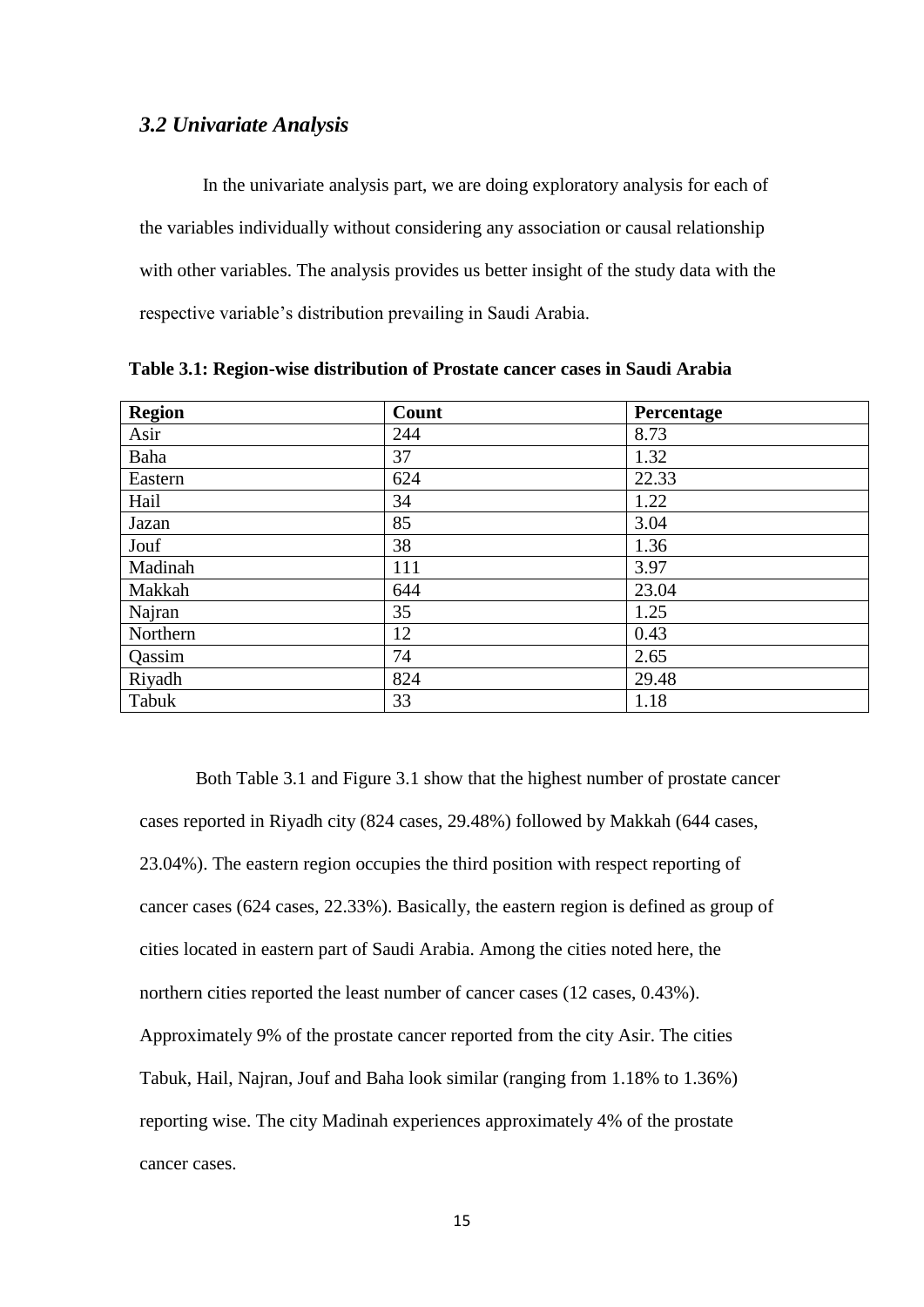

#### Region wise distribution of Prostate cancer in Saudi Arabia

#### **Figure 3.1: Region-wise distribution of Prostate cancer cases in Saudi Arabia**

The Table 3.2 and Figure 3.2, illustrate that the highest frequent extent of prostate cancer is localized (1593 cases, 56.99%) followed by distant metastasis (894 cases, 31.99%). The regional: direct extension is reported as 8.12% of the total cases. The least frequent extent is Regional: Not otherwise specified

Only the Regional: Lymph node shares a portion of 1.68% (47 cases) of the total cases while Regional: Direct extension & Lymph node shares 1.11% (31 cases).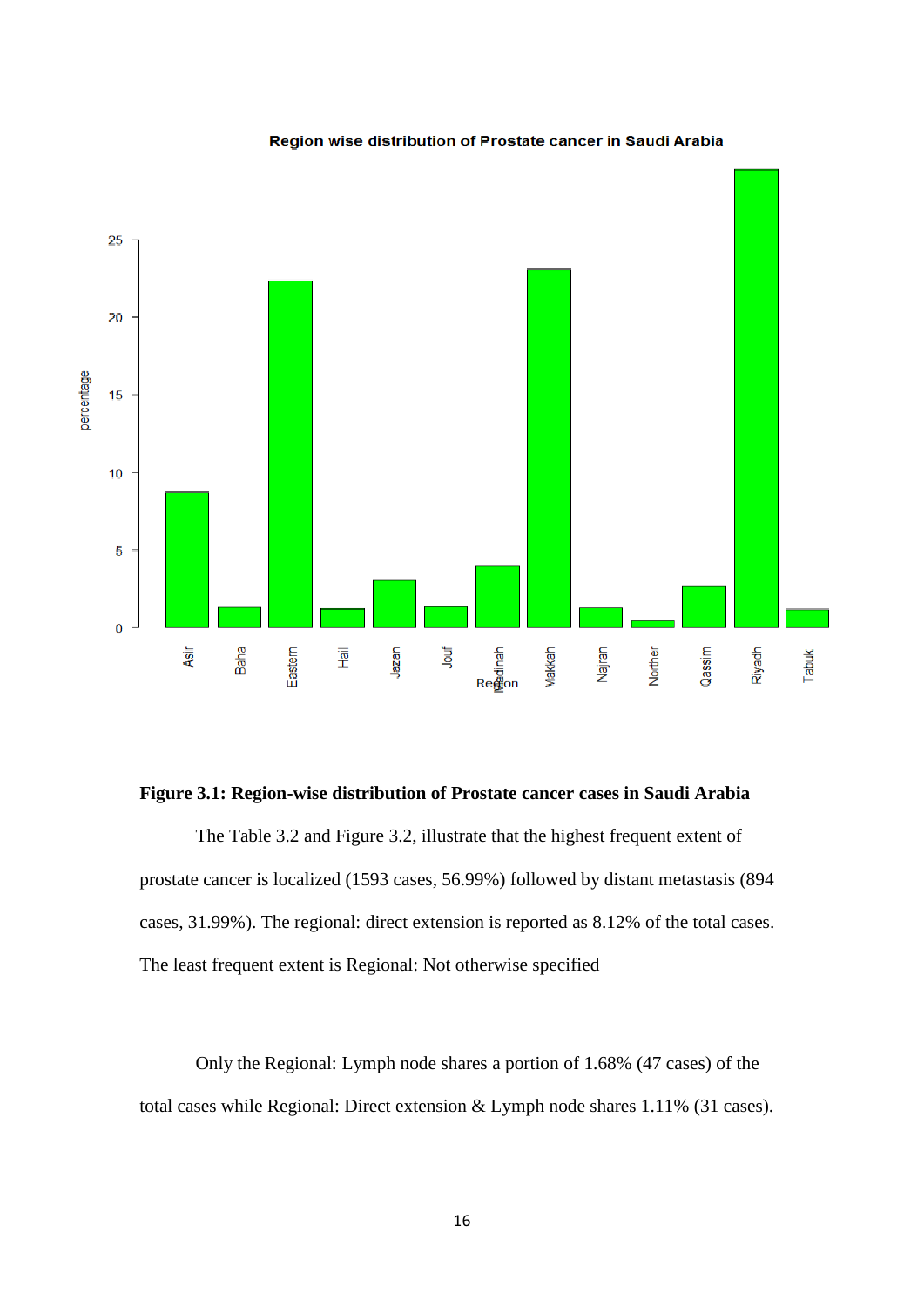| <b>Extent category</b>                  | Count | <b>Percentage</b> |
|-----------------------------------------|-------|-------------------|
| <b>Distant Metastasis</b>               | 894   | 31.99             |
| Localized                               | 1593  | 56.99             |
| Regional: Not otherwise specified       |       | 0.11              |
| Regional :Direct extension & Lymph node | 31    | 1.11              |
| <b>Regional: Direct Extension</b>       | 227   | 8.12              |
| Regional: Lymph node                    | 47    | 1.68              |



#### **Figure 3.2: Extent-wise distribution of Prostate cancer cases in Saudi Arabia**

Grade of refers to the status of prostate cancer cells while the patient first time diagnosed as cancer patient. The higher the grade the worse the patient's condition. The Table 3.3 as well as Figure 3.3 depict that majority (1577 cases, 56.42%) of the prostate cancer cases are diagnosed as cancer patient while cancer cell status remains at grade III, which is quite alarming. Only 33.38% patients are diagnosed while at Grade II. There are also some cases (43 cases, 1.54%) who diagnosed at grade IV. At the primary stage of the disease, only 8.66%(242 cases) are diagnosed as prostate cancer cases in Saudi Arabia.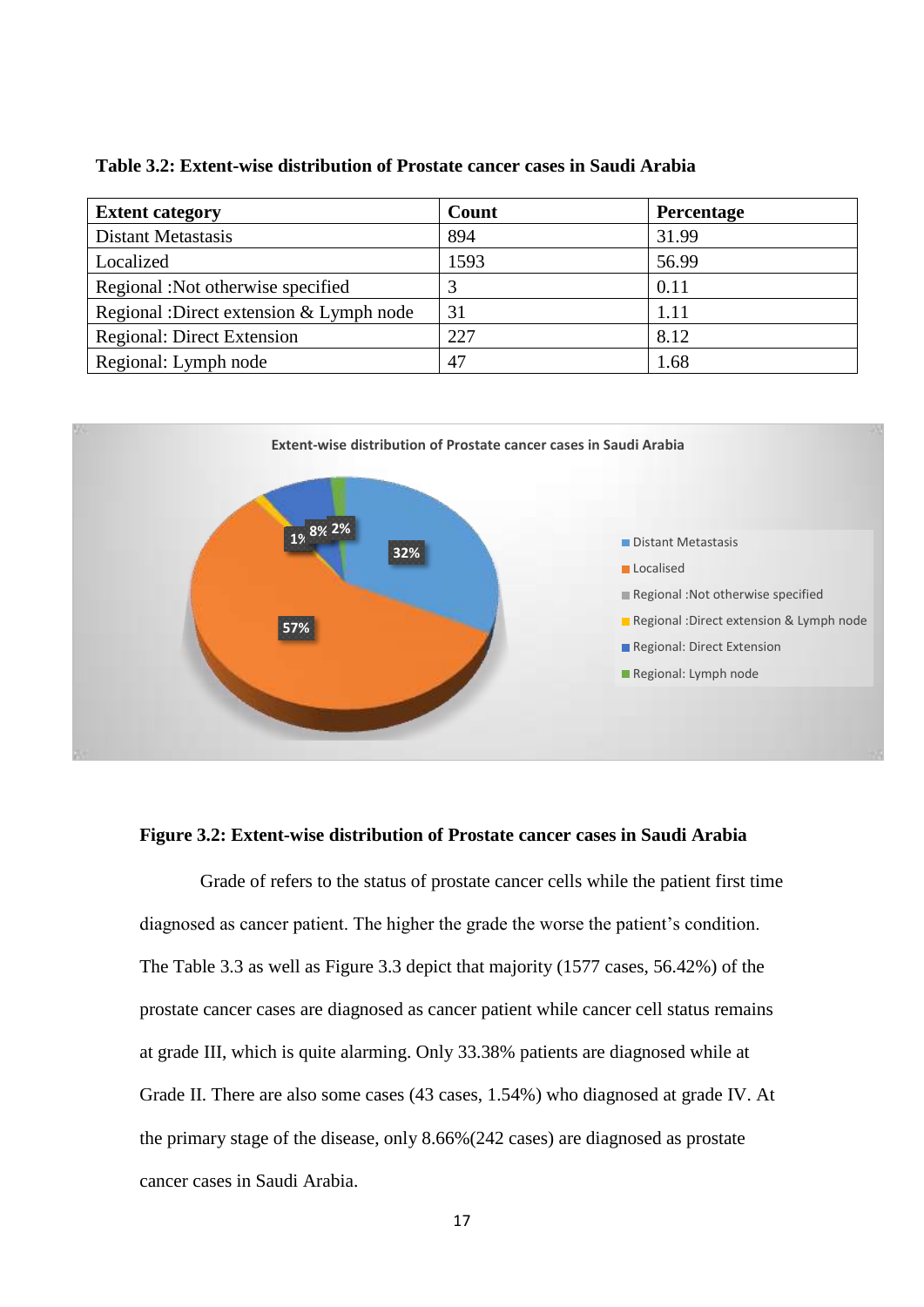| <b>Grade Category</b>       | Count | <b>Percentage</b> |
|-----------------------------|-------|-------------------|
| Grade I (well diff)         | 242   | 8.66              |
| GradeII(Mod diff)           | 933   | 33.38             |
| GradeIII(Poor diff)         | 1577  | 56.42             |
| Grade IV(Undiff Anaplastic) | 43    | 1.54              |

**Table 3.3: Grade-wise distribution of Prostate cancer cases in Saudi Arabia**



#### **Figure 3.3: Grade-wise distribution of Prostate cancer cases in Saudi Arabia**

Morphology refers to the histology of the malignancies are identified in the prostate cancer cell. In the study data set five categories of morphology have been reported, among them the category Adenocarcinoma, NOS reported as the highest frequent case (2672 cases, 95.6%). Transitional cell carcinoma, NOS is the least frequent case of morphology of prostate cancer (5 cases,0.18%) in Saudi Arabia as shown in the Table 3.4 and Figure 3.4 as well. Acinar Cell carcinoma has been recorded as 1.75% (49 cases) of the total. Carcinoma (Not otherwise specified: NOS) has been recorded as the second highest frequent cases (2.25) of morphology.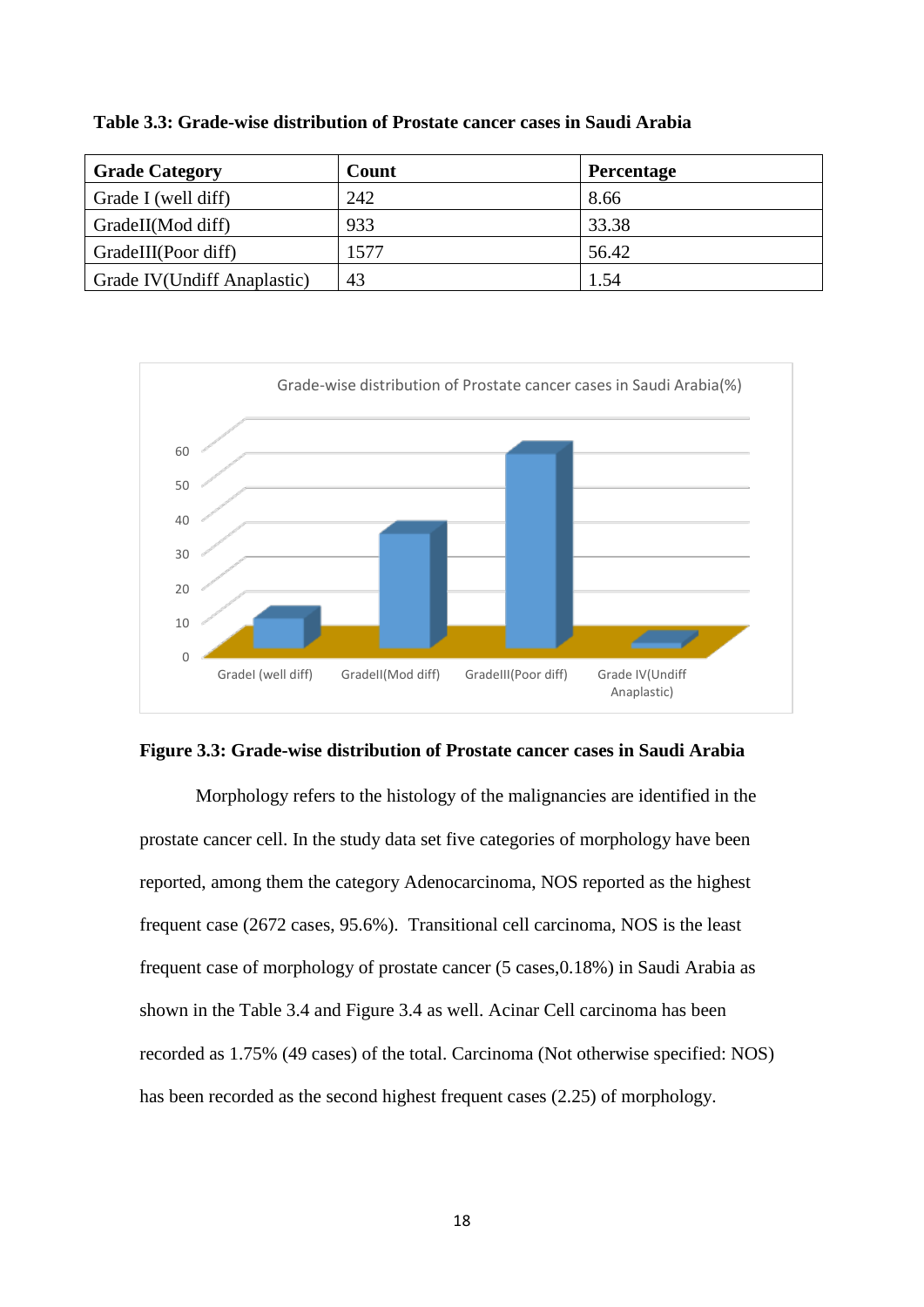| <b>Morphology category</b>       | Count | <b>Percentage</b> |
|----------------------------------|-------|-------------------|
| Acinar Cell carcinoma            | 49    | 1.75              |
| Adenocarcinoma, NOS              | 2672  | 95.6              |
| Carcinoma, Nos                   | 63    | 2.25              |
| Neoplasm, malignant              |       | 0.21              |
| Transitional cell carcinoma, NOS |       | 0.18              |

**Table 3.4: Morphology-wise distribution of Prostate cancer cases in Saudi Arabia**



### **Figure 3.4: Morphology-wise distribution of Prostate cancer cases in Saudi Arabia**

The study consists of 2795 prostate cancer cases, among them 2336 (85.58%) were alive at the date of last contact the rest are dead as illustrated in Table 3.5 and Figure 3.5.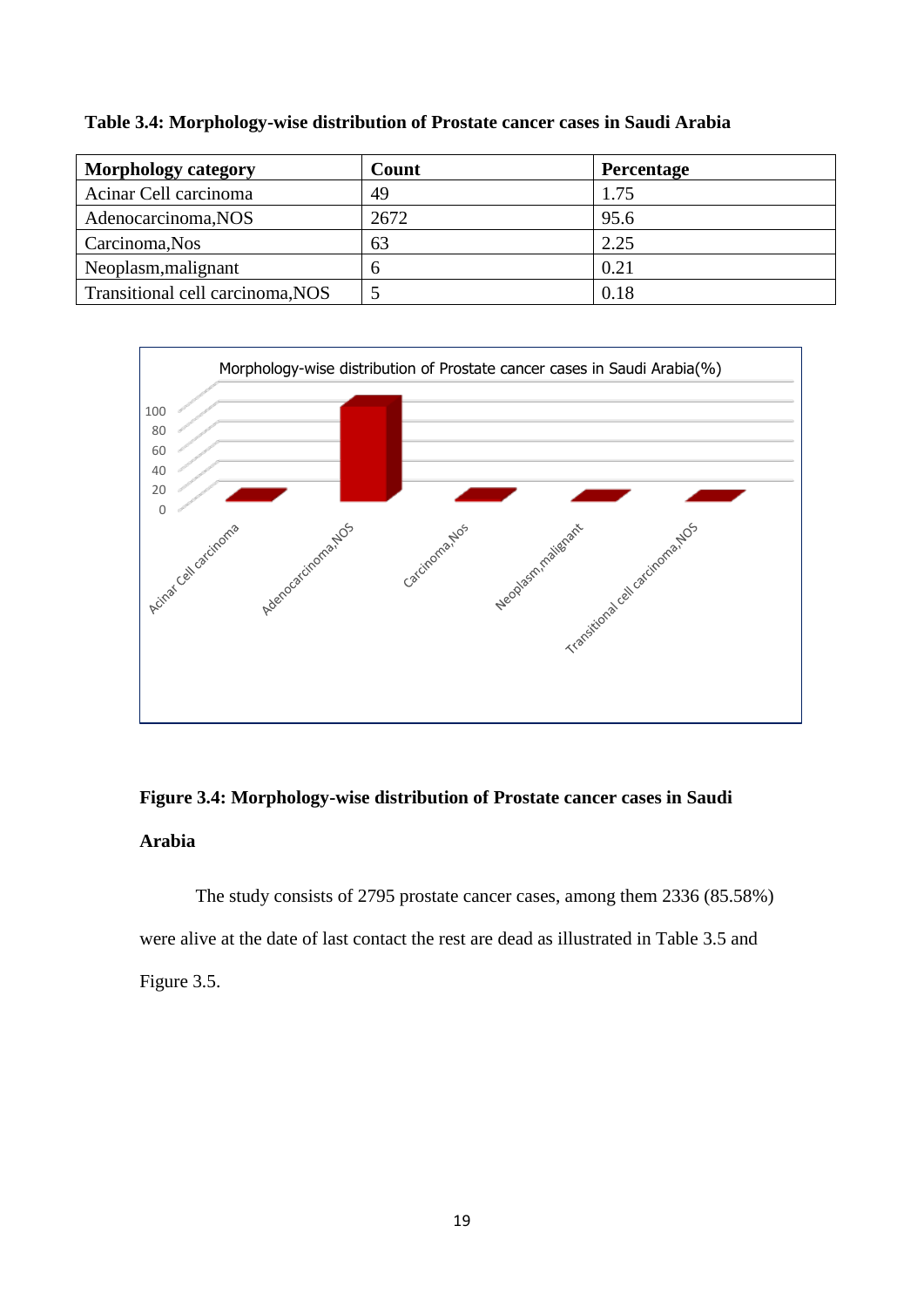| Table 3.5: Status-wise distribution of Prostate cancer cases in Saudi Arabia |  |  |  |  |  |  |  |  |  |  |  |  |  |  |  |
|------------------------------------------------------------------------------|--|--|--|--|--|--|--|--|--|--|--|--|--|--|--|
|------------------------------------------------------------------------------|--|--|--|--|--|--|--|--|--|--|--|--|--|--|--|

| <b>Status</b> | Count | Percentage |
|---------------|-------|------------|
| Alive         | 2336  | 83.58      |
| Dead          | 459   | 16.42      |



#### **Figure 3.5: Status-wise distribution of Prostate cancer cases in Saudi Arabia**

 The Table 3.6 and Figure 3.6 show that histology of primary tumor cell is the mostly used means of diagnosis of prostate cancer in Saudi Arabia. This method is used in almost 99% cases. The other means such as cytology/hematological, history of metastases are rarely useful in Saudi Arabia.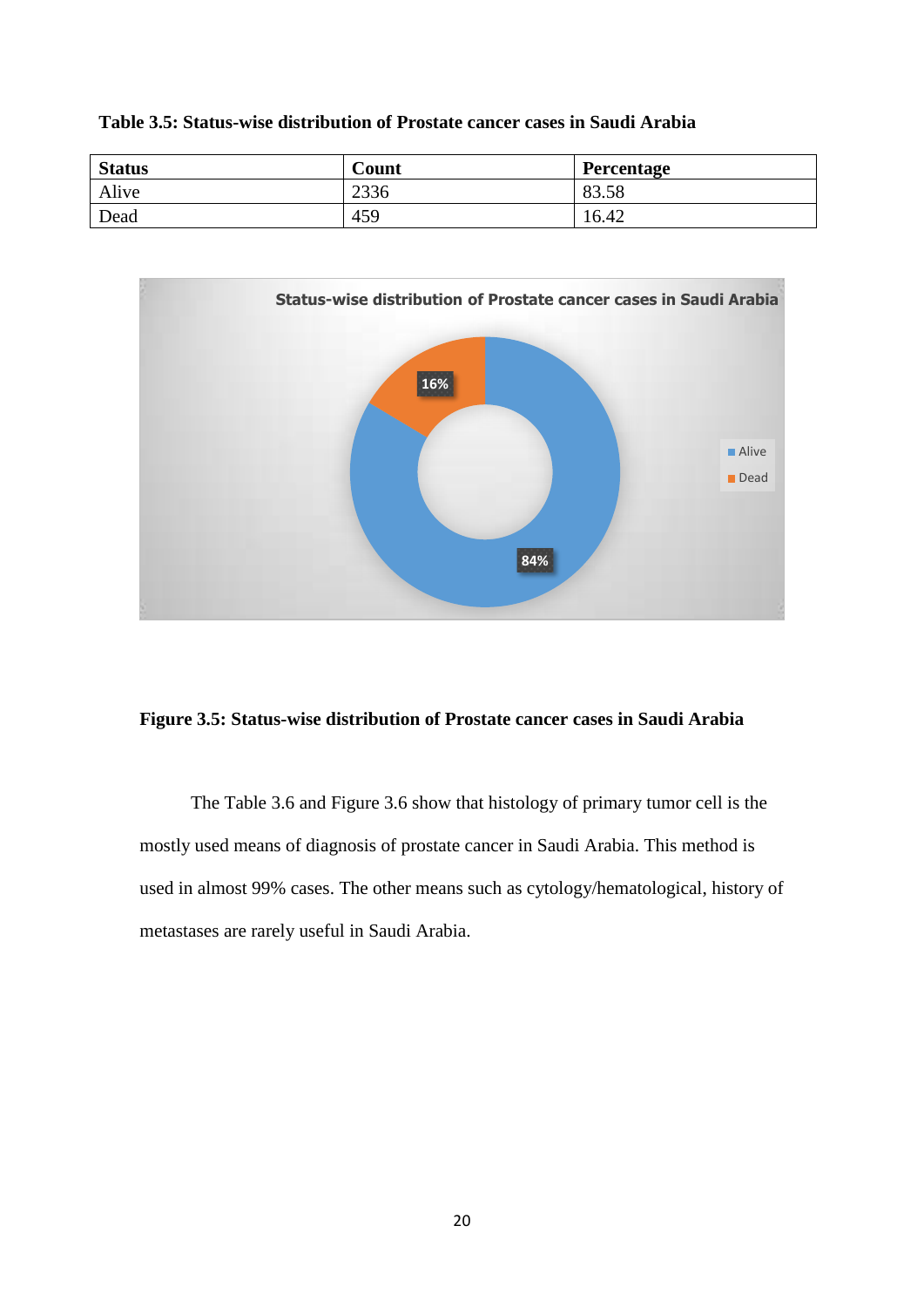#### **Table 3.6: Basis of diagnosis of Prostate cancer cases in Saudi Arabia**

| <b>Basis of Diagnosis</b>       | Count | Percentage |
|---------------------------------|-------|------------|
| Cytology/Hematological          | 1 ೧   | 0.43       |
| <b>Histology of metastases</b>  |       | 0.54       |
| Histology of primary tumor cell | 2763  | 98.86      |
| Unknown                         |       | 0.18       |



#### **Figure 3.6: Basis of diagnosis of Prostate cancer cases in Saudi Arabia**

**Table 3.7: Summary statistics for age and survival time of Prostate cancer cases in Saudi Arabia**

| <b>Variable</b>     | <b>Minimum</b> | <b>Ist Ou</b> | Median   3rd Qu | <b>Max</b> | <b>Mean</b> | Dev   |
|---------------------|----------------|---------------|-----------------|------------|-------------|-------|
| Age(year)           |                | 64            |                 | 109        | 70.73       | 10.48 |
| Survival time(year) |                |               | 2.085           | 5.26       | 1.526       |       |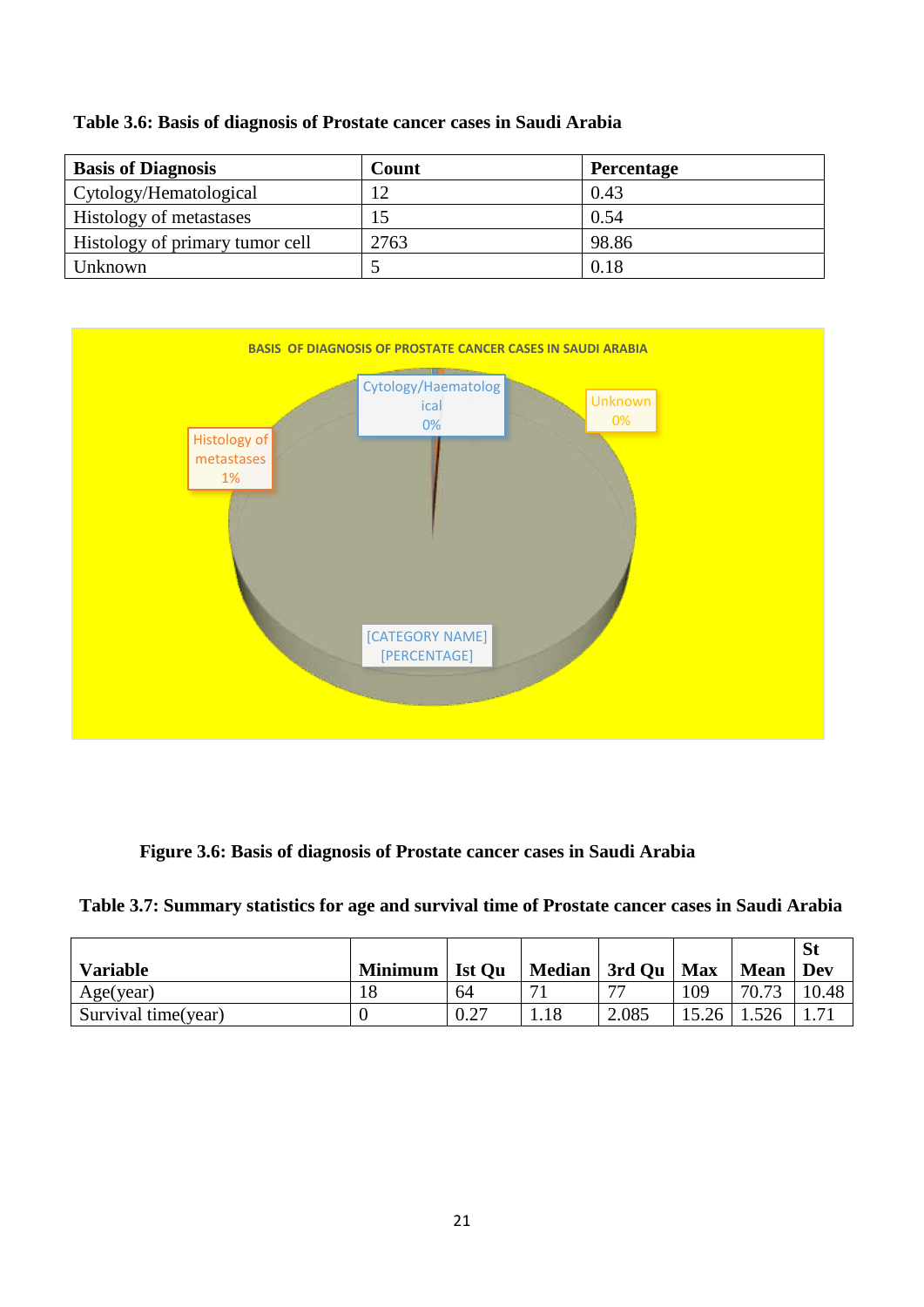The Table 3.7 shows that 75% of prostate cancer patients are of age more than 64 years. 50% of the patients are from the age interval of 64-77 years. The median age is 71 years while the mean age is 70.73 years with a standard deviation 10.48 years. The earlier incidence recorded at 18 years old and later case reported at 109 years old. The summary statistics for survival time shows that median time of surviving 1.18 years and mean is 1.52 years with a standard deviation 1.52 years. Almost 75% patients die within 2.085 years of diagnosis. The maximum survival time recorded as 15.26 years.





The figure 3.7 illustrates that the distribution of age of the prostate cancer patients is negatively skewed. There are very few patients who are got infected with prostate cancer before age of 40 years. The histogram shows that ages 65-75 are riskier years for getting infected with prostate cancer.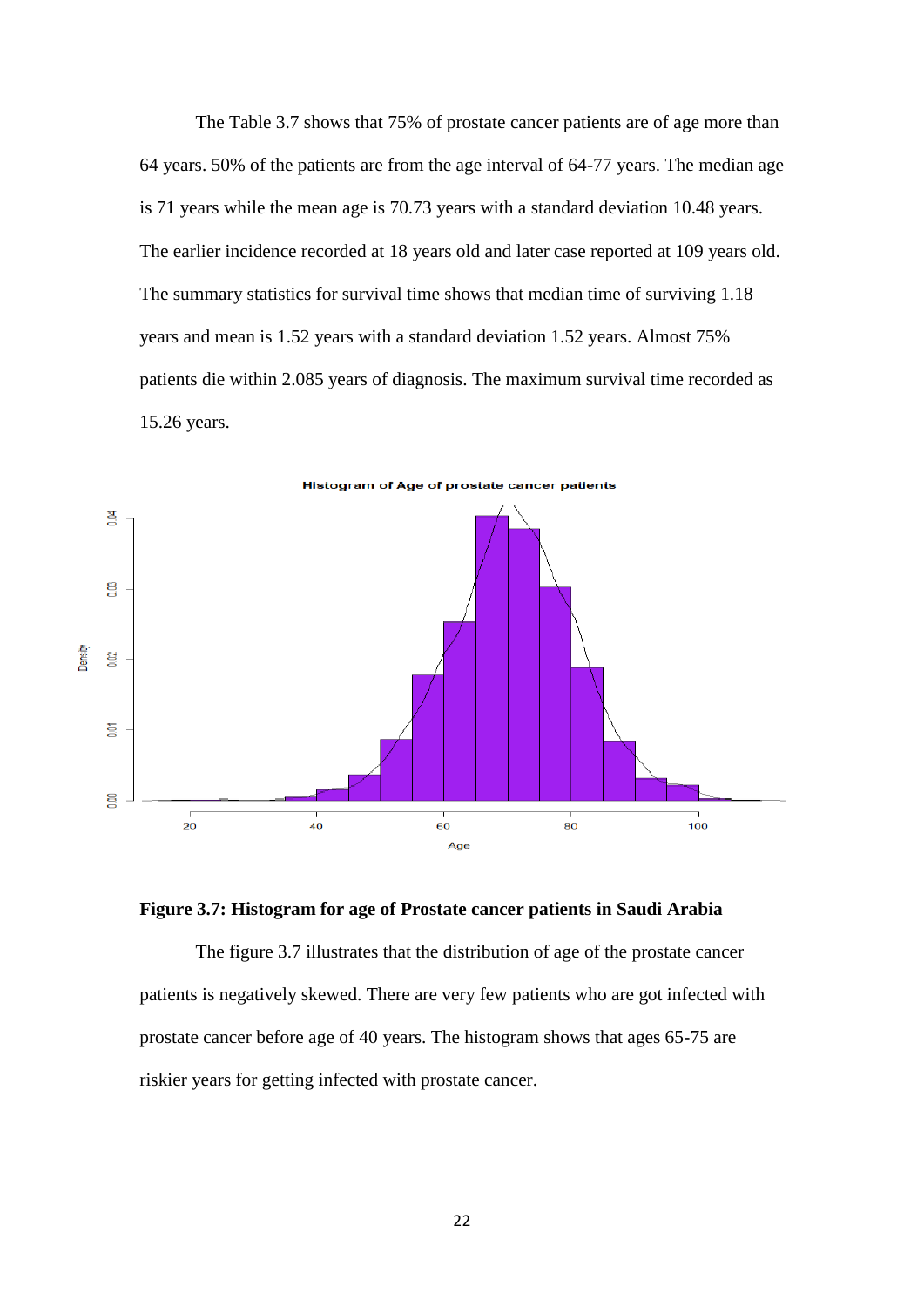

#### Histogram of survival time of prostate cancer patients after diagnosis

**Figure 3.8: Histogram for survival time of Prostate cancer patients in Saudi Arabia**

The histogram of survival time (Figure 3.8) shows that survival time is highly positively skewed. Almost every patient dies within 10 years of diagnosis of the diseases. Approximately, 45% of the prostate cancer patients die within one year of diagnosis and more than 70% die within 2 years of diagnosis.

#### *3.3 Bivariate Analysis*

One of our interests was to examine if there is any association between status of the patients with region, grade, extent and Morphology of the prostate cancer respectively in Saudi Arabia. To answer those question, we did run Chi-square tests and reported to the following table (Table 3.8). Chi-square value with P-value<0.05 is considered as the basis of significance of the test.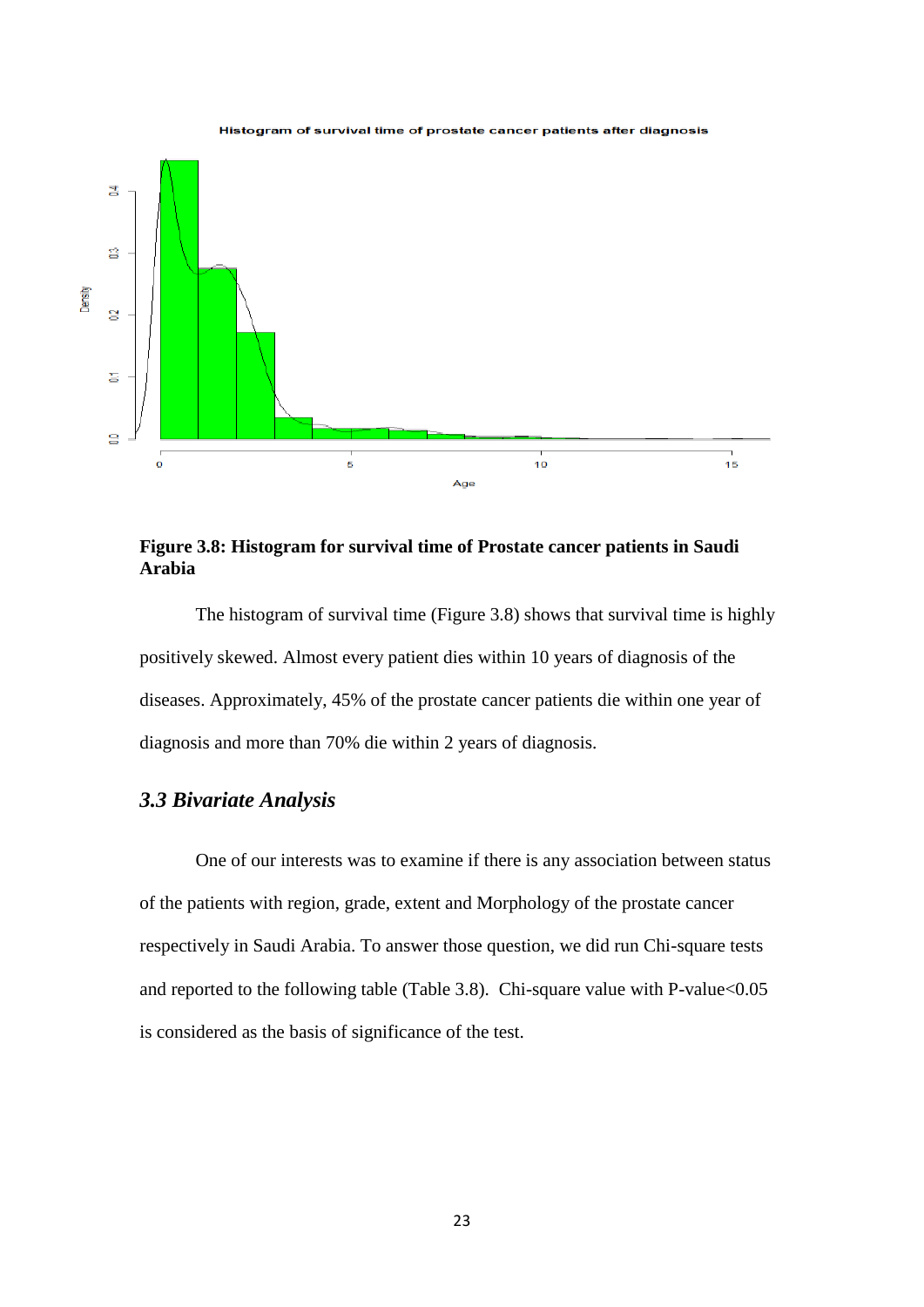|  |  |  | Table 3.8: Results of Chi-square test |
|--|--|--|---------------------------------------|
|--|--|--|---------------------------------------|

|                 | <b>Variable</b> | <b>Null Hypothesis</b>                 | Chi-         | Degrees of     | P-value | <b>Comment</b> |
|-----------------|-----------------|----------------------------------------|--------------|----------------|---------|----------------|
| <b>Variable</b> |                 |                                        | square       | Freedom        |         |                |
|                 |                 |                                        | <b>Value</b> | (df)           |         |                |
| <b>Status</b>   | Grade           | Status is independent of<br>Grade      | 53.103       | $\overline{3}$ | < 0.001 | Significant    |
| <b>Status</b>   | Extent          | Status is independent of<br>Extent     | 267.95       | 5              | < 0.001 | Significant    |
| <b>Status</b>   | Morphology      | Status is independent of<br>morphology | 11.298       | $\overline{4}$ | 0.0234  | Significant    |
| <b>Status</b>   | Region          | Status is independent of<br>region     | 34.839       | 12             | < 0.001 | Significant    |

The Table 3.8, it is concluded that grade, extent, morphology and region have significant association with status of the prostate cancer patients at 5% level of significance since all the Chi-square values are too big with relatively very small pvalues  $( $0.05$ ).$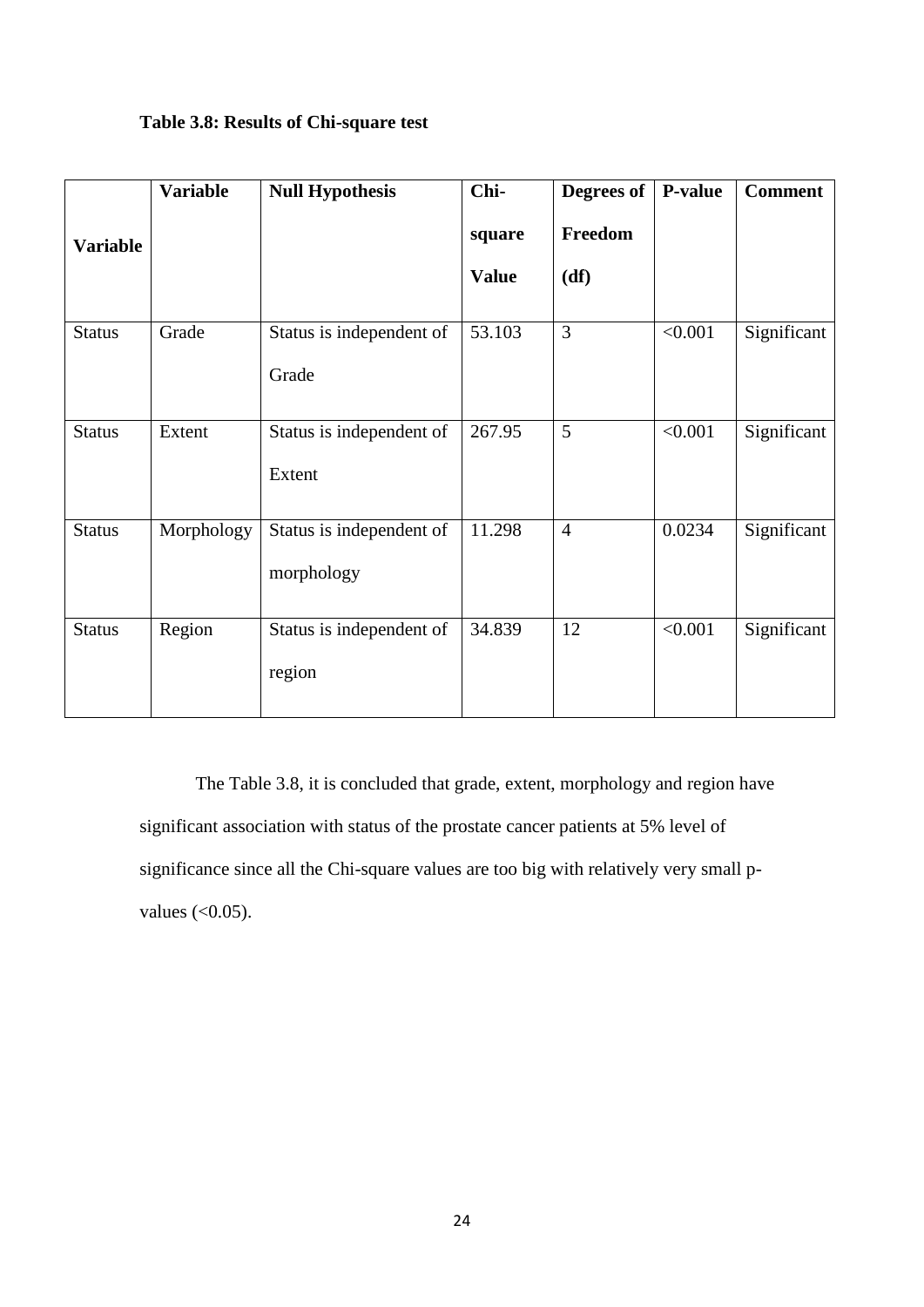#### *3.4 Conclusion*

It is observed that almost 75% of the prostate cancer cases reported from Riyadh, Makkah and Eastern cities. Distant metastasis and localized consist of 89% (approx.) of the prostate cancer cases in Saudi Arabia. More than 56% of the patients are diagnosed as cancer patient while they stay at grade III. The portion of the patients diagnosed at early stage is very low. More than 95% of the patients had Adenocarcinoma, NOS. Approximately 16% of the patients died of prostate cancer. Histology of primary cancel cell is the most widely used technique for diagnosis of the disease in Saudi Arabia. Age more than 60yeras is the most vulnerable time for occurring prostate cancer in males. Almost 75% of the patients die within 2.08 years of the diagnosis. Almost 45% die within 1 year of diagnosis. Grade, region, extent and morphology are significantly related with status (died or alive) of the patients.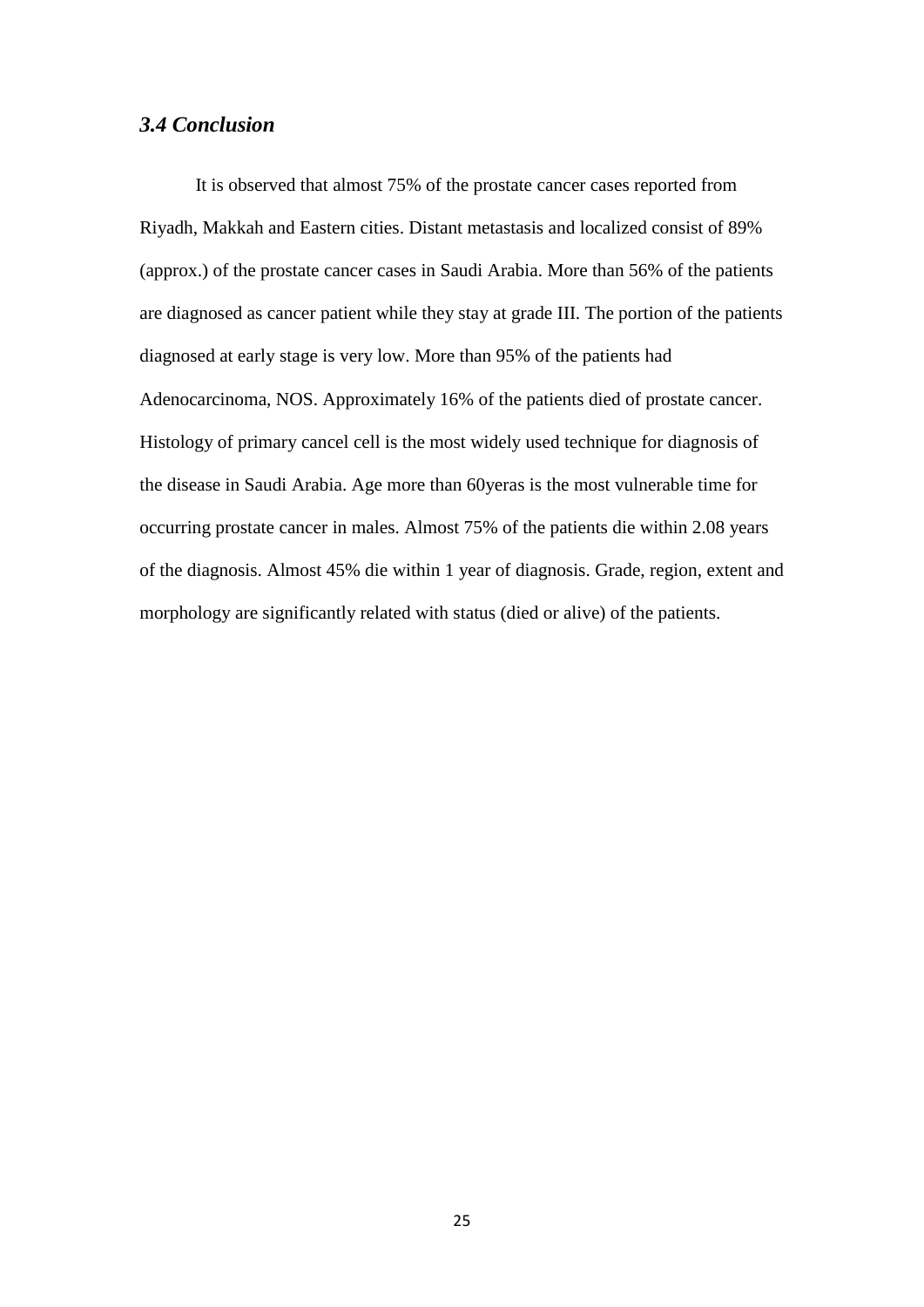# **Chapter 4 Result: Survival Analysis** *4.1 Introduction*

This chapter includes summary results of survival analysis of the prostate cancer data from Saudi Arabia. In this chapter we discuss about the Kaplan Meier (KM) curve without adjusting covariates first and then for each of the selected covariates individually. The covariates of interest in the survival analysis is region, grade, extent and morphology. The response variable survival time is in years. Status as dead is our event and alive is considered as censored cases. Log-rank test has been applied to test whether the survival curves for the categories of each of the covariates differ or not. The proportional Hazards (PH) assumptions are checked before fitting Cox Proportional Hazard (Cox-PH) model. We report results obtained from univariate PH-models as well as from full model with corresponding AICs. Model diagnostics has been performed by using Schoenfeld residuals (a method for checking PH assumptions) [5]. Finally, we have presented our suggested model with interpretation of the parameters in terms of hazard ratios.

#### *4.2 Kaplan Meier (KM) Survival curves*

The Kaplan–Meier estimator is a non-parametric approach of estimating survival probabilities and is one of the most frequently used methods of survival analysis. KM survival curve plots the estimated survival probabilities with respect to survival time. The nature of the curve is that it is downward slopping. At the beginning of the survival time the height of the survival curve is equal to 1 (as survival probability is 1 at the beginning) and as time goes up it goes down.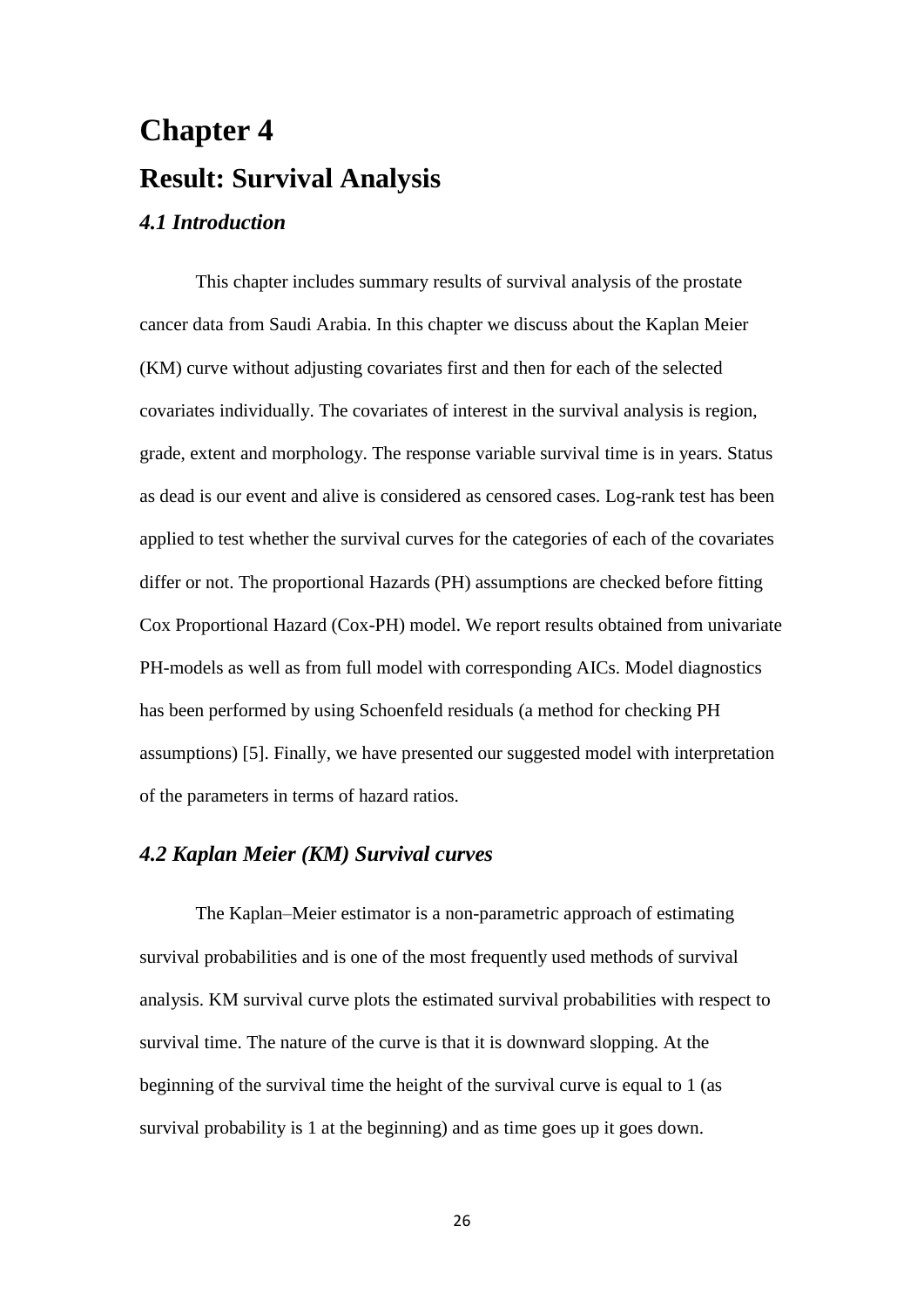Figure 4.1 shows the KM survival curve of the prostate cancer patients with 95% confidence interval without considering any covariates. Up to 5 years of survival time the curve sharply goes down indicating that the number of deaths occurring in this interval is high. In the survival time interval (5 years-10 years) the curve is dropping slowly. There are a few cases who survived until 15 years.



### **Figure 4.1: Unadjusted KM survival curve for the prostate cancer cases in Saudi Arabia**

We have constructed the region-wise KM curves for the prostate cancer cases in Saudi Arabia. It is observed that until 3 years (approx.) survival probability in Jazan was the highest, after that until 6/7 years' survival probability in Baha was the highest, in 7-10 years range the survival probability in Jazan was the highest again, after that Riyadh occupies the highest position. However, this graph is too busy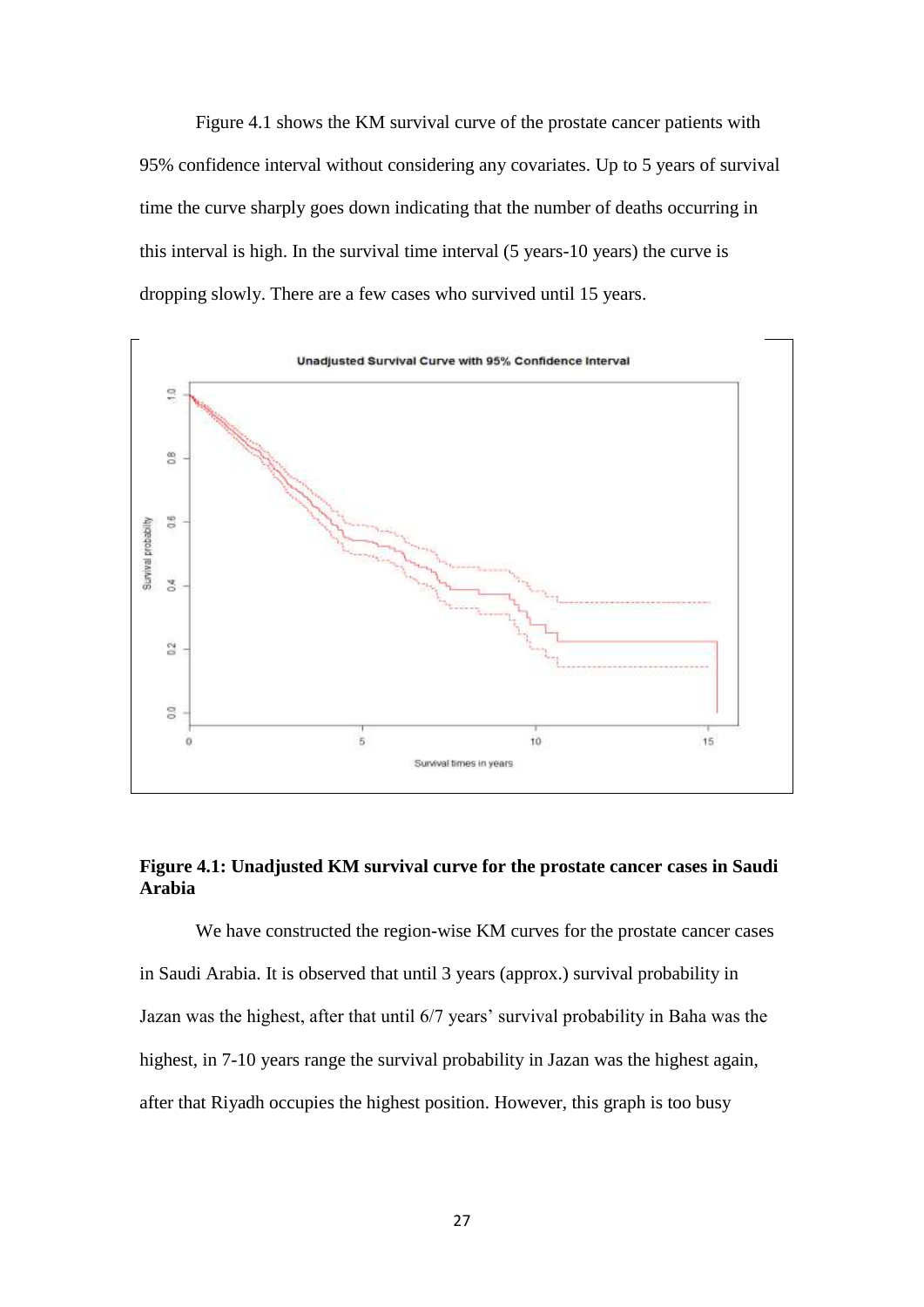because of having too many categories of region variable, therefore, it is not presented here.

The Figure 4.2 shows that survival for the Regional: NOS is the highest, it seems to be unjustified because data contain only three cases for this category. Other than this group, survival probability for the localized is higher than any other groups, while distant metastasis group experience the lowest survival.



**Figure 4.2: Extent-wise KM curves for the prostate cancer cases in Saudi Arabia**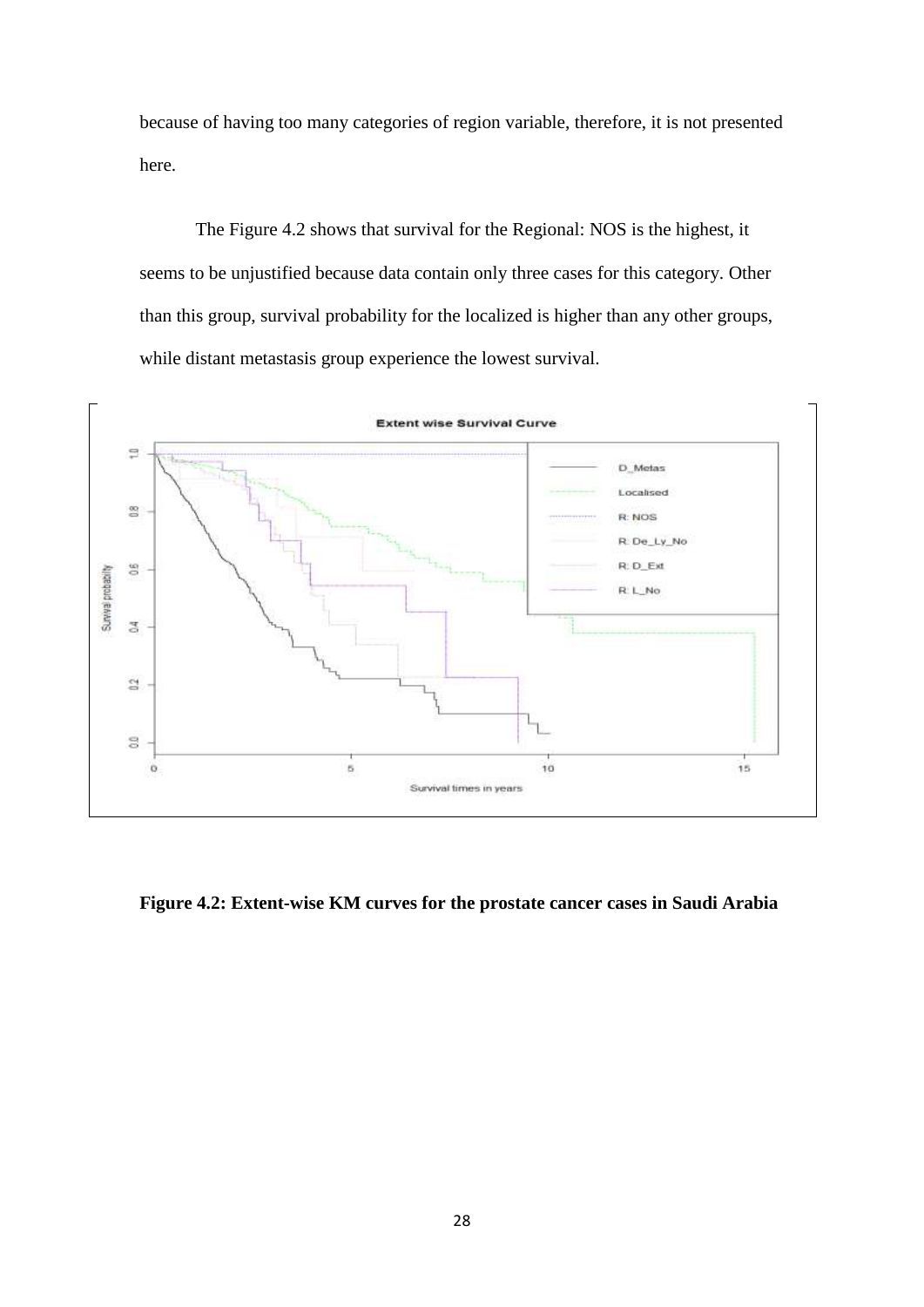

# **Figure 4.3: Morphology-wise KM curves for the prostate cancer cases in Saudi Arabia**

Figure 4.3 depicts that survival for adenocarcinoma group is higher than any other group after 3 years. Before 3-year survival for carcinoma, NOS is the lowest.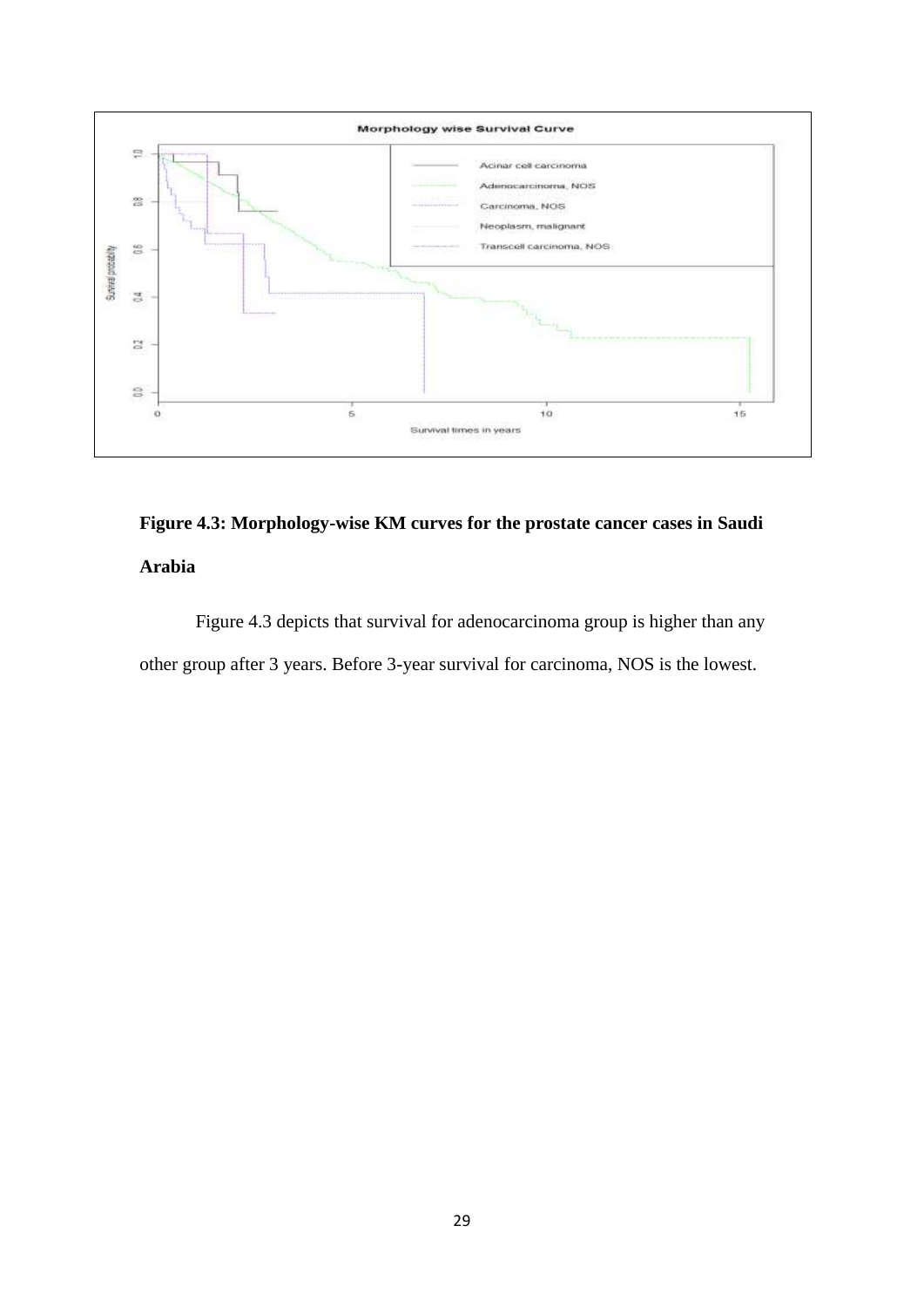

#### **Figure 4.4: Grade-wise KM curves for the prostate cancer cases in Saudi Arabia**

 From the Figure 4.4, it observed that on an average survival of the grade I cases is the highest while for grade IV, it is the lowest. The result is quite natural. During first 1 years it seems that survival for the grade II patients are higher than any other group.

### *4.3 Log-rank test*

Log-rank test is basically equivalent to Chi-square test. It is used to test whether significant difference exists among the survival curves of interest. In this section we present the log-rank test results for testing differences of survival curves among the categories for each of the variables, such as region, grade, extent and morphology. For this test the null hypothesis is: There is no difference among the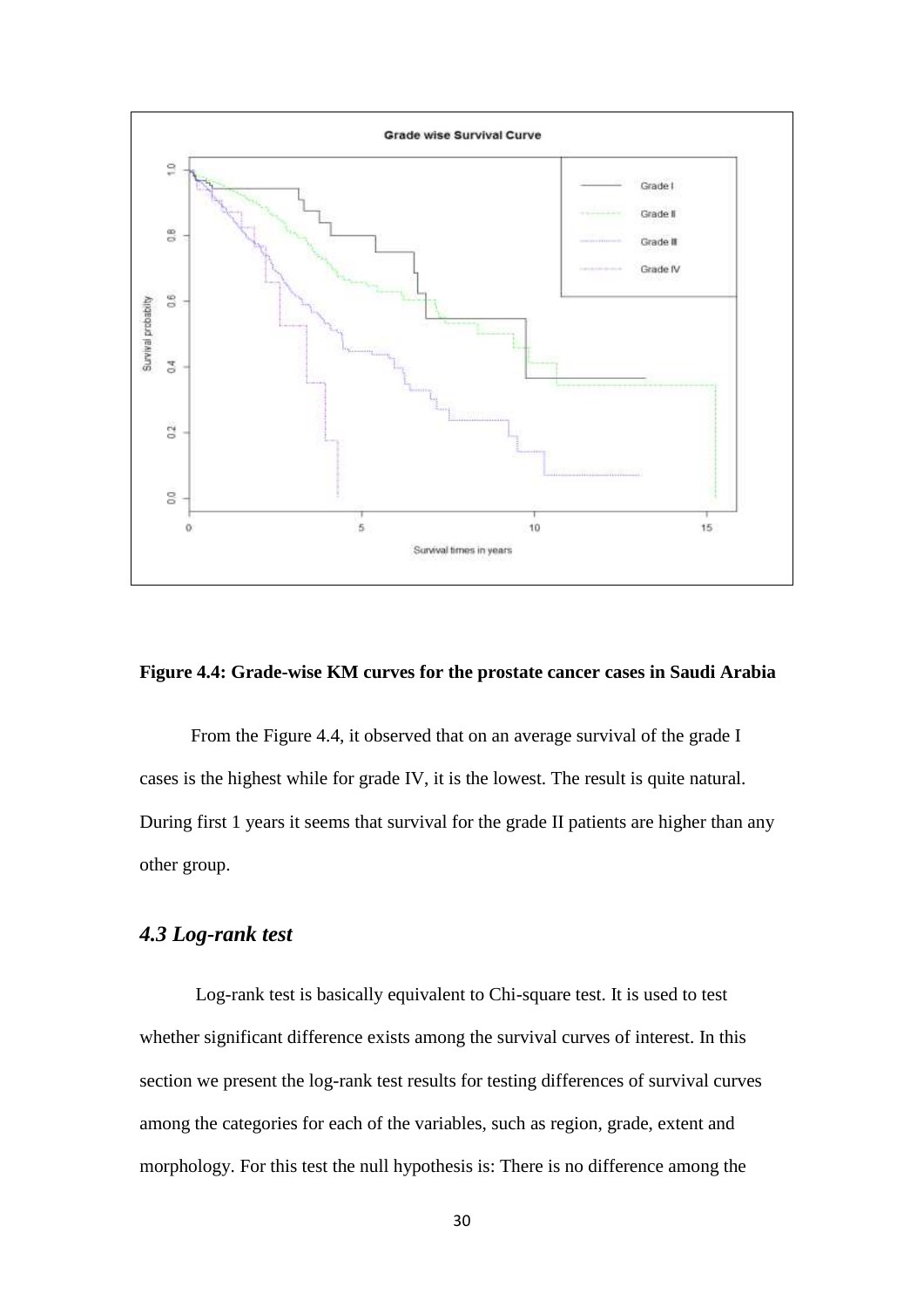survival curves with respect to categories of region or grade or extent or morphology. Log-rank test for Region- wise KM curves for the prostate cancer cases in Saudi Arabia depicts that Chi-square value=16.4 with a p-value  $0.0175 \approx 0.05$  which means that the survival curves are statistically different than each other city at 5% level of significance. Log-rank test for Extent- wise KM curves for the prostate cancer cases in Saudi Arabia shows that Chi-square value of 354 with a p-value 0.000  $( $0.05$ ) which indicates that the survival curves are statistically different for the extent$ categories at 5% level of significance. Log-rank test for morphology- wise KM curves for the prostate cancer cases in Saudi Arabia illustrates that Chi-square value of 20.4 with a p-value  $0.0004 \leq 0.05$ ) which means that the survival curves are significantly different for the categories of morphology at 5% level of significance. Log-rank test for grade- wise KM curves for the prostate cancer cases in Saudi Arabia shows that Chi-square value of 72.1 with a p-value  $\langle 0.001(\langle 0.05) \rangle$  which indicates that the survival curves for different grades are statistically different at 5% level of significance.

### *4.4 Assessing PH assumption using Graphical Approaches*

The graphical approach presented here for checking the PH assumption are comparing log-log survival curves. The log-log survival curve is a transformation of an estimated survival curve obtained from taking the natural log of an estimated survival probability twice [5]. PH-assumption refers to the fact that hazard ratio is independent of time meaning that hazard ratio for two individuals is proportional. However, we have used Survival R package to produce the graphs. If the graphs look parallel then we conclude that PH assumption satisfied, otherwise not satisfied.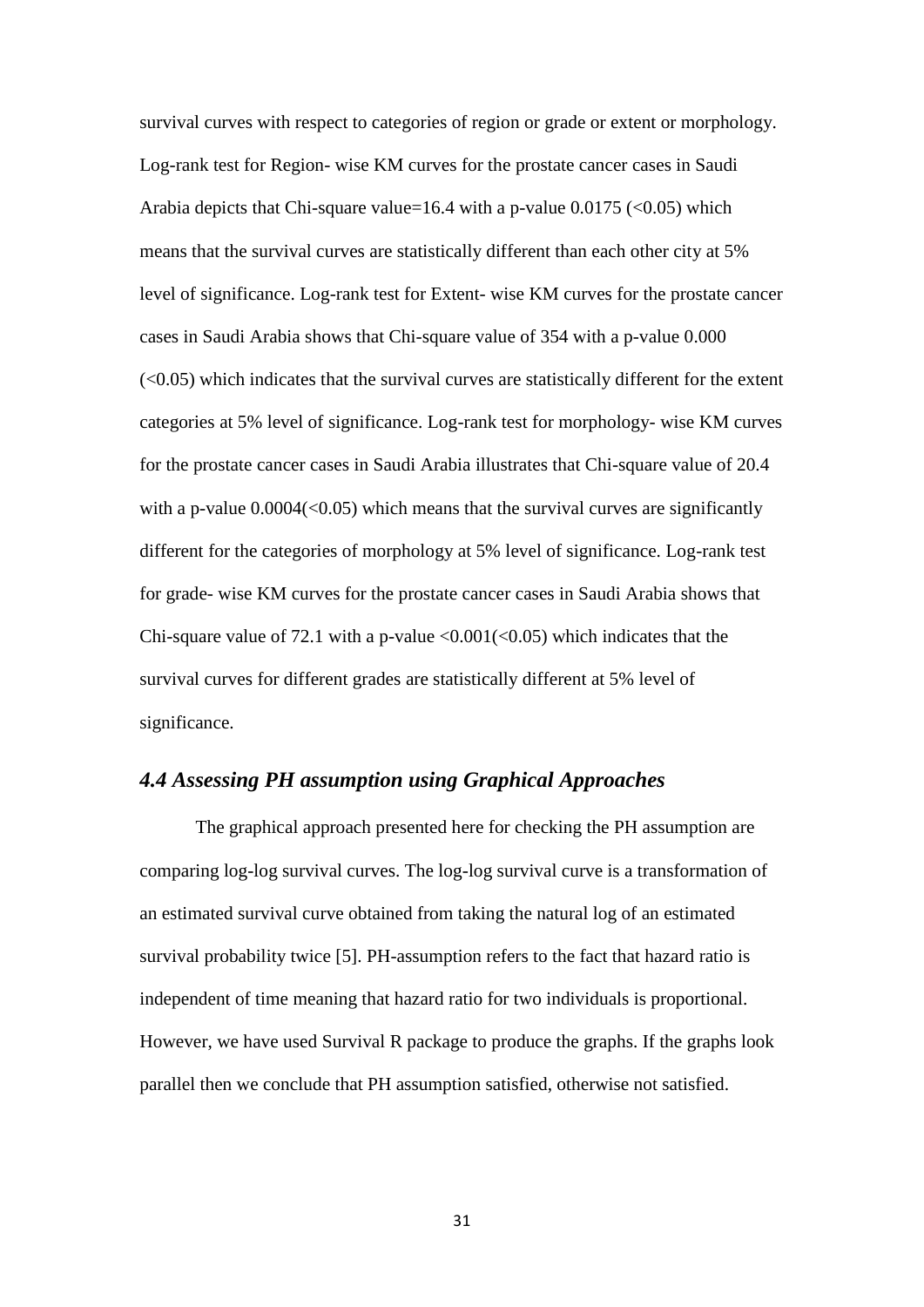

# **Figure 4.5: Log-log survival curves by region for the prostate cancer cases in Saudi Arabia**

 In Figure 4.5, we observe that log-log survival curves for the prostate cancer patients in administrative regions (different categories in of region) are not parallel to each other, some of the curves are crossing each other, that's why we cannot have a clear idea about whether the variable region satisfies the PH assumption or not.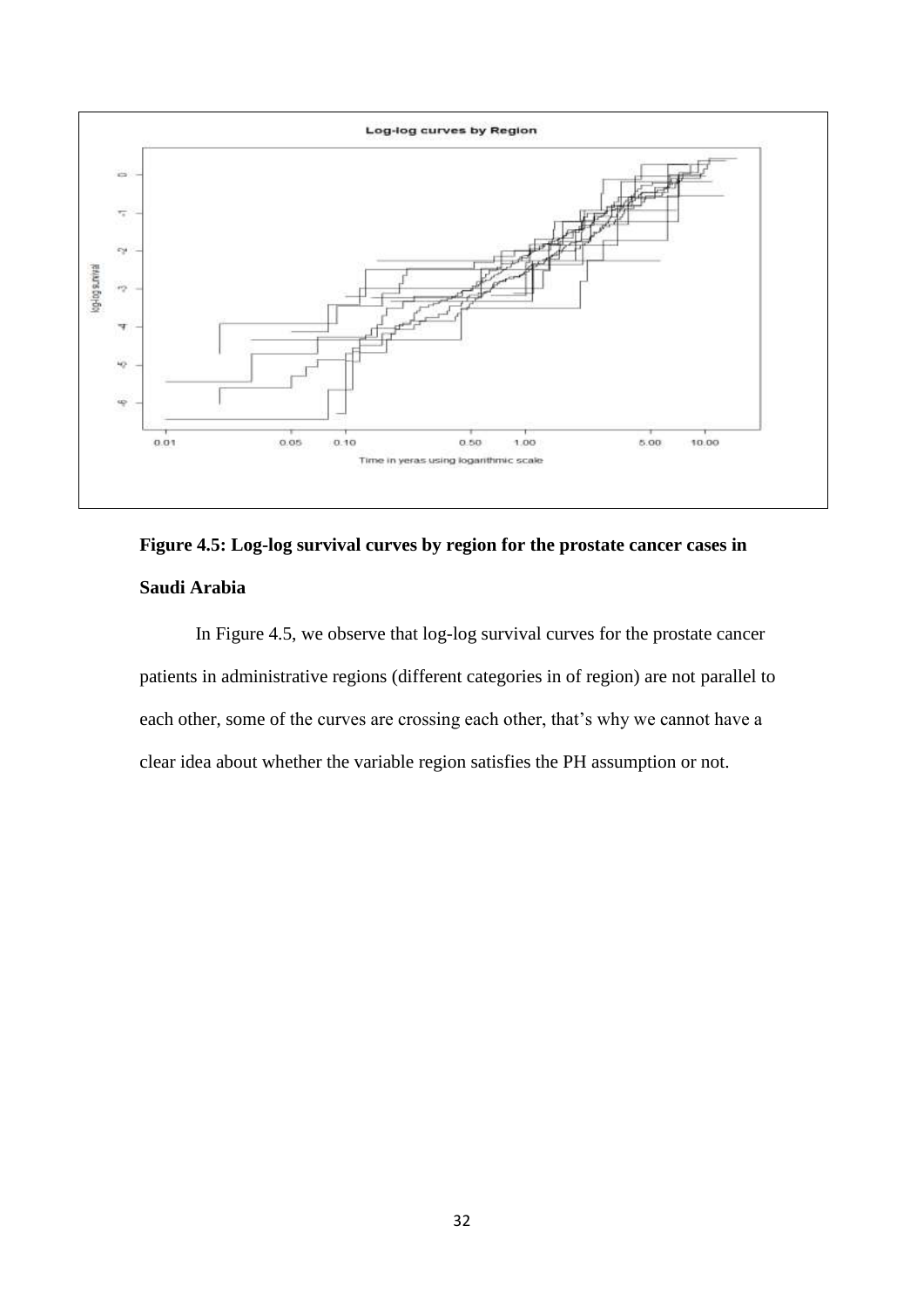

**Figure 4.6: Log-log curves by extent for the prostate cancer cases in Saudi Arabia**

The Figure 4.6 depicts that the log-log survival curves for the prostate cancer

patients in Saudi Arabia for the categories of extent are not parallel to each other.

Therefore, it seems that extent does not satisfy the PH assumption.



**Figure 4.7: Log-log curves by morphology for the prostate cancer cases in Saudi Arabia**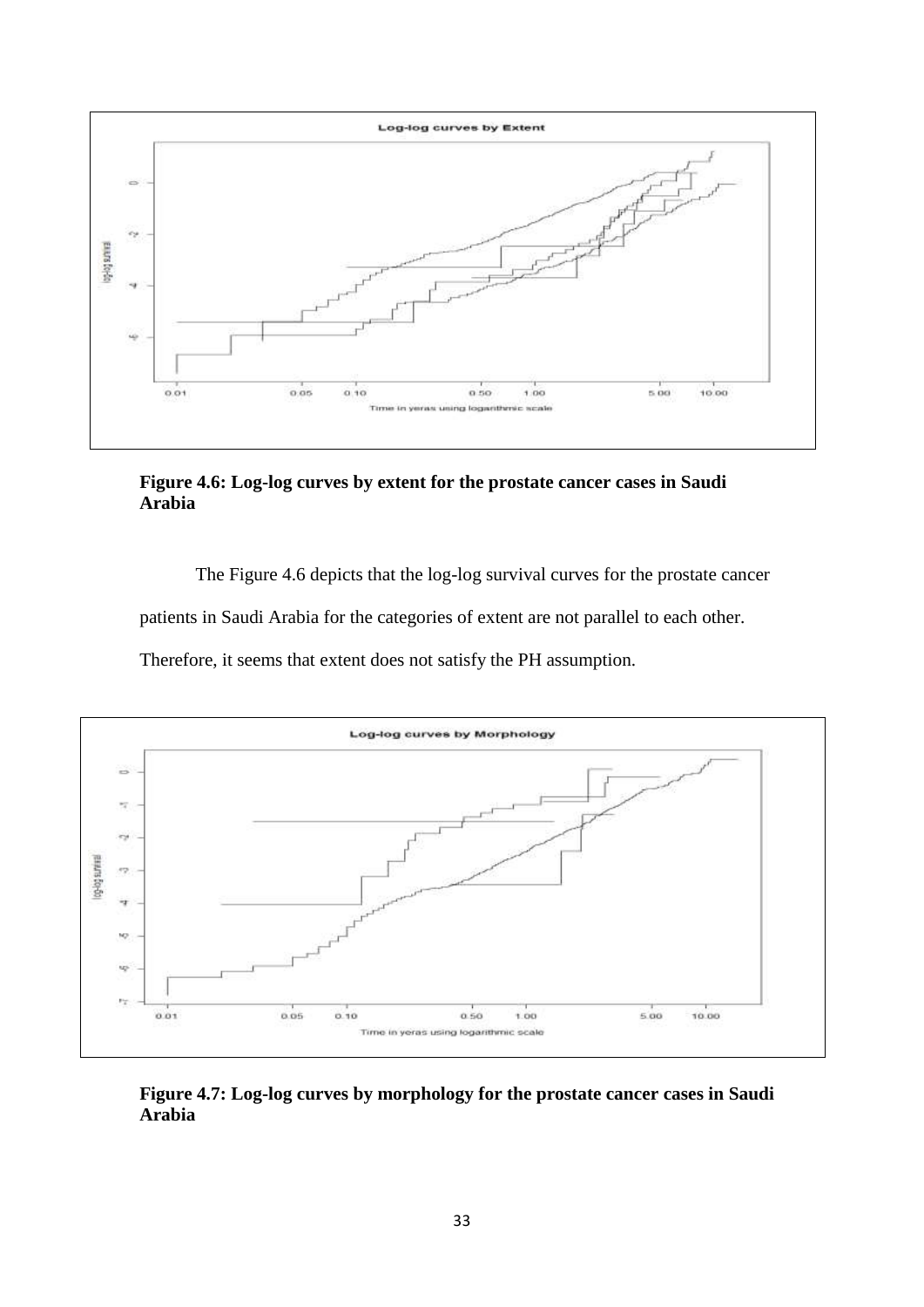In the Figure 4.7, it is observed that the log-log survival curves for the prostate cancer patients in Saudi Arabia for the categories of morphology are not parallel to each other. Therefore, it hard to conclude that morphology does satisfy the PH assumption.



#### **Figure 4.8: Log-log curves by grade for the prostate cancer cases in Saudi Arabia**

 In the Figure 4.8, the grade wise log-log survival curves for the prostate cancer patients in Saudi Arabia are not parallel to each other. Therefore, from the figures (4.5-4.8), it appears that the variables do not satisfy PH assumption. However, the graphical approach is merely an approximation, not exact. Hence, we should check PH-assumption by an analytical approach. Therefore, we will check PHassumption further by using Schoenfeld residuals.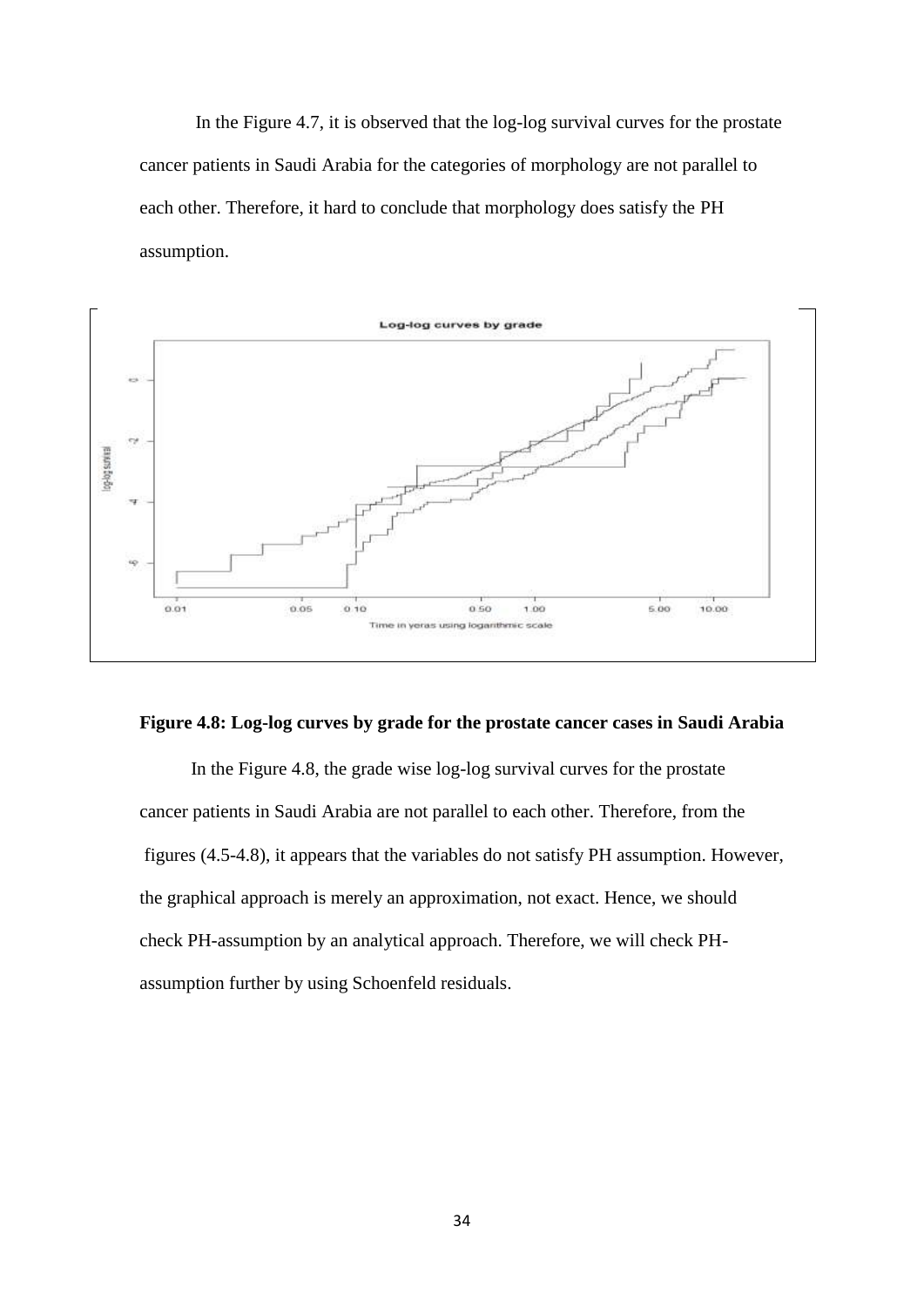### *4.5 Cox-PH Model:*

### **4.5.1 Univariate**

 In this section we present the results obtained by fitting Cox-PH model considering each of the covariates separately. Table 4.1, 4.2,4.3 and 4.4 show that each of the covariates such as region, extent, morphology and grade are statistically significant at 5% level of significance. We will carry them forward for multivariate model.

| <b>Region categories</b> | <b>Co-efficient</b> | <b>Hazard</b> ratio | <b>P-value</b> | <b>Comment</b>    |
|--------------------------|---------------------|---------------------|----------------|-------------------|
| Baha                     | $-0.2994$           | 0.7412              | 0.530          |                   |
| Eastern                  | $-0.2729$           | 0.7611              | 0.165          |                   |
| Hail                     | $-0.3313$           | 0.7179              | 0.451          |                   |
| Jazan                    | $-1.1743$           | 0.3090              | 0.007          | Significant at 5% |
| Jouf                     | $-0.1737$           | 0.8405              | 0.692          |                   |
| Madinah                  | $-0.1737$           | 1.0227              | 0.935          |                   |
| Makkah                   | 0.0225              | 0.7193              | 0.088          |                   |
| Najran                   | $-0.3294$           | 0.6850              | 0.471          |                   |
| Northern                 | $-1.0868$           | 0.3373              | 0.283          |                   |
| Qassim                   | $-0.1386$           | 0.8705              | 0.666          |                   |
| Riyadh                   | $-0.0924$           | 0.9117              | 0.606          |                   |
| Tabuk                    | 0.3042              | 1.3556              | 0.392          |                   |

**Table 4.1: Result from the Cox-PH model by using covariate Region**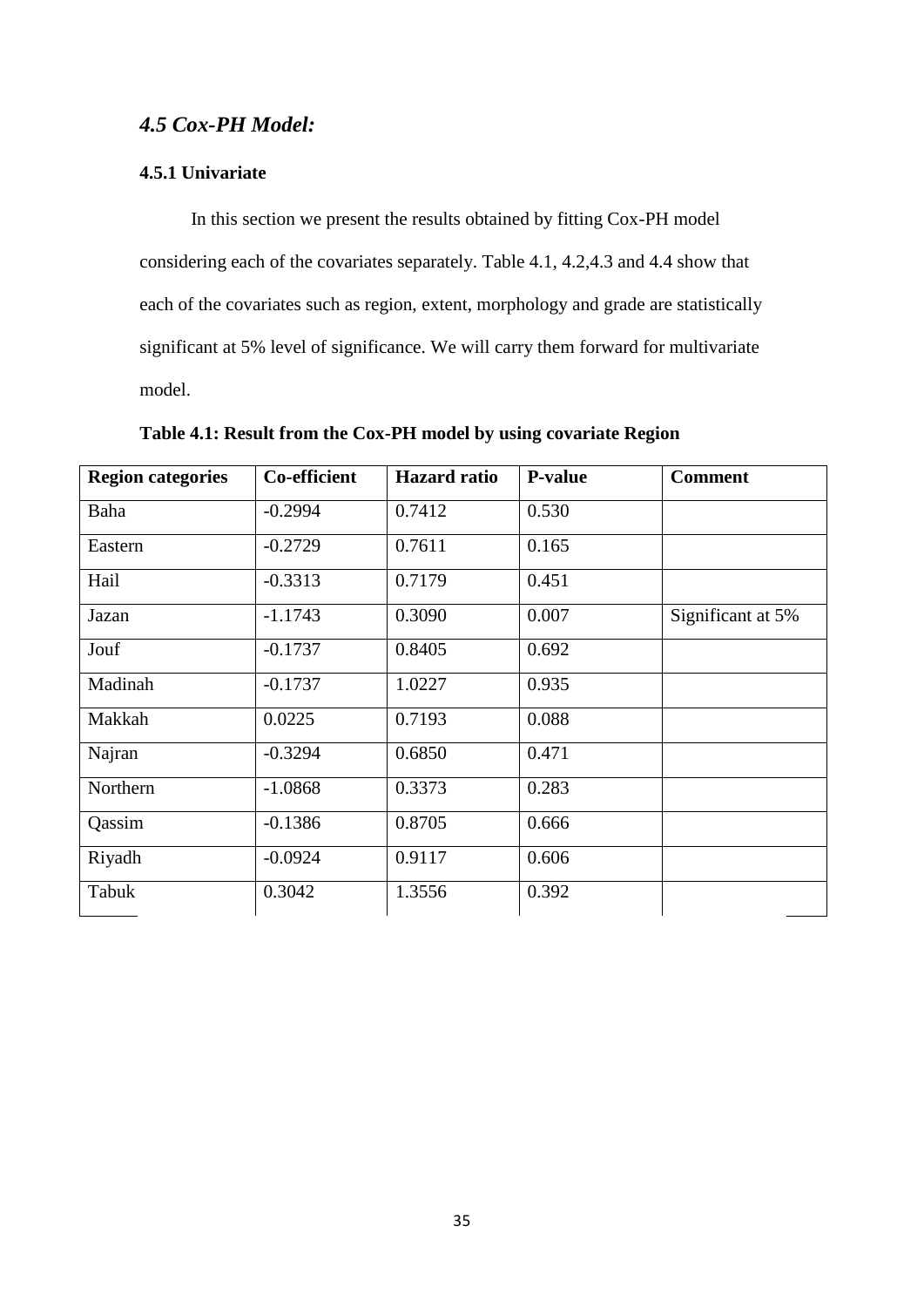| <b>Extent categories</b>           | $Co-$<br>efficient | <b>Hazard</b> ratio | <b>P-value</b> | <b>Comment</b>    |
|------------------------------------|--------------------|---------------------|----------------|-------------------|
| Localized                          | $-1.827$           | 0.0161              | < 0.001        | Significant at 5% |
| Regional (NOS)                     | $-15.61$           | 1.668 $e(+07)$      | 0.987          |                   |
| Regional: Direct ext. & lymph node | $-1.365$           | 0.2555              | 0.002          | Significant at 5% |
| Regional: Direct extension         | $-1.078$           | 0.0344              | < 0.001        | Significant at 5% |
| Regional: lymph node               | $-1.154$           | 0.0312              | < 0.001        | Significant at 5% |

**Table 4.2: Result from the Cox-PH model by using covariate Extent**

### **Table 4.3: Result from the Cox-PH model by using covariate Morphology**

| <b>Morphology categories</b>    | Co-efficient | <b>Hazard</b><br>ratio | <b>P-value</b> | <b>Comment</b>    |
|---------------------------------|--------------|------------------------|----------------|-------------------|
| Adenocarcinoma (NOS)            | 0.2447       | 1.2773                 | 0.626          |                   |
| Carcinoma (NOS)                 | 1.1991       | 3.3171                 | 0.030          | Significant at 5% |
| Neoplasm, Malignant             | 1.3464       | 3.8437                 | 0.228          |                   |
| Transitional cell Carcinoma NOS | 1.2188       | 3.3830                 | 0.159          |                   |

### **Table 4.4: Result from the Cox-PH model by using covariate Grade**

| <b>Grade categories</b> | Co-efficient | <b>Hazard</b> ratio |         | <b>P-value</b>   Comment |
|-------------------------|--------------|---------------------|---------|--------------------------|
| Grade II                | 0.3061       | 1.3582              | 0.2412  |                          |
| Grade III               | 1.1245       | 3.0786              | < 0.001 | Significant at 5%        |
| <b>Grate IV</b>         | 1.4871       | 4.4244              | < 0.001 | Significant at 5%        |

### **4.5.2 Multivariate**

In this part we have fitted Cox-PH model with the covariates found significant

in Cox-PH univariate models. The corresponding model results have been

reported. We have performed model diagnosis by checking PH assumption for the

variables when they are adjusted in the model.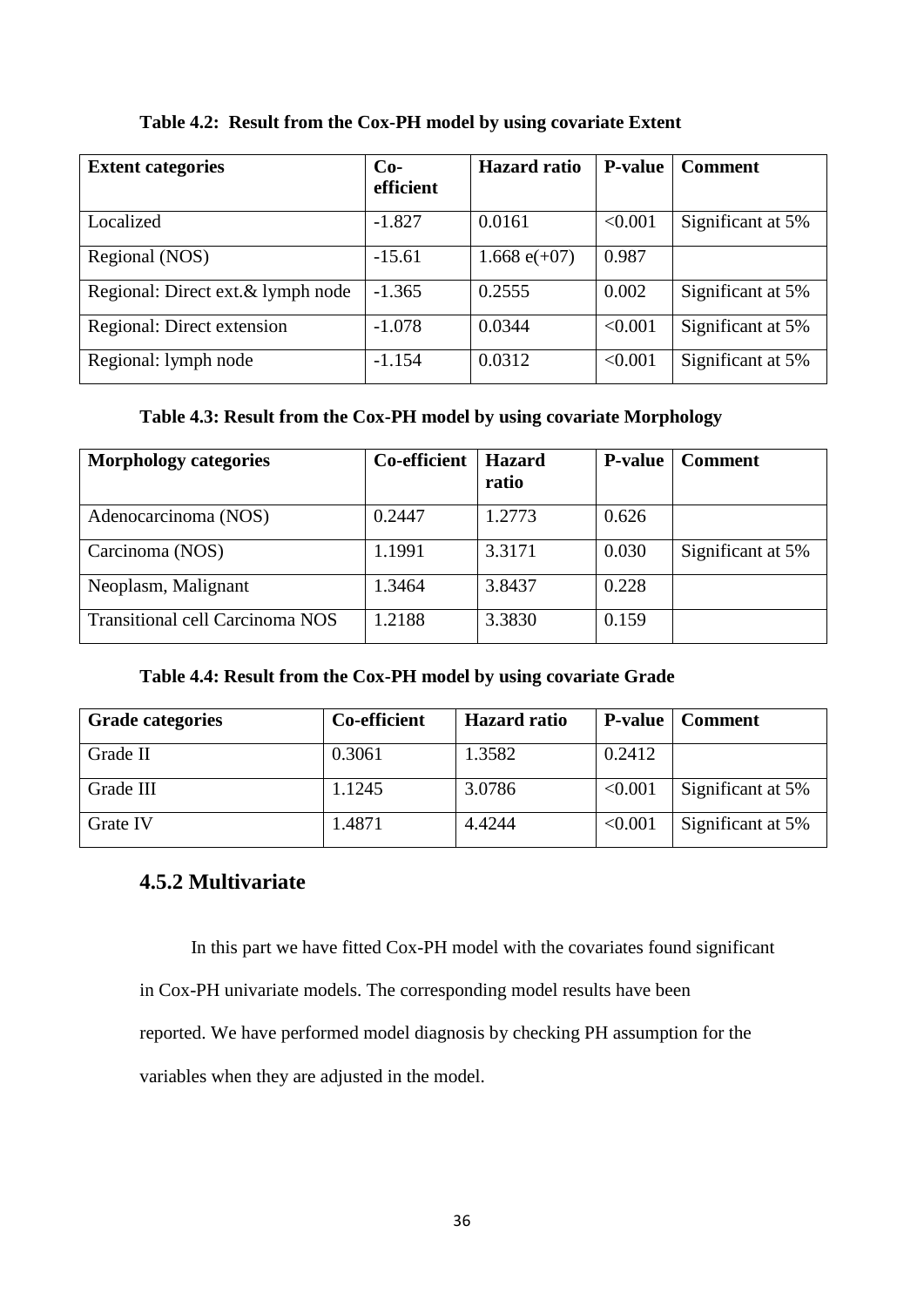| <b>Region categories</b>               | $\overline{\text{Co}}$ -efficient | <b>Hazard</b><br>ratio | <b>P-value</b> | <b>Comment</b>     |
|----------------------------------------|-----------------------------------|------------------------|----------------|--------------------|
| Baha                                   | $-0.1341$                         | 0.8745                 | 0.781          |                    |
| Eastern                                | $-0.2066$                         | 0.8133                 | 0.300          |                    |
| Hail                                   | $-0.8256$                         | 0.4380                 | 0.064          | Significant at 10% |
| Jazan                                  | $-1.253$                          | 0.2858                 | 0.004          | Significant at 5%  |
| Jouf                                   | $-0.6496$                         | 0.5223                 | 0.144          |                    |
| Madinah                                | $-0.1866$                         | 0.8297                 | 0.506          |                    |
| Makkah                                 | $-0.3268$                         | 0.7212                 | 0.093          | Significant at 10% |
| Najran                                 | $-0.4284$                         | 0.6515                 | 0.429          |                    |
| Northern                               | $-0.7413$                         | 0.4765                 | 0.465          |                    |
| Qassim                                 | $-0.4619$                         | 0.6301                 | 0.154          |                    |
| Riyadh                                 | $-0.0278$                         | 0.9725                 | 0.877          |                    |
| Tabuk                                  | 0.2265                            | 1.25                   | 0.532          |                    |
| <b>Extent categories</b>               |                                   |                        |                |                    |
| Localized                              | $-1.724$                          | 0.1783                 | < 0.001        | Significant at 5%  |
| Regional (NOS)                         | $-1.558$                          | 0.0000                 | 0.987          |                    |
| Regional: Direct ext.& lymph node      | $-1.328$                          | 0.2649                 | 0.003          | Significant at 5%  |
| Regional: Direct extension             | $-1.075$                          | 0.3414                 | < 0.001        | Significant at 5%  |
| Regional: lymph node                   | $-1.173$                          | 0.3095                 | < 0.001        | Significant at 5%  |
| <b>Morphology categories</b>           |                                   |                        |                |                    |
| Adenocarcinoma (NOS)                   | 0.0725                            | 1.075                  | 0.886          |                    |
| Carcinoma (NOS)                        | 0.4872                            | 1.628                  | 0.389          |                    |
| Neoplasm, Malignant                    | 0.8333                            | 2.301                  | 0.4737         |                    |
| <b>Transitional cell Carcinoma NOS</b> | 0.2017                            | 1.224                  | 0.820          |                    |
| <b>Grade categories</b>                |                                   |                        |                |                    |
| Grade II                               | $-0.3963$                         | 1.486                  | 0.1399         |                    |
| Grade III                              | $-0.7866$                         | 2.196                  | 0.002          | Significant at 5%  |
| Grate IV                               | 1.1011                            | 2.749                  | 0.013          | Significant at 5%  |

**Table 4.5: Result from the Cox-PH model by using all covariates of interest**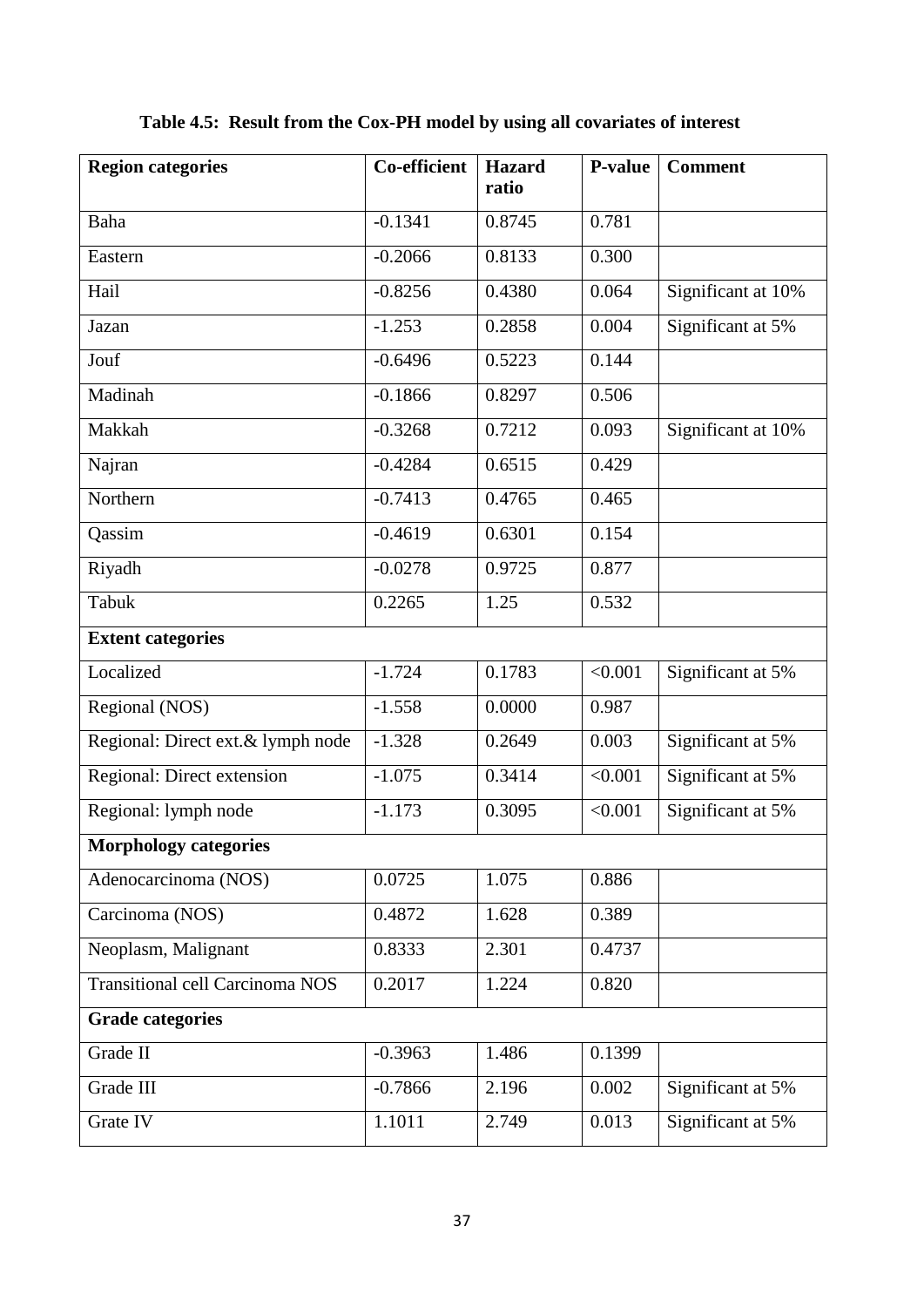### **Extent categories**

Table 4.5 shows that all the covariates have significant impact on survival time except morphology at 5% level of significance. However, before selecting the final model we are checking whether the covariates included in the model satisfy the PH-assumption. Table 4.6 illustrates the correlation between Schoenfeld residuals and ranked survival time, we observe that only the correlation (rho=0.1127, pvalue=0.0151 <0.05) for the category of extent named regional: direct extension is statistically significant. It is supported by the Figure 4.9, if the plotted points (upper and lower) are parallel then it satisfies the PH –assumption, otherwise not satisfied. In our plot the points are not parallel. Therefore, we conclude that only extent does not satisfy the PH assumption.

| Table 4.6 Model diagnostics by using correlation between Schoenfeld residuals |  |  |
|-------------------------------------------------------------------------------|--|--|
| and ranked survival time                                                      |  |  |

| <b>Region categories</b> | Rho       | Chi-square | <b>P-value</b> | <b>Comment</b> |
|--------------------------|-----------|------------|----------------|----------------|
| Baha                     | $-0.0328$ | 0.527      | 0.469          |                |
| Eastern                  | 0.0518    | 1.26       | 0.261          |                |
| Hail                     | 0.0288    | 0.409      | 0.522          |                |
| Jazan                    | 0.010     | 0.047      | 0.827          |                |
| Jouf                     | 0.0719    | 0.717      | 0.380          |                |
| Madinah                  | $-0.021$  | 0.208      | 0.648          |                |
| Makkah                   | 0.033     | 0.531      | 0.466          |                |
| Najran                   | 0.0498    | 1.28       | 0.257          |                |
| Northern                 | $-0.0613$ | 1.74       | 0.187          |                |
| Qassim                   | 0.025     | 0.306      | 0.581          |                |
| Riyadh                   | 0.021     | 0.219      | 0.640          |                |
| Tabuk                    | 0.004     | 0.0116     | 0.9143         |                |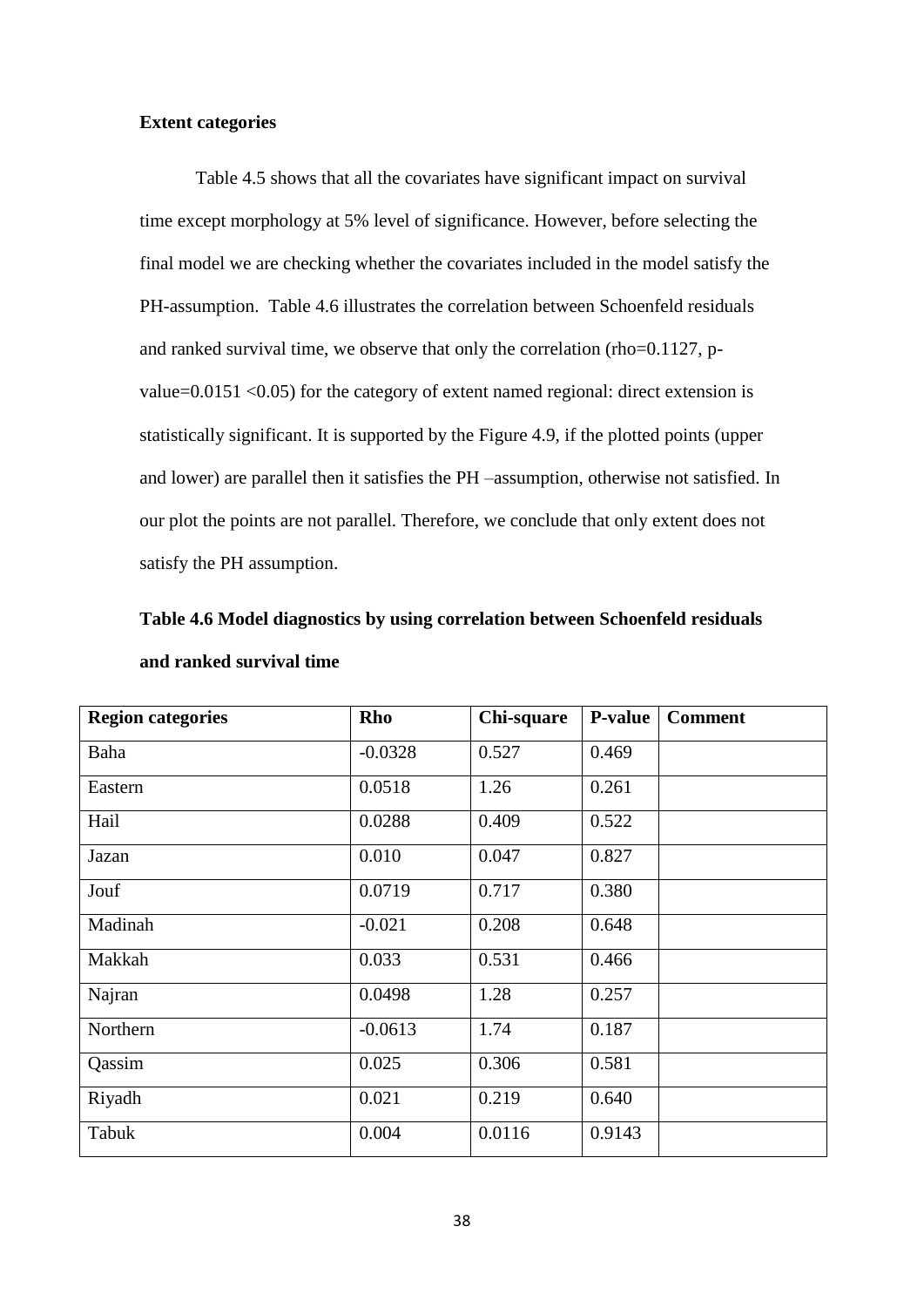### **Table 4.6 Model diagnostics by using correlation between Schoenfeld residuals and ranked**

### **survival time (continued)**

| <b>Extent categories</b>               | Rho       | Chi-square | P-value | <b>Comment</b>    |
|----------------------------------------|-----------|------------|---------|-------------------|
| Localized                              | 0.0544    | 1.43       | 0.2323  |                   |
| Regional (NOS)                         | $-0.2314$ | 0.000      | 0.990   |                   |
| Regional: Direct ext.& lymph<br>node   | $-0.0164$ | 0.124      | 0.7244  |                   |
| Regional: Direct extension             | 0.1127    | 5.90       | 0.0151  | Significant at 5% |
| Regional: lymph node                   | 0.0754    | 2.77       | 0.096   |                   |
| <b>Morphology categories</b>           |           |            |         |                   |
| Adenocarcinoma (NOS)                   | $-0.0460$ | 0.994      | 0.3187  |                   |
| Carcinoma (NOS)                        | $-0.0853$ | 3.52       | 0.0607  |                   |
| Neoplasm, Malignant                    | $-0.0567$ | 1.69       | 0.1931  |                   |
| <b>Transitional cell Carcinoma NOS</b> | $-0.006$  | 0.019      | 0.889   |                   |
| <b>Grade categories</b>                |           |            |         |                   |
| Grade II                               | 0.038     | 0.725      | 0.394   |                   |
| Grade III                              | 0.055     | 1.53       | 0.215   |                   |
| Grate IV                               | 0.061     | 1.89       | 0.168   |                   |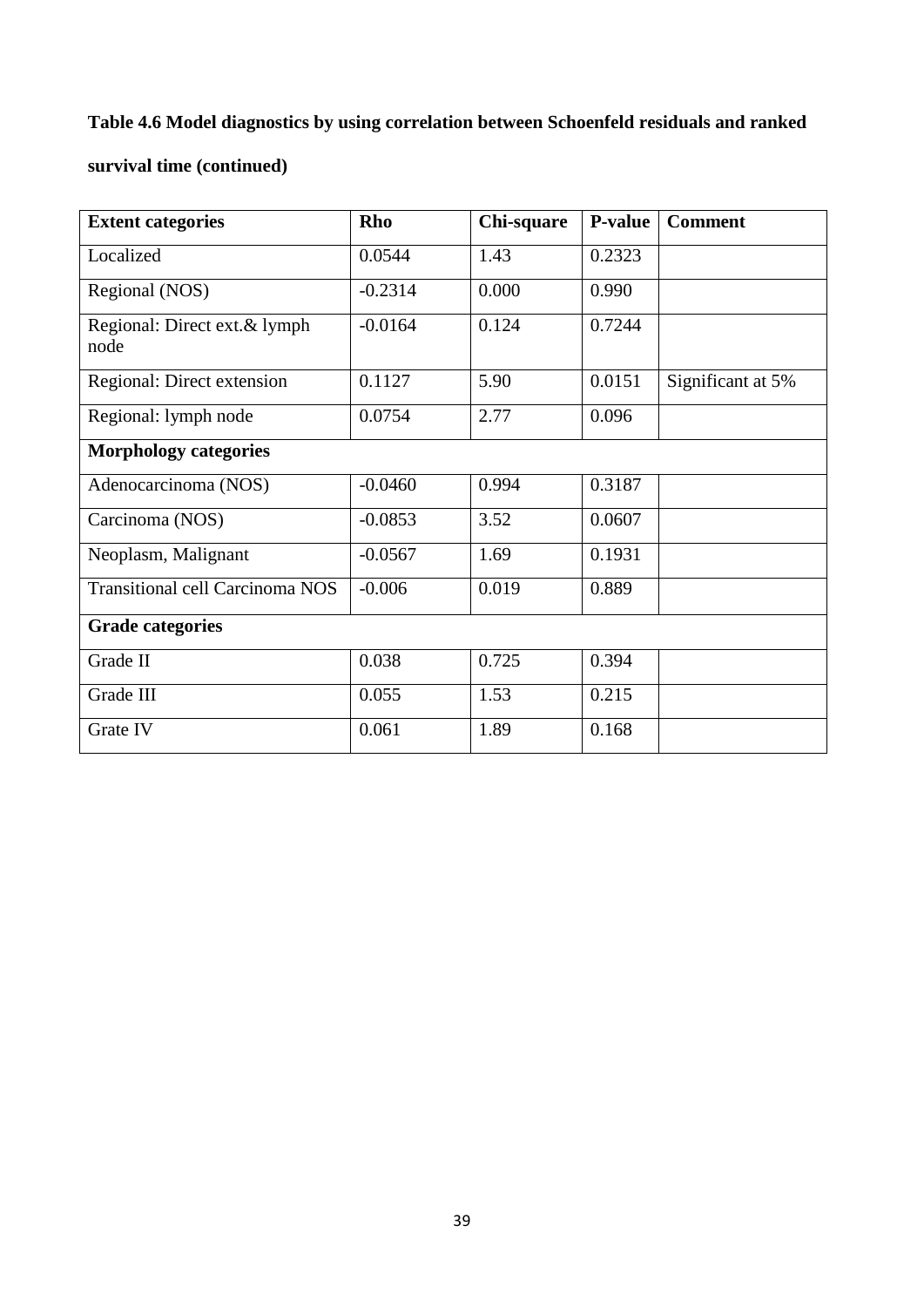

#### **Figure4.9: PH-assumption checking plot**

When any of the covariates does not satisfy PH assumption, one of the alternatives is to fit a stratified model. Therefore, we fit a stratified Cox model considering extent as the stratified variable and checked again the PH assumption. We found each of the covariates in the stratified model satisfy PH-assumption.

### **Table 4.7: Result from the Stratified Cox- Model**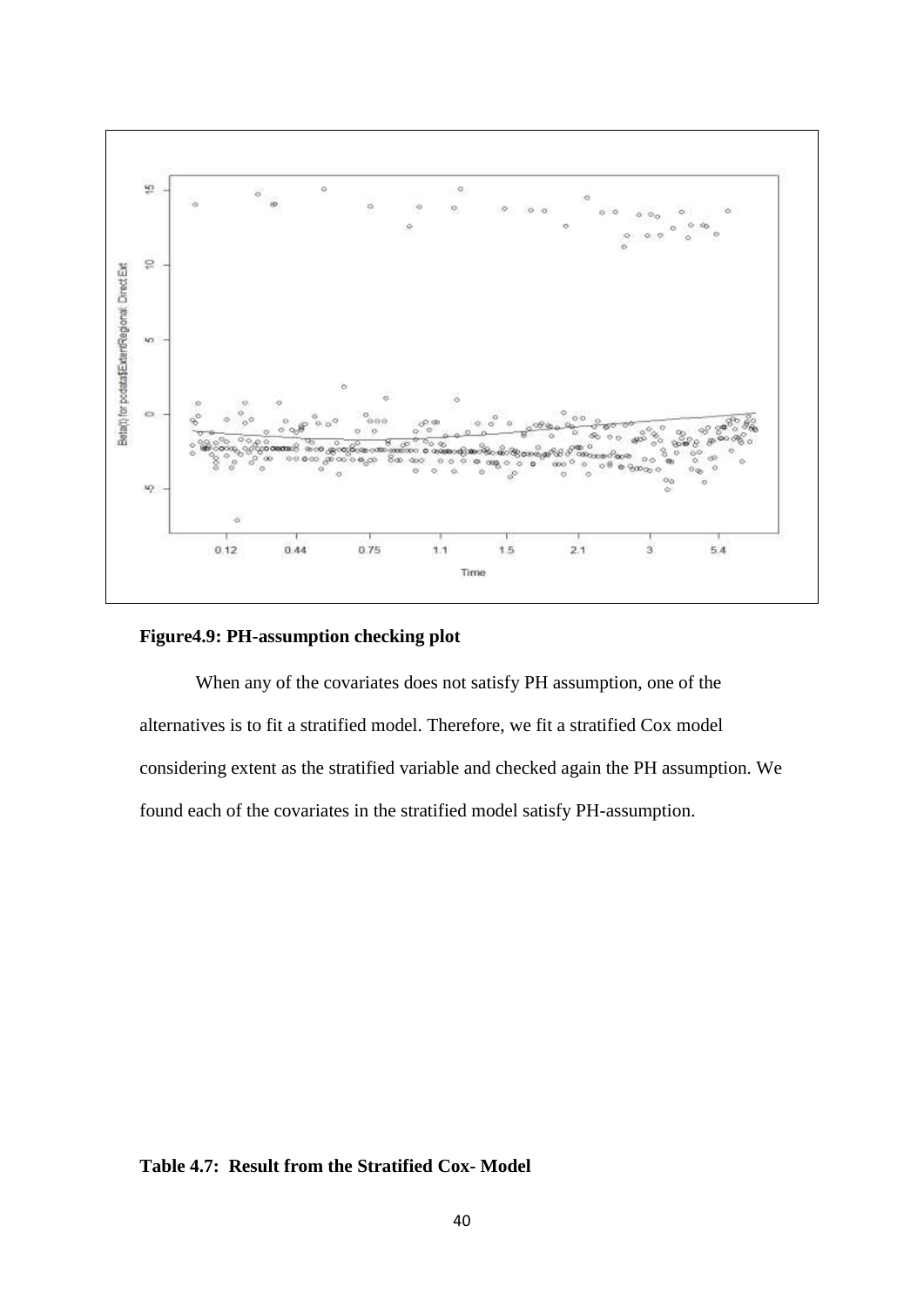| <b>Region categories</b>               | $\overline{\text{Co}}$ -efficient | <b>Hazard</b> ratio | $P-$<br>value       | <b>Comment</b>     |
|----------------------------------------|-----------------------------------|---------------------|---------------------|--------------------|
|                                        |                                   |                     |                     |                    |
| Baha                                   | $-0.1475$                         | 0.862               | 0.7601              |                    |
| Eastern                                | $-0.2679$                         | 0.764               | 0.1827              |                    |
| Hail                                   | $-0.8310$                         | 0.435               | 0.0692              | Significant at 10% |
| Jazan                                  | $-1.236$                          | 0.290               | $0.005\overline{1}$ | Significant at 5%  |
| Jouf                                   | $-0.6602$                         | 0.516               | 0.1448              |                    |
| Madinah                                | $-0.2011$                         | 0.817               | 0.4754              |                    |
| Makkah                                 | $-0.3334$                         | 0.716               | 0.0879              | Significant at 10% |
| Najran                                 | $-0.4818$                         | 0.617               | 0.3768              |                    |
| Northern                               | $-0.7123$                         | 0.490               | 0.4829              |                    |
| Qassim                                 | $-0.4618$                         | 0.630               | 0.1554              |                    |
| Riyadh                                 | $-0.0520$                         | 0.949               | 0.7740              |                    |
| Tabuk                                  | 0.2319                            | 1.261               | 0.5244              |                    |
| <b>Morphology categories</b>           |                                   |                     |                     |                    |
| Adenocarcinoma (NOS)                   | 0.0651                            | 1.067               | 0.8984              |                    |
| Carcinoma (NOS)                        | 0.5335                            | 1.704               | 0.3460              |                    |
| Neoplasm, Malignant                    | 0.8255                            | 2.283               | 0.4805              |                    |
| <b>Transitional cell Carcinoma NOS</b> | 0.1327                            | 1.141               | 0.8815              |                    |
| <b>Grade categories</b>                |                                   |                     |                     |                    |
| Grade II                               | 0.3836                            | 0.383               | 0.1532              |                    |
| Grade III                              | 0.7600                            | 0.760               | 0.0036              | Significant at 5%  |
| Grate IV                               | 1.0395                            | 1.039               | 0.0113              | Significant at 5%  |

### *4.6 Model comparison and selection*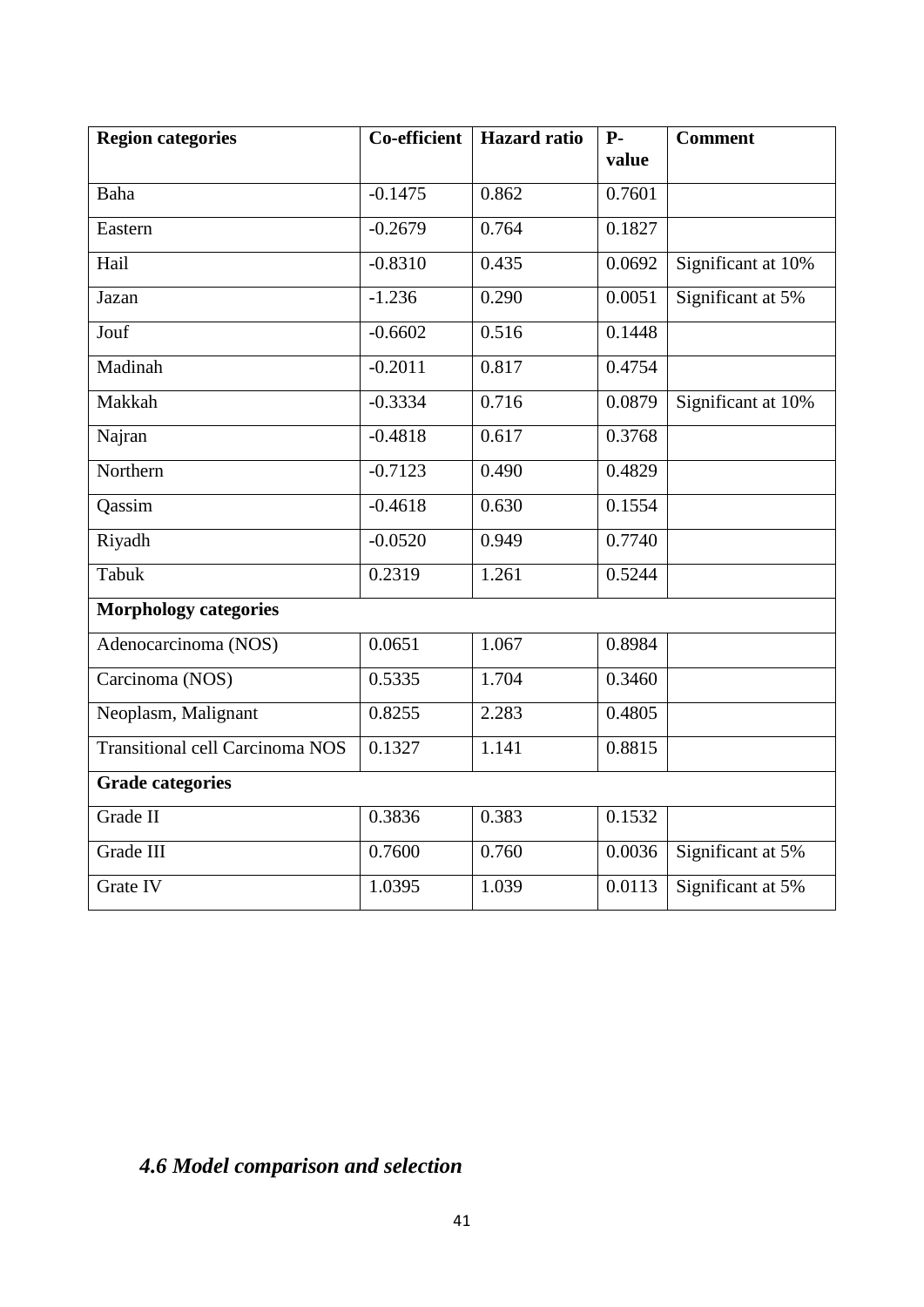We have fitted six models and comparing AIC values for model selection purpose. We have chosen the model that has the lowest AIC value. From the table 4.8, we see that Model-6 has the lowest AIC value, therefore, we conclude that stratified model (model-6) is our selected model and we interpret the parameters of that model accordingly.

| <b>Model</b>       | <b>Response</b>   | <b>Covariates</b>                 | <b>AIC</b> value | <b>Comment</b> |
|--------------------|-------------------|-----------------------------------|------------------|----------------|
|                    | Survival time and |                                   | 6165.417         |                |
| Model1             | <b>Status</b>     | Region                            |                  |                |
|                    | Survival time and |                                   | 5857.603         |                |
| Model <sub>2</sub> | <b>Status</b>     | Extent                            |                  |                |
|                    | Survival time and |                                   | 6152.99          |                |
| Model <sub>3</sub> | <b>Status</b>     | Morphology                        |                  |                |
|                    | Survival time and |                                   | 6089.613         |                |
| Model4             | <b>Status</b>     | Grade                             |                  | Highest        |
|                    | Survival time and |                                   | 5847.36          |                |
| Model <sub>5</sub> | <b>Status</b>     | Region, Extent, Morphology, Grade |                  |                |
|                    | Survival time and | Region, Morphology, Grade         |                  |                |
| Model <sub>6</sub> | <b>Status</b>     | (Stratified by Extent)            | 5842.297         | Lowest         |

**Table 4.8: Table of AIC values for the competing Cox-PH models**

### *4.7 Interpretation of the coefficients from the selected model*

From the Table 4.7, we see that city Asir is the reference for region, grade I is reference for grade and acinar cell carcinoma is the reference for morphology. The variable morphology is not statistically significant at 5% level, which means that morphology does not have any significant impact on explaining hazard of surviving of the prostate cancer in Saudi Arabia. The other covariates such as region and grade are statistically significant. The column Hazard Ratio represent the hazard ratios (HR) with respect to the reference category of the respective variables. The HR for city Jazan is 0.29031 with a p-value 0.00515 is significant. It means that hazard of surviving for prostate cancer patients in Jazan is  $[(1-0.29031) \times 100 \times 71 \times 100$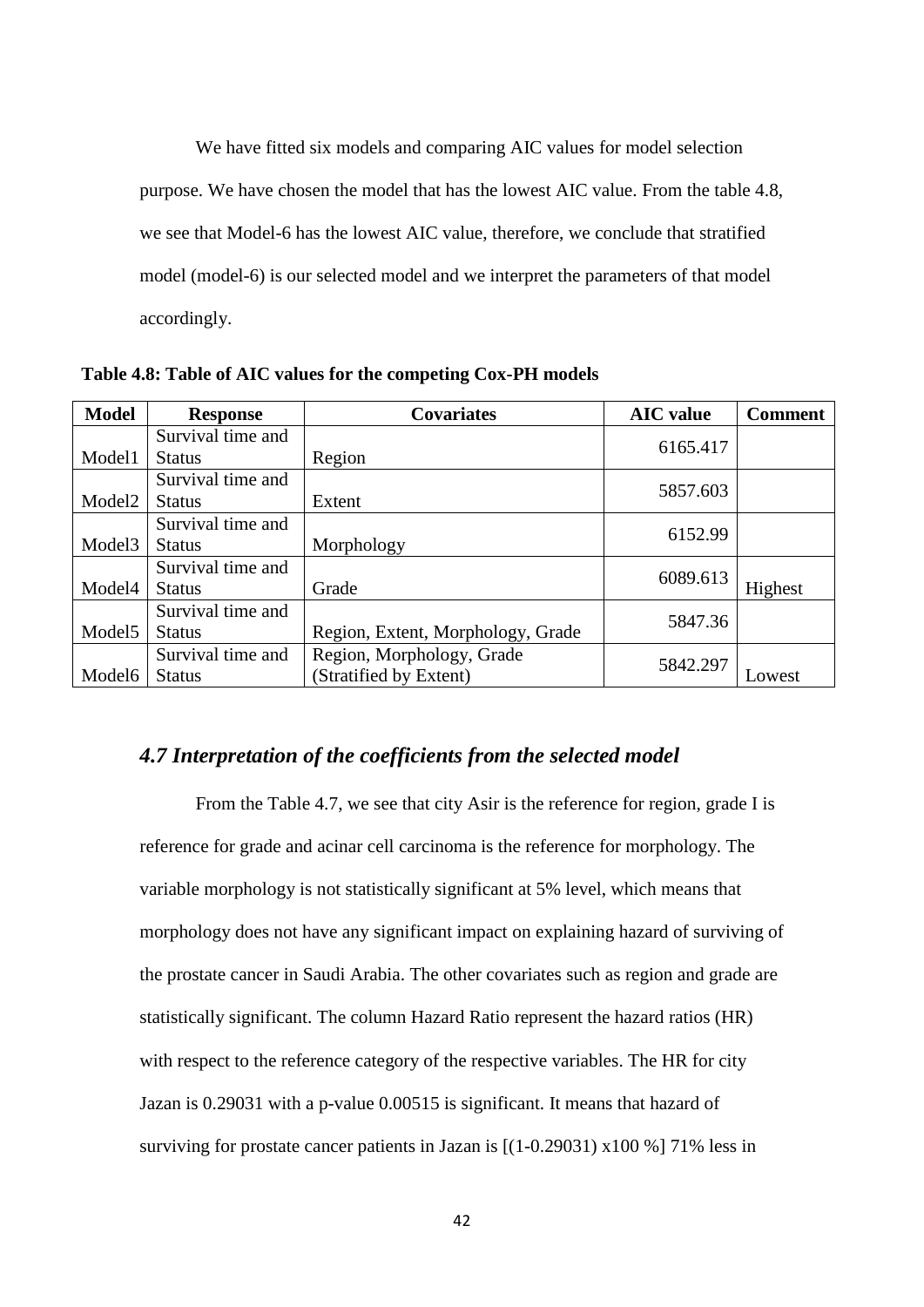comparing to the prostate cancer patients in Asir. The other cities in Saudi Arabia are seem be similar with respect hazard of surviving. The HR for grade 2.13831 with a pvalue 0.00364 indicates that it is significant and the hazard of survival of the patients diagnosed at grade III is 2.13831 times higher than the patients diagnosed at grade I. The hazard ratio for grade IV is 2.82801 with a p-value 0.01138 indicates that the hazard of survival of the patients diagnosed at grade IV is 2.82801 times higher than the patients diagnosed at grade I. The hazards are seeming to be similar if the patients diagnosed at grade I and grade II.

### *4.8 Conclusion*

City Jazan is significantly different than other cities in Saudi Arabia with respect to hazard of survival. If patients can be diagnosed at grade I and grade II, the probability of surviving as well as survival time can be significantly improved.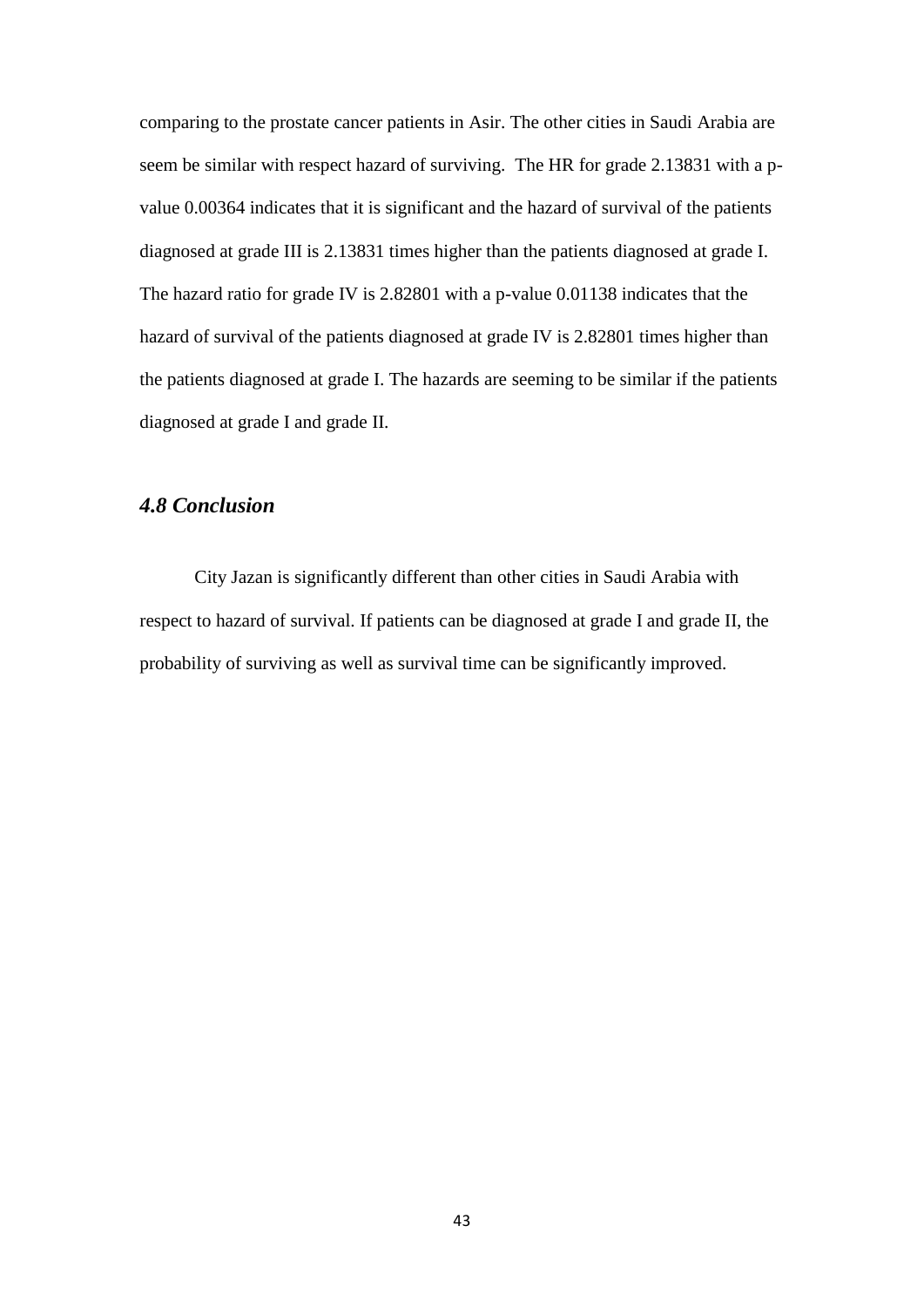# **Chapter 5** *Conclusion*

Saudi Arabia is a country of 2,149,700 square kilometers that occupies fourfifths of Arabian Peninsula. The whole country is divided into 13 administrative units. Those are: Jouf, Northern, Tabuk, Hail, Qassim, Madinah, Makkah, Baha, Riyadh, Eastern, Asir, Najran and Jazan. In 2012, the Saudi national population was 19.84 million, among them 50.2% were male. Among the male population 1.15 million were older than 50 years. This population group is the most vulnerable to prostate cancer. Saudi cancer registry collects and monitors the cancer data from the whole country through offices and hospital outlets located in the above listed 13 administrative regions. Cancer is a mandatory notifiable disease in Saudi Arabia, once the cancer registry come across with any sort of cancer patients they do follow up until death of the patients [6].

The current research study is conducted with a view to (i) examining the distribution of prostate cancer cases with respect to the characteristics such as grade, extent, region, morphology, status (case dead or alive at the time of last contact), basis of diagnosis and age (ii) examining the relationship between status (case dead or alive at the time of last contact) with each of the variables of interests namely region, extent, morphology and grade of prostate cancer respectively. The main focus of the research is to fit a survival model that best describes survival time of the prostate cancer patients in Saudi Arabia in relation to the appropriate predictors in the data set.

We have collected a customized version of secondary data on 4501 prostate cancer patients from Saudi Cancer Registry via personal contacts which includes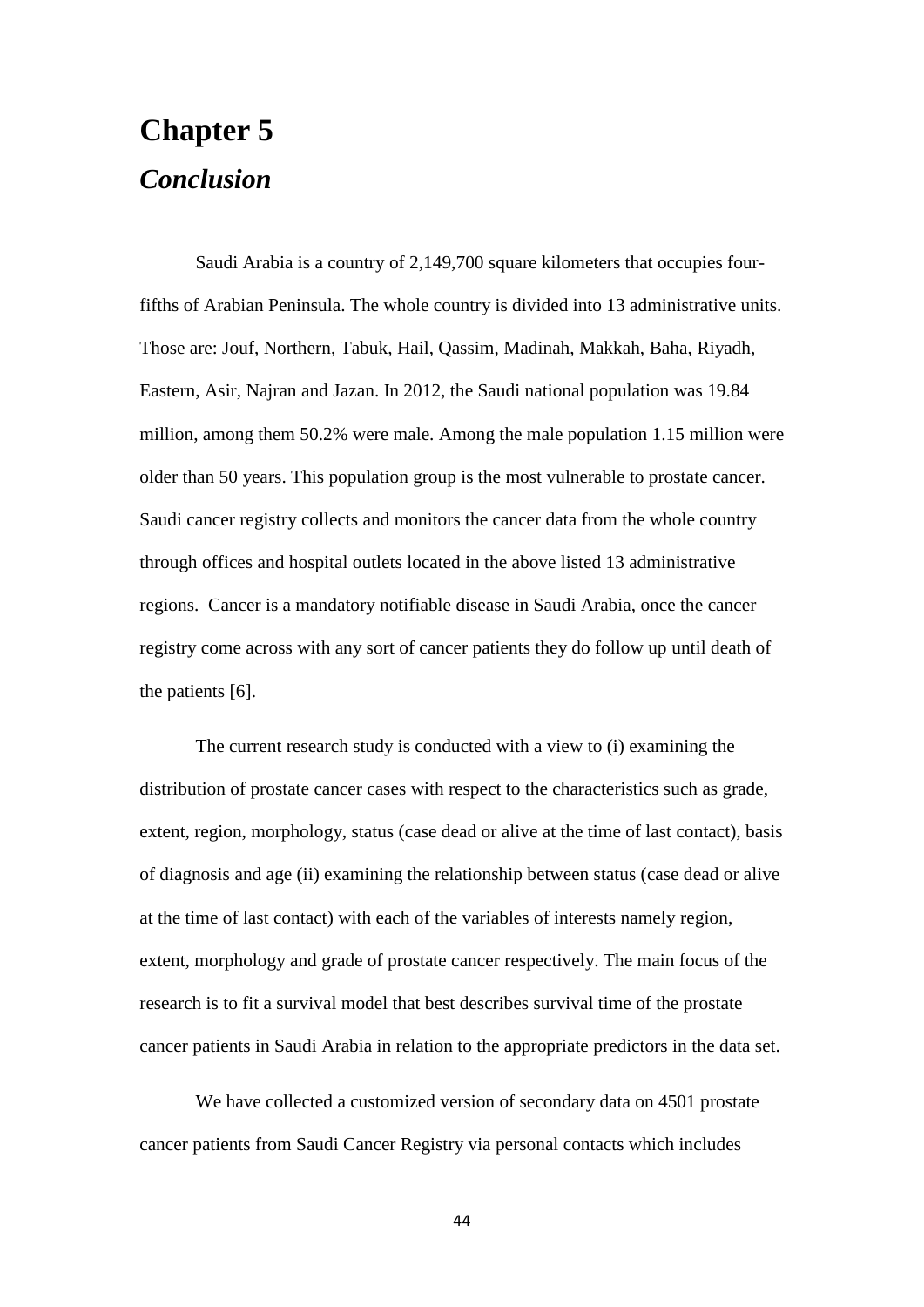follow up cases from 1994 to  $1<sup>st</sup>$  quarter of 2016. In accordance with our objectives we have analyzed data on 2795 complete cases. Almost 38% percent of the data were either misclassified, miscoded or missing. Exploratory analysis such as frequency tables, descriptive statistics and graphical analysis and bivariate association have been performed. Kaplan Meier (KM) survival curves, and Cox PH model have been fitted as a part of survival analysis of the prostate cancer. Finally based on lowest AIC values, stratified Cox-PH model with covariates region, grade and morphology is selected as the best among the competing models.

The region wise distribution of the patients shows that Riyadh shares 29.48%, Makkah shares 23.04% and Eastern shares 22.33% of the prostate cancer cases while the least share happens with northern with a percentage of 0.43%. In the survival analysis part, the administrative unit Asir is our reference for the region which shares 9% of the total prostate cancer cases. Extent wise distribution shows that almost 57% cases are localized followed by 32% in distant metastasis. Among the patients 56.42% are diagnosed at advance stages (grade III) levels followed by 33.38% in grade II levels. Only 8% patients are diagnosed at primary level. Approximately 96% prostate cancer cases are Adenocarcinoma (not otherwise specified) while 0.21% patients experience malignant type of carcinoma. Death is the event in survival analysis which shares 16.4 % of the total prostate cancer cases. Basis of diagnosis distribution shows that almost 99% of the patients are diagnosed by histology of primary cells. We observed that 71 years is the median age of prostate cancer and median survival time is 1.18 years which is quite alarming in case of prostate cancer in Saudi Arabia. About 75% patients die within 2.085 years of diagnosis. Almost 100% patients die within 10 years of diagnosis of the diseases. The in depth analysis shows that 45% of the prostate cancer patients die within one year of diagnosis and more than 70% die within 2 years of diagnosis. The maximum survival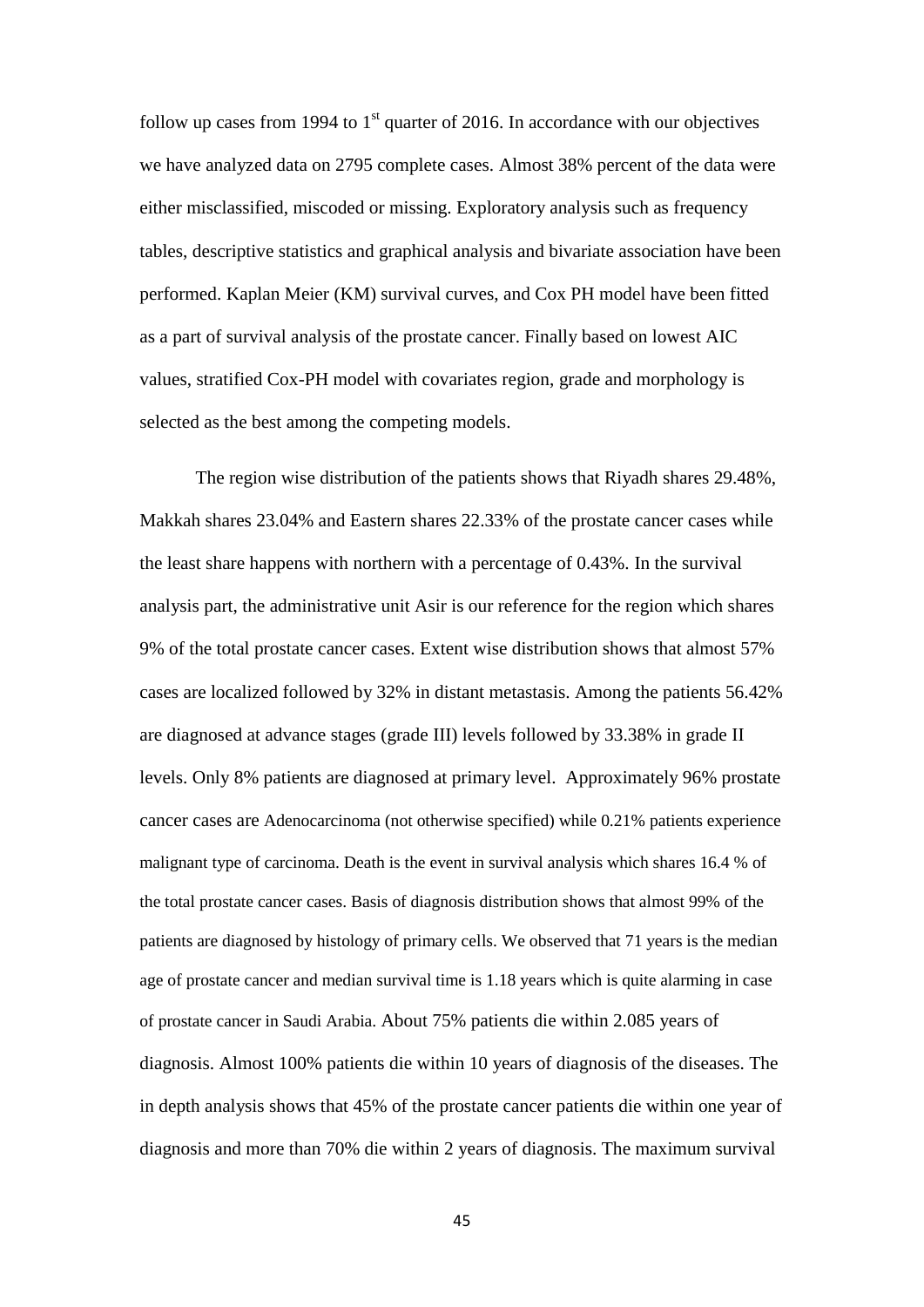time is recorded as 15.26 years. Bi-variate analysis depicts that grade, region, extent and morphology are significantly associated with the status (death or alive) of the patients during the last contact.

Unadjusted (without considering covariates) KM survival curve of the prostate cancer patients shows that until 5 years of survival time the curve drops sharply indicating that the number of deaths cases in this interval is enormously high. In the survival time interval (5 years-10 years) the curve drops at a slower pace. It is observed that until 3 years (approx.) survival probability in Jazan was the highest, after that until 6/7 years' survival probability in Baha was the highest. Survival probability for the localized prostate cancer cases is the highest while for distant metastasis is the lowest. The survival for morphology type adenocarcinoma (NOS) is the highest while for carcinoma (NOS) is the lowest. Grade IV patient's survival is the lowest which is quite natural while for grade I it is the highest. Thus it indicates that early detection can improve the survival. The log-rank test depicts that survival for the respective categories of the region, extent, grade, and morphology are significantly different than each other. PH assumption checking by graphical approach does not provide any clear indication while Schoenfeld residuals methods shows only the variable extent does not satisfy PH assumption. That is why Stratified Cox PH model with respect to extent is selected as final model.

The final model output depicts that morphology does not have any significant impact on explaining hazard of surviving of the prostate cancer in Saudi Arabia. The other covariates such as region and grade are statistically significant. Hazard of death for prostate cancer patients in Jazan is 71% less in comparing to the prostate cancer patients in Asir. The other cities in Saudi Arabia seem be similar with respect to hazard of death. The hazard of death of the patients diagnosed at grade III is 2.13831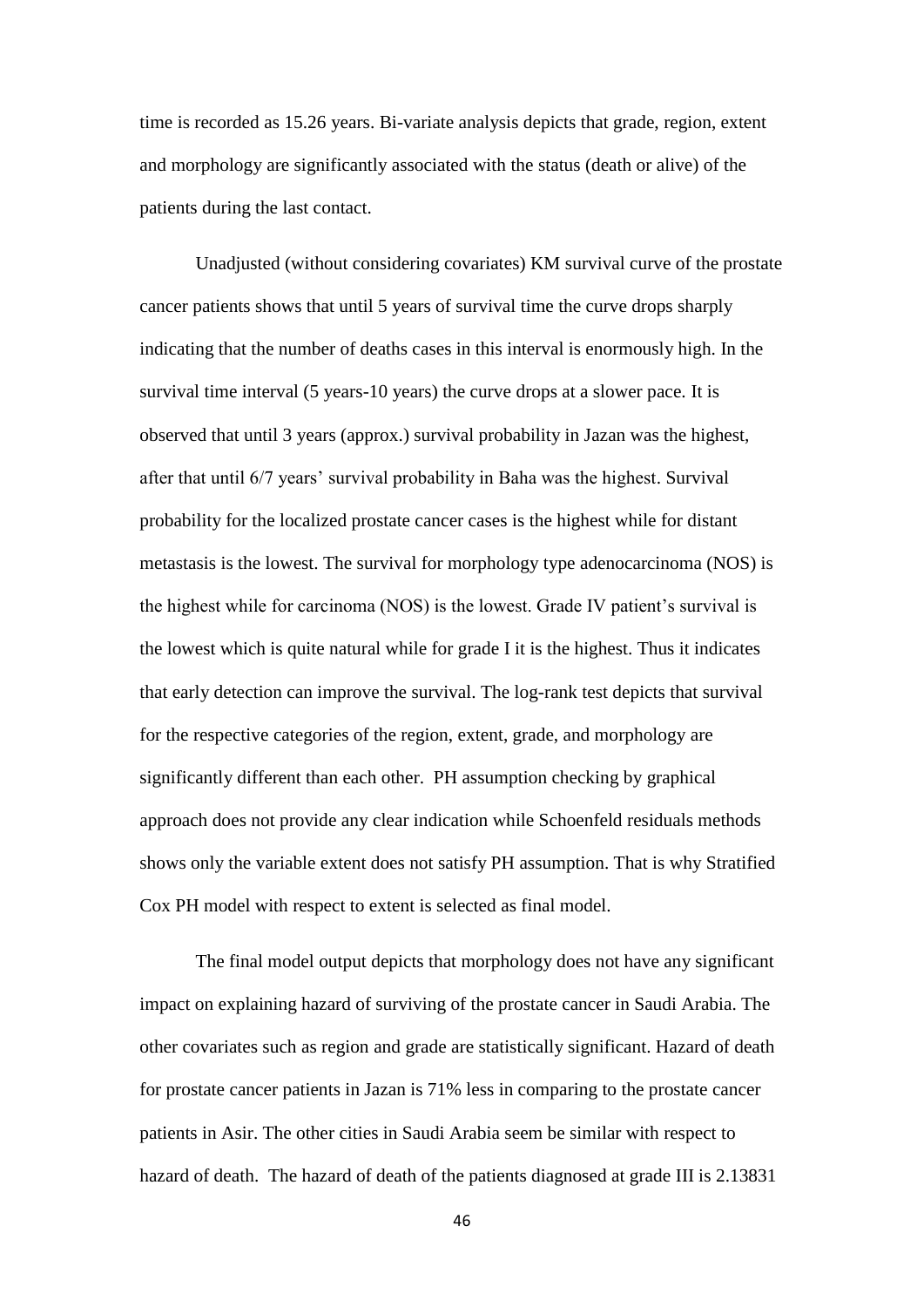times higher than the patients diagnosed at grade I. The hazard of death of the patients diagnosed at grade IV is 2.82801 times higher than the patients diagnosed at grade I. The hazards seem to be similar if the patients diagnosed at grade I and II.

This study result might be unveiling an insight to the researchers, policy makers for better understanding of prostate cancer cases in Saudi Arabia. Since the age distribution of prostate cancer patients shows that 75% of the patients are in the age group 64 and older male population, mandatory screening should be imposed to this population. Since the study shows that hazard of death for grade I and grade II are not significantly different, early detection may enhance the survival time of the patients. In addition, since data contain 38% missing or faulty classification, attention should be given to data quality improvement.

This research has several shortfalls. One of the limitations of the study is that it did not include too many relevant variables that may have significant impact on survival of prostate cancer patients. Missing data is another problem that causes potential loss of information. Stratified Cox-PH model is considered as the best model in this study. One of the pitfalls of stratified model is that it does not provide HR for stratification variable. Thus further scope of work would be to include more covariates, handle missing values by imputation or other viable methods and perhaps by considering parametric survival modeling approach.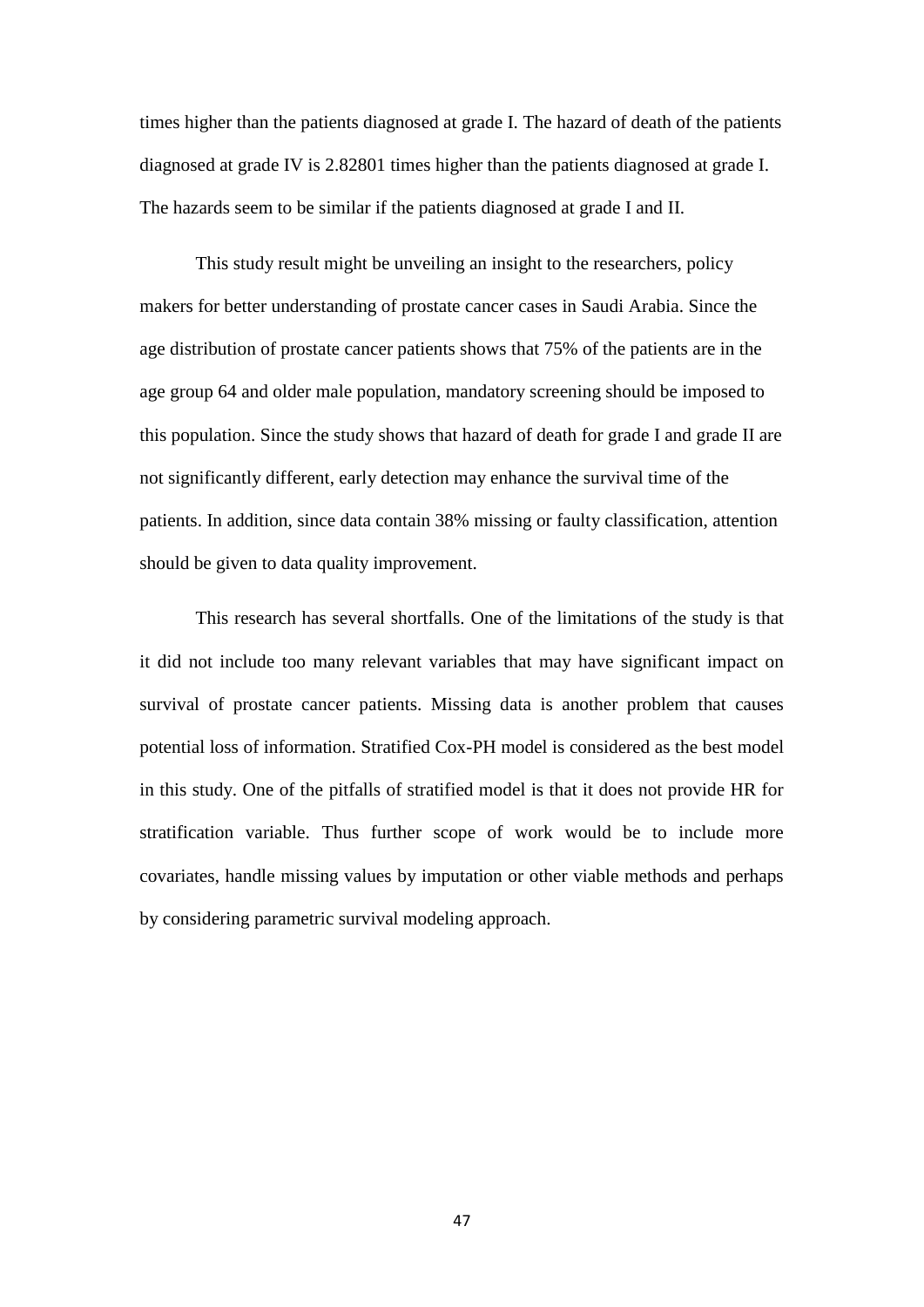# **Bibliography**

- 1. National Cancer Institute. "Prostate Cancer Patient Version." Last modified 2016 https://www.cancer.gov/types/prostate.
- 2. Ruddon, Raymond W. *Cancer Biology.* Oxford: Oxford University Press, 2007, p. 223*.*
- 3. Wikipedia. "Prostate Cancer"*.* Last Modified November 06, 2016. https://en.wikipedia.org/wiki/Prostate\_cancer.
- 4. Cancer Research UK. "World Cancer Factsheet." Last modified January, 2014. http://publications.cancerresearchuk.org/downloads/product/CS\_REPORT\_WOR LD.pdf
- 5. WHO. "Cancer country profiles 2014." Last modified 2016. http://www.who.int/cancer/country-profiles/en/#S
- *6.* Al-Eid, Haya S., and Quindo, Manuel A. "Cancer Incidence Report Saudi Arabia 2010." Last modified January 2014. https://www.researchgate.net/publication/299367870\_Cancer\_Incidence\_Report Saudi\_Arabia\_2010.
- 7. CDC. "How Is Prostate Cancer Treated?" Last modified April 12, 2016. http://www.cdc.gov/cancer/prostate/basic\_info/treatment.htm
- 8. American Cancer Society. "Prostate Cancer." Last modified 2016. http://www.cancer.org/cancer/prostatecancer/detailedguide/prostate-cancersurvival-rates
- 9. Norlán, B. J. "Survival and Mortality in Prostatic Cancer: A Study Based on the Swedish cancer register." *ActaOncologica* 30.2 (1991): 141-144.
- 10. Ministry of Health. "Ministry of Health Portal: Open Data Library." Last modified 2016 http://www.moh.gov.sa/en/Ministry/OpenData/Pages/OpenDataLibrary.aspx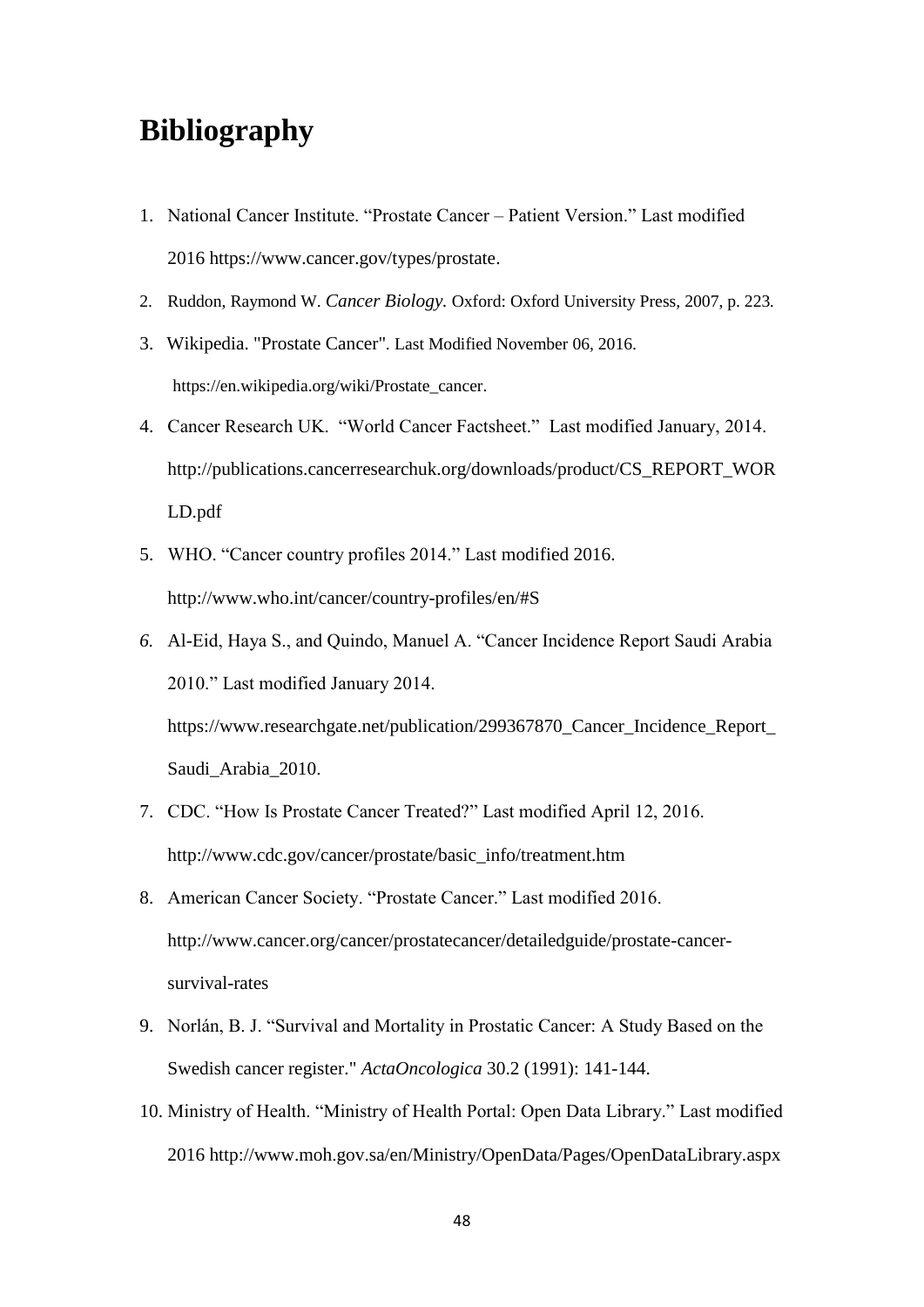- 11. GHDx. "Saudi Cancer Registry: Saudi Arabia Cancer Incidence Report 2010. Last modified 2014. http://ghdx.healthdata.org/organizations/saudi-cancer-registry.
- 12. WHO. "International Classification of Diseases for Oncology." Last modified 2013. http://apps.who.int/iris/bitstream/10665/96612/1/9789241548496\_eng.pdf.
- 13. NIH. "Cancer Diagnosis." Last modified 2016. https://training.seer.cancer.gov/disease/diagnosis/.
- 14. Kleinbaum, David G., and Klein, Mitchel. *Survival Analysis-A self-Learning Text.* New York: Springer.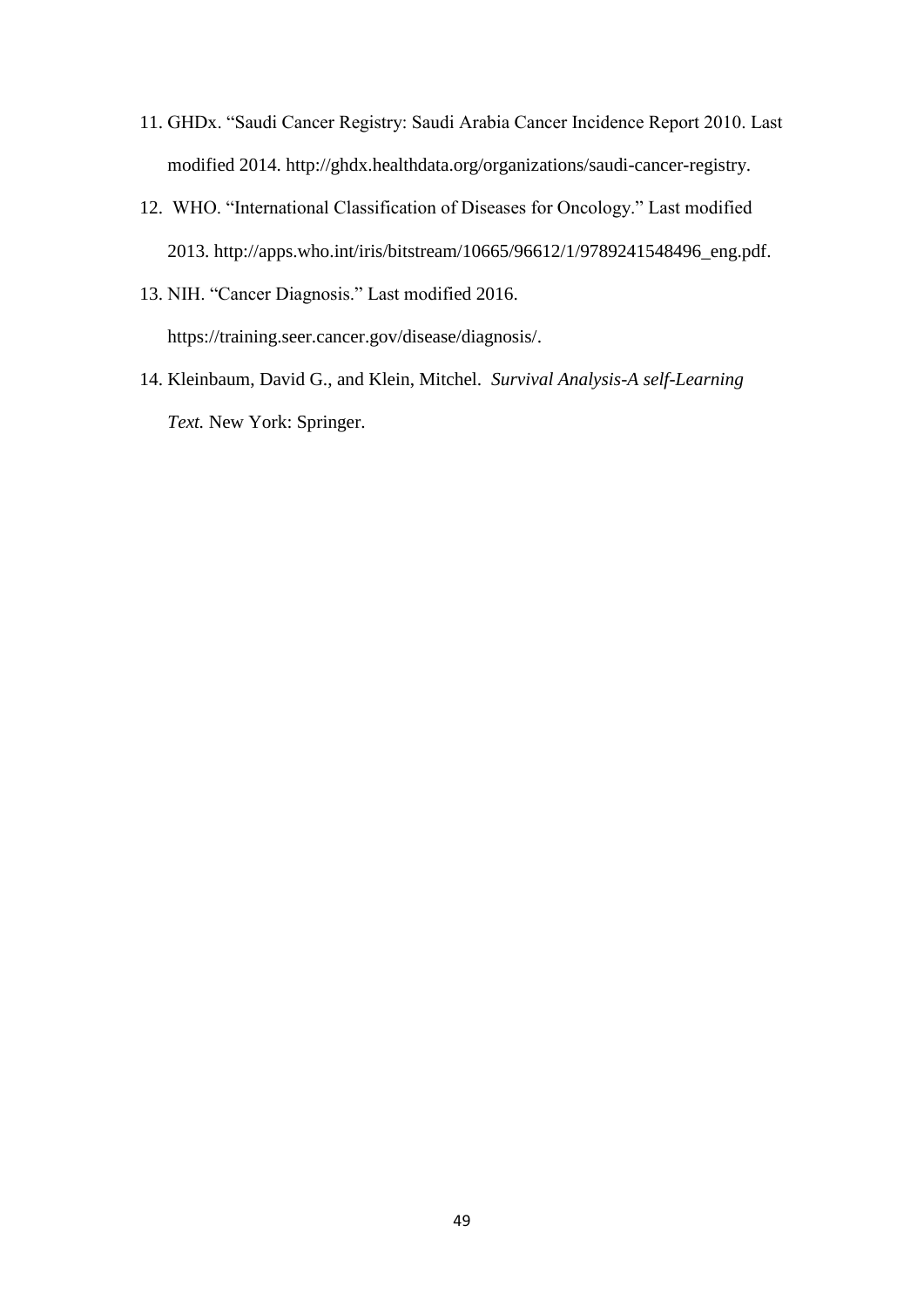# **Appendix**

# Setting working directory and reading original csv datafile ( name:p\_cancer\_ksa.csv )

```
rm(list=ls())getwd()
setwd("C:/Users/al_at/Desktop/atheer thesiss")
rdata <- read.csv(file="C:/Users/al_at/Desktop/atheer thesiss/P_cancer_ksa.csv", 
header=TRUE, sep=",")
dim(rdata)
colnames(rdata)
head(rdata)
View(rdata)
```
# Making my working data file: we need the listed variables (dataw)

myvars=c("ID","DOB","Age","Region","DOD","Morphology","Behavior","Grade"," Extent","Laterality","B\_diag","DoLC","Status","CoD")

dataw=rdata[myvars]

colnames(dataw)

View(dataw)

# To convert Date of Diagnosis (DOD) and Date of Last Contact (DoLC) as date format for calculating survival time

d1=as.Date(dataw[,5],"%m/%d/%Y") # To convert Date of Diagnosis (DOD) as date format

d2=as.Date(dataw[,12],"%m/%d/%Y")# To convert Date of Last Contact (DoLC) as date format

# for creating status (Status1) variable for survival analysis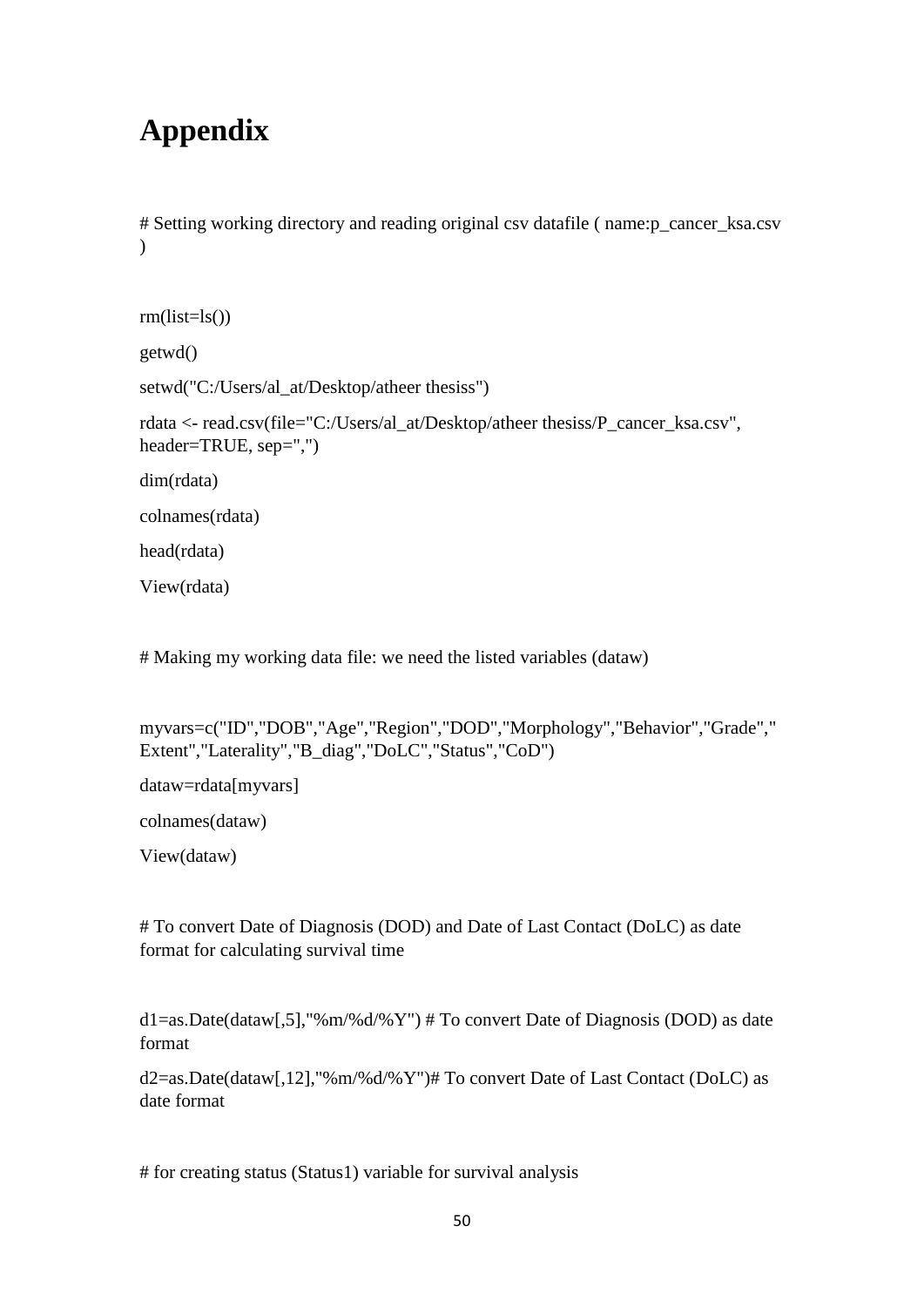dataw\$Status1[dataw\$Status=="Alive"] <- 0 dataw\$Status1[dataw\$Status=="Dead"] <- 1 dataw\$Status1[dataw\$Status=="Unknown"] <- NA

#Survival time in year calculation#

dataw\$survtime <- (d2 - d1) # survival time in days subtracting DOD from DoLC colnames(dataw) st=as.numeric(dataw\$survtime)# defining survival time as numeric data dataw\$st\_yr=round(st/365,2)# survival time in years with two decimal places dataw\$st\_yr dataw\$st\_yr[dataw\$st\_yr==-6.3] <- 0 colnames(dataw)

summary(dataw\$st\_yr)

View(dataw)

#df=data.frame(dataw,st\_yr)

#defining the varaibles as factors factors

Region=as.factor(dataw\$Region) Grade=as.factor(dataw\$Grade) Morphology=as.factor(dataw\$Morphology) Behavior=as.factor(dataw\$Behavior) Extent=as.factor(dataw\$Extent) Laterality=as.factor(dataw\$Laterality) Status=as.factor(dataw\$Status) Status1=as.factor(dataw\$Status1)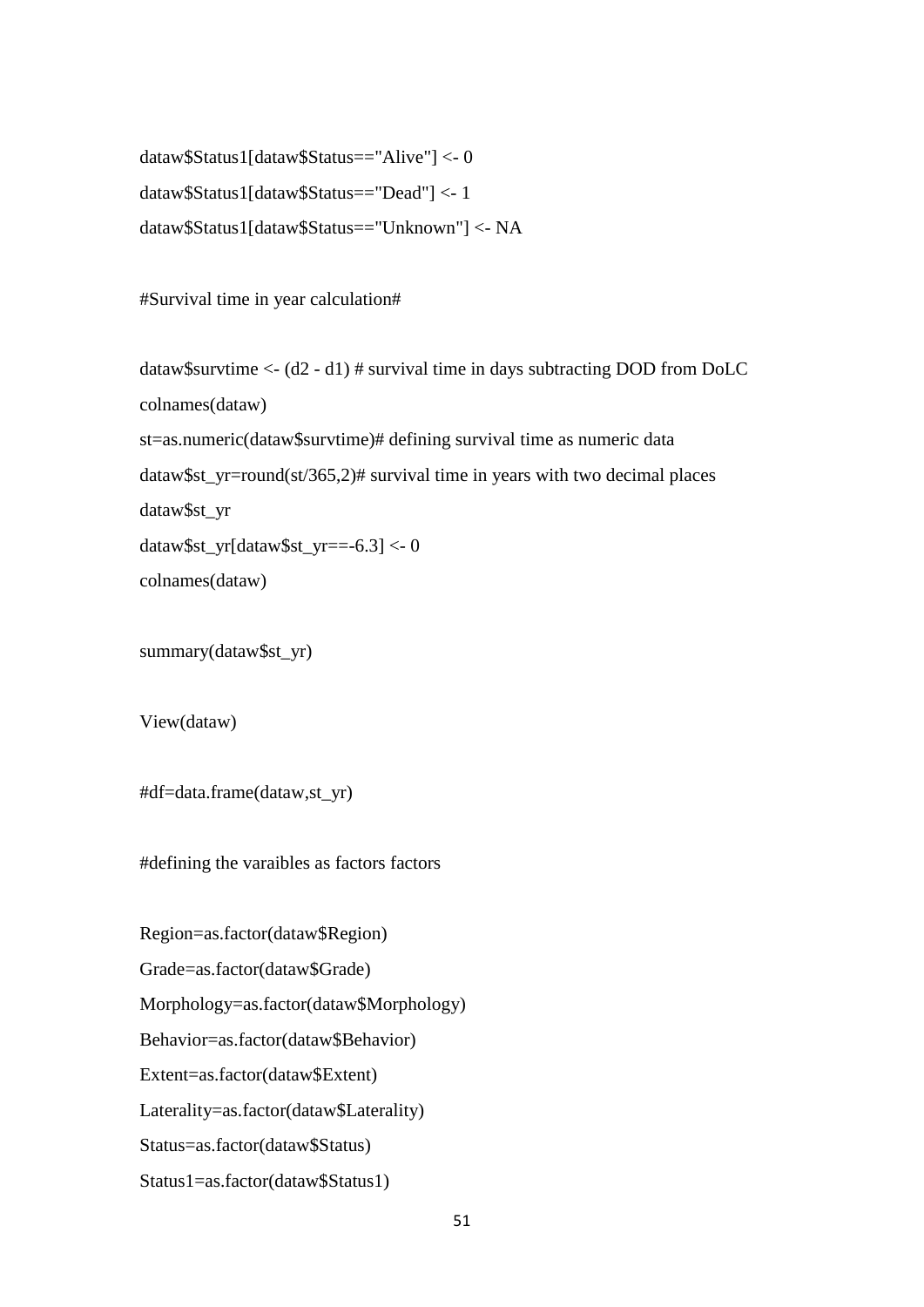```
B_diag=as.factor(dataw$B_diag)
```

```
CoD=as.factor(dataw$CoD)
```
# frequency tables for checking ambiguous data to make data clean: Theses tables based on original data

```
tb1=table(dataw$Region)
a = \text{cbind}(\text{tb1}, \text{round}(\text{prop.table}(\text{tb1}) \times 100, 2))collnames(a) < -c('Count', Percentage')a
```

```
tb2=table(dataw$Grade)
b=cbind(tb2,round(prop.table(tb2)*100,2))
colnames(b) <- c('Count','Percentage')
b
```

```
tb3=table(dataw$Morphology)
c = \text{cbind}(\text{tb3}, \text{round}(\text{prop.table}(\text{tb3})^*100, 2))colnames(c) <- c('Count','Percentage')
c
```

```
tb4=table(dataw$Behavior)
d=cbind(tb4,round(prop.table(tb4)*100,2))
colnames(d) <- c('Count','Percentage')
d
```

```
tb5=table(dataw$Extent)
e = \text{cbind}(\text{tb5}, \text{round}(\text{prop.table}(\text{tb5})^*100, 2))colnames(e) <- c('Count','Percentage')
e
```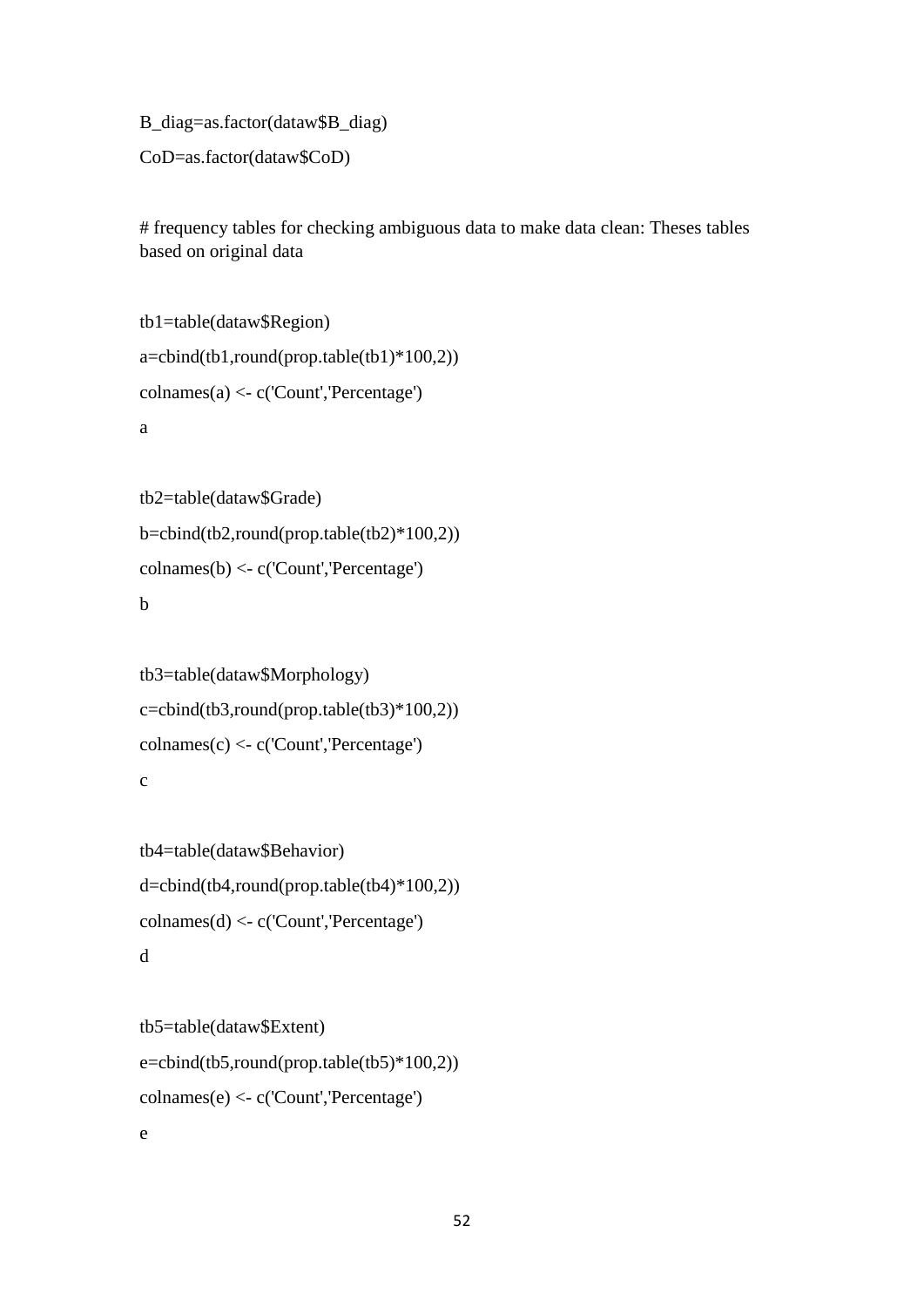```
tb6=table(dataw$Laterality)
f=cbind(tb6,round(prop.table(tb6)*100,2))
colnames(f) <- c('Count','Percentage')
f
```

```
tb7=table(dataw$Status)
g=cbind(tb7, round(prop.table(tb7)*100,2))colnames(g) <- c('Count','Percentage')
g
```

```
tb8=table(dataw$B_diag)
h=cbind(tb8,round(prop.table(tb8)*100,2))
colnames(h) <- c('Count','Percentage')
h
```

```
tb9=table(dataw$CoD)
i=cbind(tb9,round(prop.table(tb9)*100,2))
colnames(i) <- c('Count','Percentage')
i
```

```
tb10=table(dataw$Status)
j=cbind(tb10,round(prop.table(tb10)*100,2))
\text{columns}(i) \leq c('Count', \text{Percentage'})j
```

```
tb11=table(dataw$Status1)
k=cbind(tb11,round(prop.table(tb11)*100,2))
\text{columns}(k) \leq c('Count', \text{Percentage'})
```
k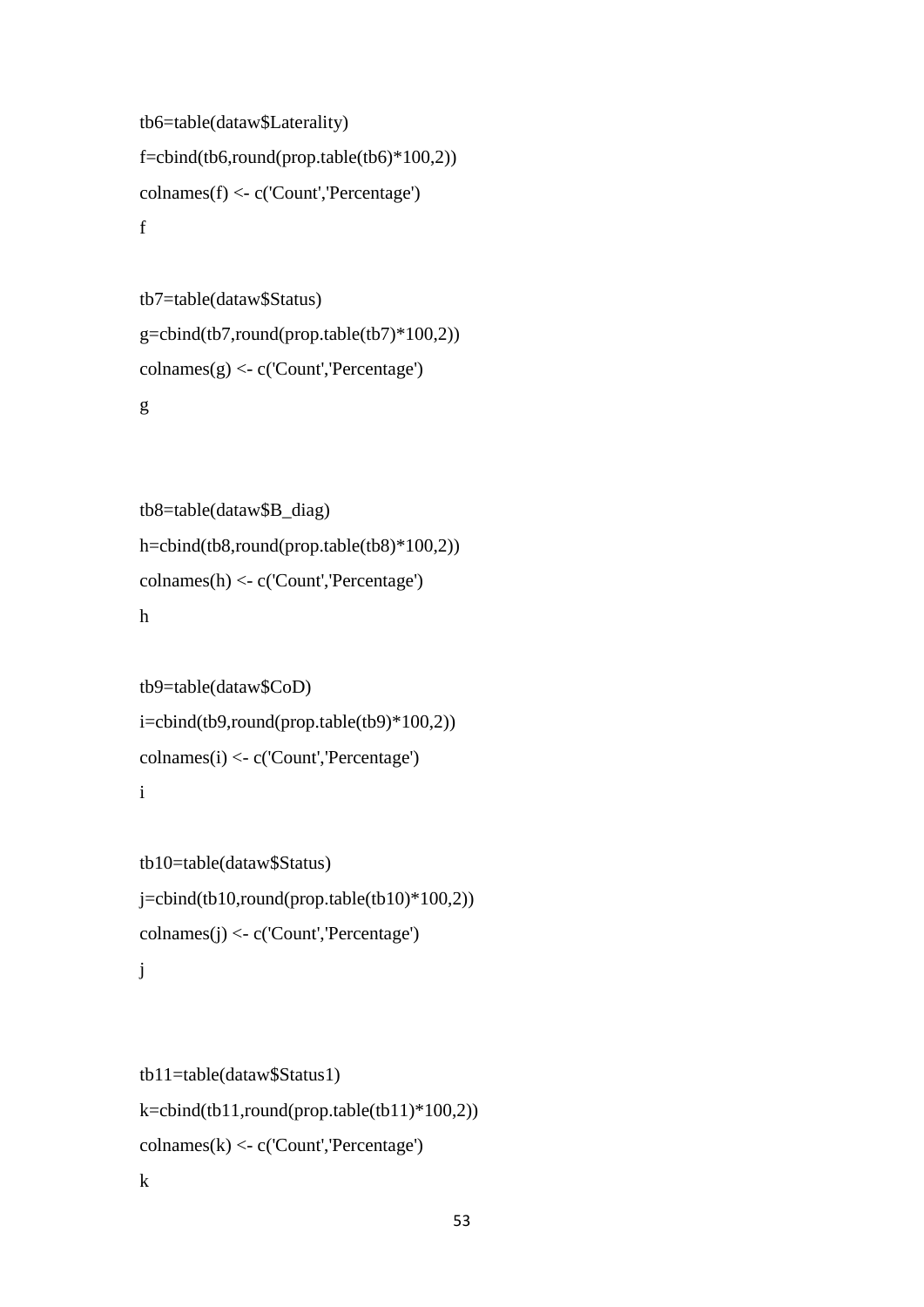#data cleaning: Deleting missing data, unknown categories for the sected variables and rare categories.

#New pcdata file is the data file of the cleaned data

pcdata<-droplevels(dataw[dataw\$Region!='International'

& dataw\$Region!='Unknown'

& dataw\$Region!='NaN'

& dataw\$Grade!='Unknown'

& dataw\$Grade!='NaN'

& dataw\$Morphology!='Acinar cell cystadenocarcinoma'

& dataw\$Morphology!='Adenosquamous carcinoma'

& dataw\$Morphology!='Carcinoma, anaplastic, NOS'

& dataw\$Morphology!='Carcinoma, diffuse type'

& dataw\$Morphology!='Carcinoma, undifferentiated, NOS'

& dataw\$Morphology!='Cribriform carcinoma, NOS'

& dataw\$Morphology!='Embryonal rhabdomyosarcoma, NOS'

& dataw\$Morphology!='Granular cell carcinoma'

& dataw\$Morphology!='Infiltrating duct carcinoma, NOS'

& dataw\$Morphology!='Large cell carcinoma, NOS'

& dataw\$Morphology!='Leiomyosarcoma, NOS'

& dataw\$Morphology!='Malignant tumor, giant cell type'

& dataw\$Morphology!='Malignant tumor, spindle cell type'

& dataw\$Morphology!='Mucin-producing adenocarcinoma'

& dataw\$Morphology!='Mucinous adenocarcinoma'

& dataw\$Morphology!='Neuroendocrine carcinoma, NOS'

& dataw\$Morphology!='Papillary adenocarcinoma, NOS'

& dataw\$Morphology!='Papillary carcinoma, NOS'

& dataw\$Morphology!='Papillary transitional cell carcinoma'

& dataw\$Morphology!='Signet ring cell carcinoma'

& dataw\$Morphology!='Small cell carcinoma, NOS'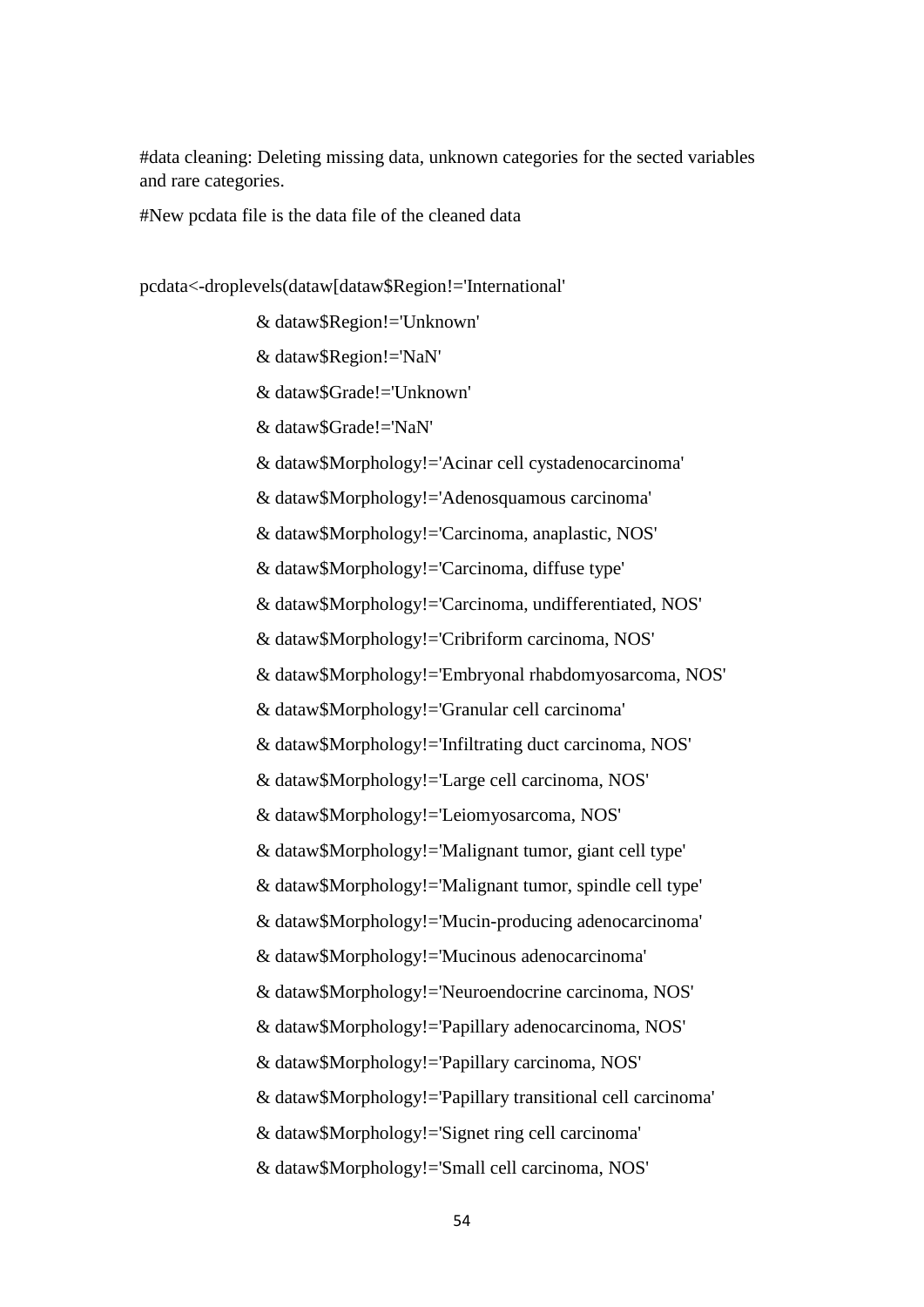& dataw\$Morphology!='Small cell sarcoma' & dataw\$Morphology!='Squamous cell carcinoma, NOS' & dataw\$Morphology!='Tubular adenocarcinoma' & dataw\$Morphology!='Tumor cells, malignant' & dataw\$Morphology!='NaN' & dataw\$Extent!='Unknown' & dataw\$Extent!='NaN' & dataw\$Status1!='NA' & dataw\$Status1!='NaN' & dataw\$CoD!='Other' & dataw\$CoD!='Unknown' & dataw\$CoD!='NaN' & dataw\$Status!='NaN' & dataw\$Status!='Unknown',])

dim(pcdata)

View(pcdata)

attach(pcdata)

```
write.csv(pcdata, file = "pcdata.csv")
```
#Univariate analysis based on clean data file: pcdata

```
ttb1=table(pcdata$Region)
a1=cbind(ttb1,round(prop.table(ttb1)*100,2))
colnames(a1) <- c('Count','Percentage')
a1
```

```
ttb2=table(pcdata$Grade)
b1=cbind(ttb2,round(prop.table(ttb2)*100,2))
colnames(b1) <- c('Count','Percentage')
```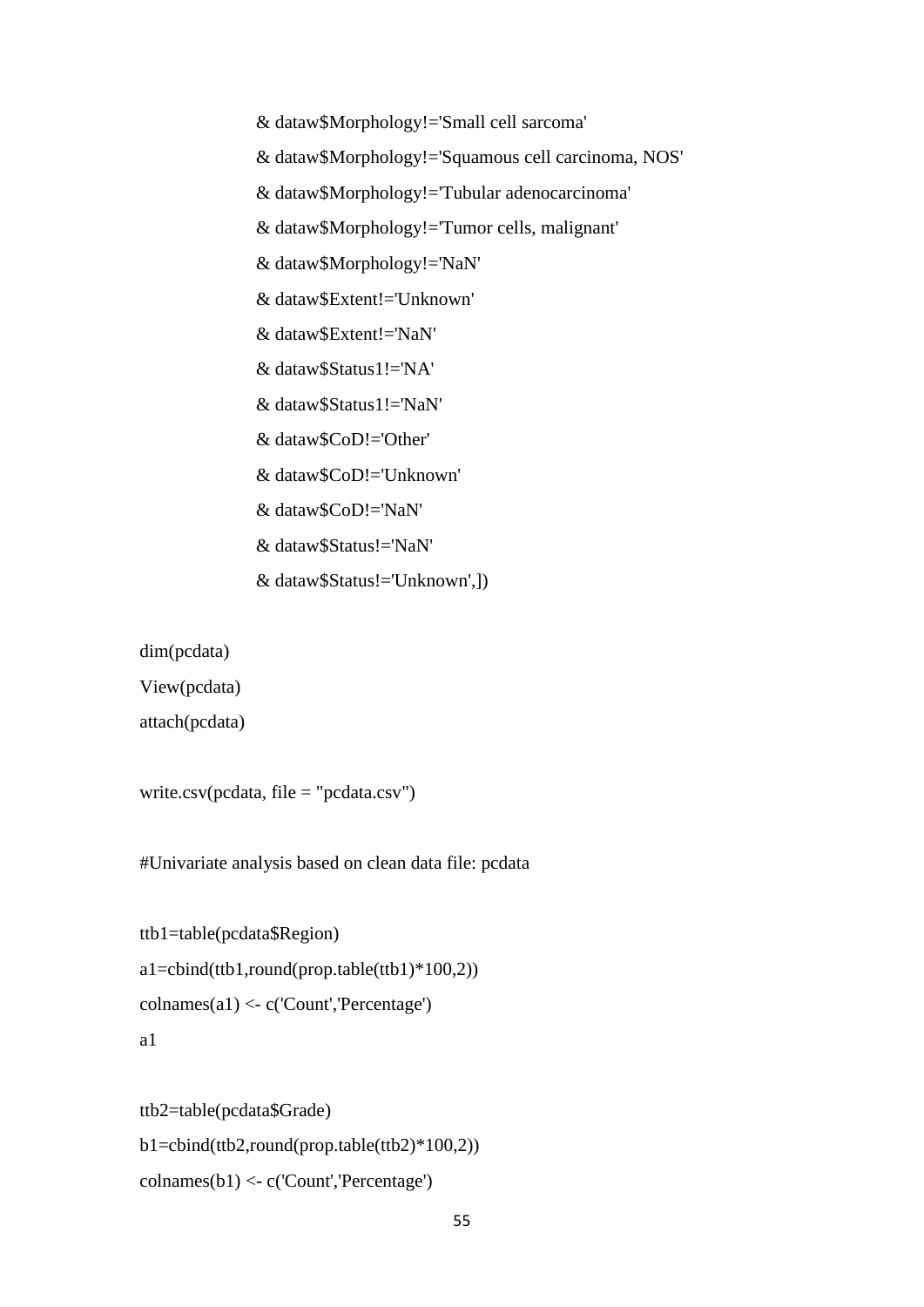```
ttb3=table(pcdata$Morphology)
c1=cbind(ttb3,round(prop.table(ttb3)*100,2))
\text{columns}(c1) \leq c(\text{Count}', \text{Percentage}')c<sub>1</sub>
```

```
ttb4=table(pcdata$Behavior)
d1=cbind(ttb4,round(prop.table(ttb4)*100,2))colnames(d1) <- c('Count','Percentage')
d1
```

```
ttb5=table(pcdata$Extent)
e=cbind(ttb5,round(prop.table(ttb5)*100,2))
colnames(e) <- c('Count','Percentage')
e
```

```
ttb6=table(pcdata$Laterality)
f1=cbind(ttb6, round(prop.table(ttb6)*100,2))\text{conames}(f1) \leq c(\text{Count}',\text{Percentage}')f1
```

```
ttb7=table(pcdata$Status)
g1=cbind(ttb7,round(prop.table(ttb7)*100,2))
\text{colnames}(g1) \leftarrow c('Count', \text{Percentage'})g1
```

```
ttb8=table(pcdata$B_diag)
h1=cbind(ttb8,round(prop.table(ttb8)*100,2))
```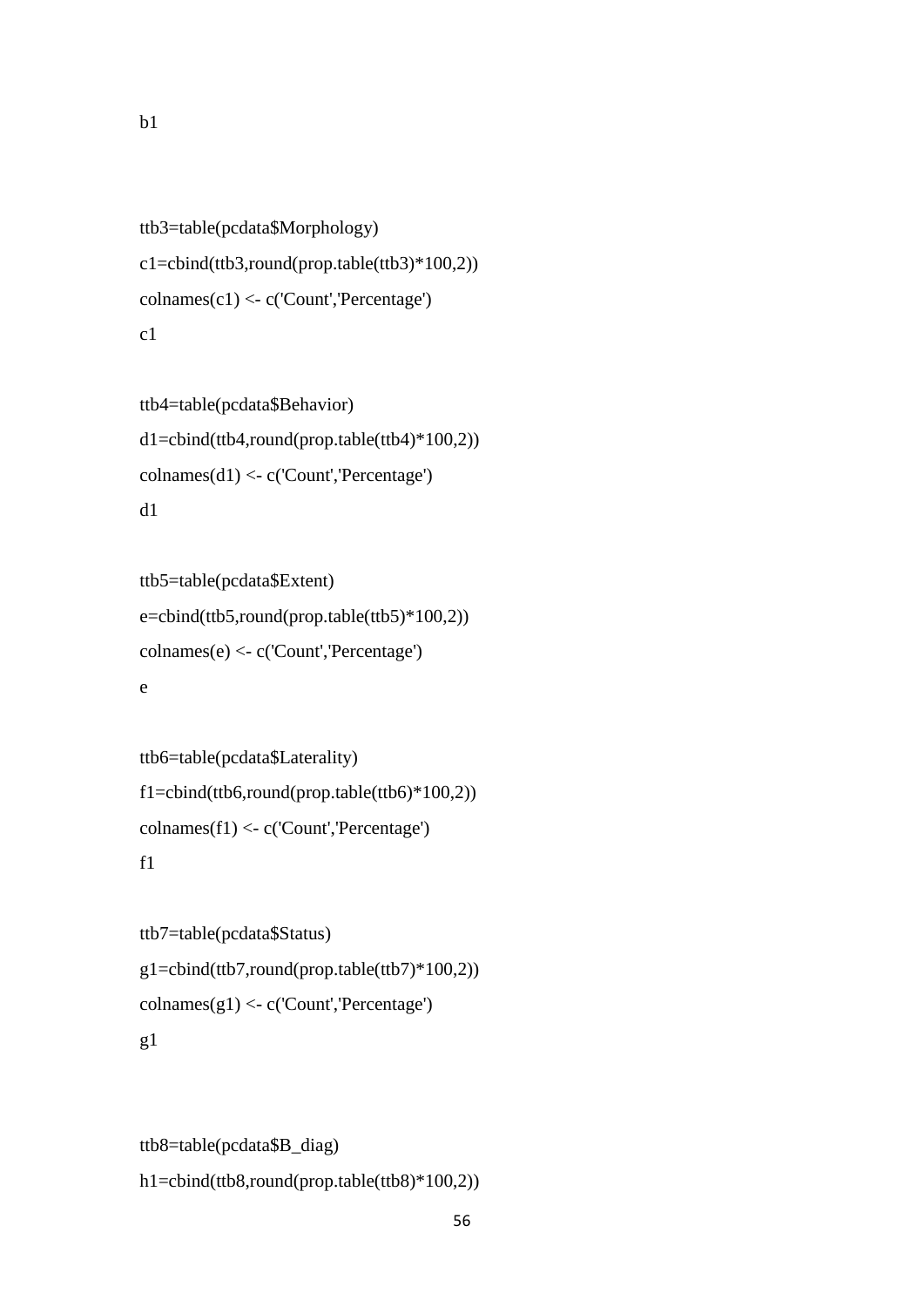```
colnames(h1) <- c('Count','Percentage')
```
### h1

```
ttb9=table(pcdata$CoD)
i1=cbind(ttb9,round(prop.table(ttb9)*100,2))
\text{columns}(i1) \leq c('Count', \text{Percentage'})i1
```

```
ttb10=table(pcdata$Status)
j1=cbind(ttb10,round(prop.table(ttb10)*100,2))collames(i1) < -c('Count', Percentage')i<sub>1</sub>
```

```
ttb11=table(pcdata$Status1)
k1=cbind(ttb11,round(prop.table(ttb11)*100,2))
\text{columns}(k1) \leq c('Count',^\text{Percentage'})k<sub>1</sub>
```

```
# Descriptive statistics for Age
summary(pcdata$Age)
sd(pcdata$Age)
```

```
length(styr)summary(pcdata$st_yr)
sd(pcdata$st_yr)
```
#Graphical Analysis based on clean data file: pcdata

hist(pcdata\$Age,freq=FALSE, col="purple", main="Histogram of Age of prostate cancer patients", xlab="Age",ylab="Density")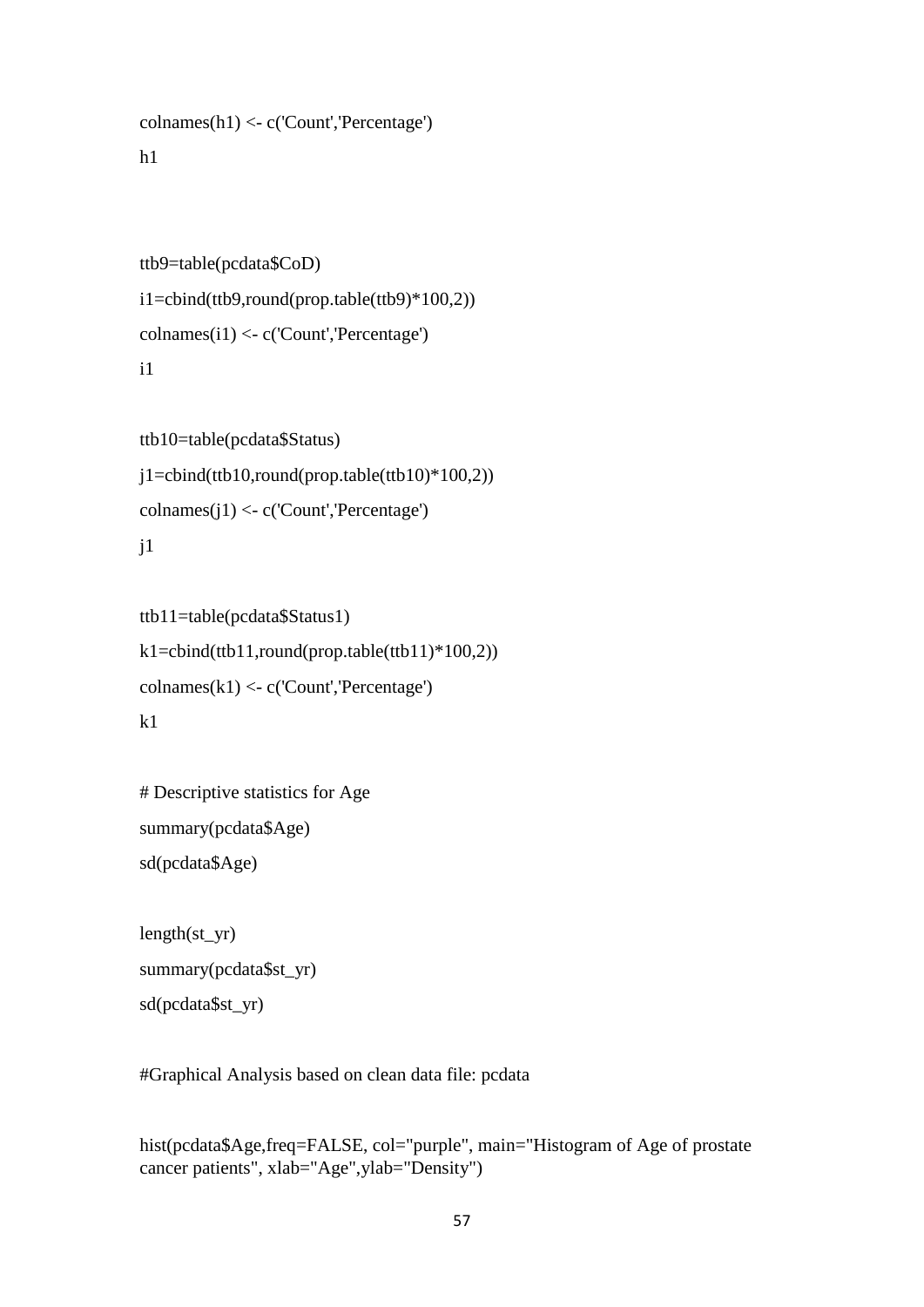lines(density(pcdata\$Age),na.rm=TRUE)

hist(pcdata\$st\_yr,freq=FALSE, col="green", main="Histogram of survival time of prostate cancer patients after diagnosis", xlab="Age",ylab="Density")

```
lines(density(pcdata$st_yr),na.rm=TRUE)
```
# Bardiagram for Regionwise distribution

count1=table(pcdata\$Region)

count1

percentage1=count1\*100/2795

```
barplot(percentage1, main="Region wise distribution of Prostate cancer in Saudi 
Arabia",xlab="Region",ylab="percentage", col="green", 
las=2,names.arg=c("Asir","Baha","Eastern","Hail","Jazan","Jouf","Madinah"," 
Makkah","Najran","Norther","Qassim","Riyadh","Tabuk "))
```
# Bardiagram for Extent

count2=table(pcdata\$Extent)

count2

percentage2=count2\*100/2795

barplot(percentage2, main="Extent wise distribution of Prostate cancer in Saudi Arabia",xlab="Extent category",ylab="percentage" , col = "purple",las=2)

# Bardiagram for Morphology

count3=table(pcdata\$Morphology)

count3

percentage3=count2\*100/2795

barplot(percentage3, main="Morphology wise distribution of Prostate cancer in Saudi Arabia",xlab="Extent category",ylab="percentage" , col = "purple",las=2)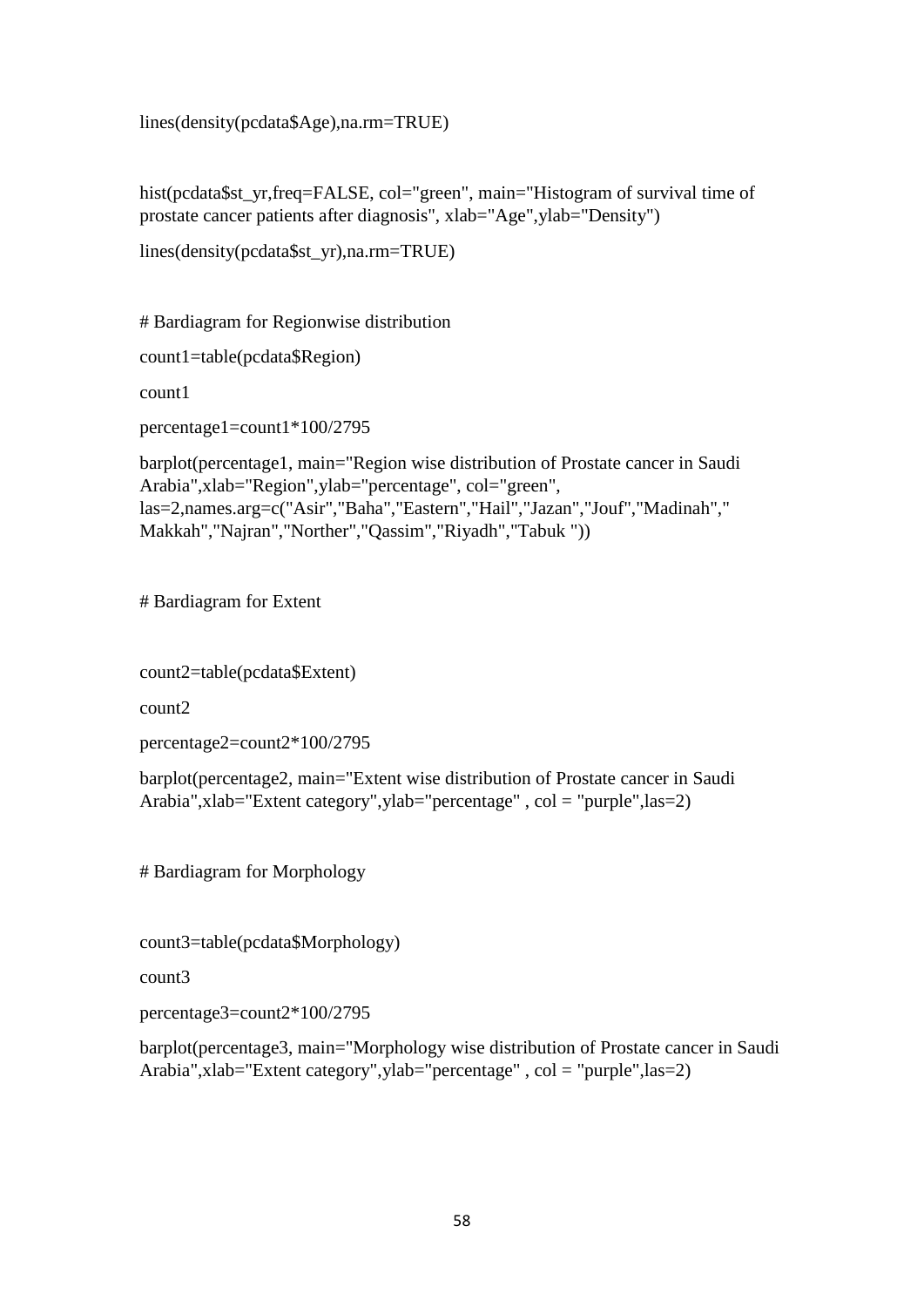# Pie chart Grade mytable2 <- table(pcdata\$Grade) mytable2 gr <- paste(names(mytable2)) gr pie(mytable2, labels = gr,

 main="Gradewise distribution of prostate cancer for the study data in Saudi Arabia")

####Bivariate table###

tgrade=table(pcdata\$Grade,pcdata\$Status)

tgrade

chisq.test(tgarde, correct=T)

tmorp=table(pcdata\$Morphology,pcdata\$Status)

tmorp

```
chisq.test(tmorp, correct=T)
```
textent=table(pcdata\$Extent,pcdata\$Status)

textent

chisq.test(textent, correct=T)

tregion=table(pcdata\$Region,pcdata\$Status)

tregion

```
chisq.test(tregion, correct=T)
```
#Survival Analysis#

library (survival)

y=Surv(pcdata\$st\_yr,pcdata\$Status1==1)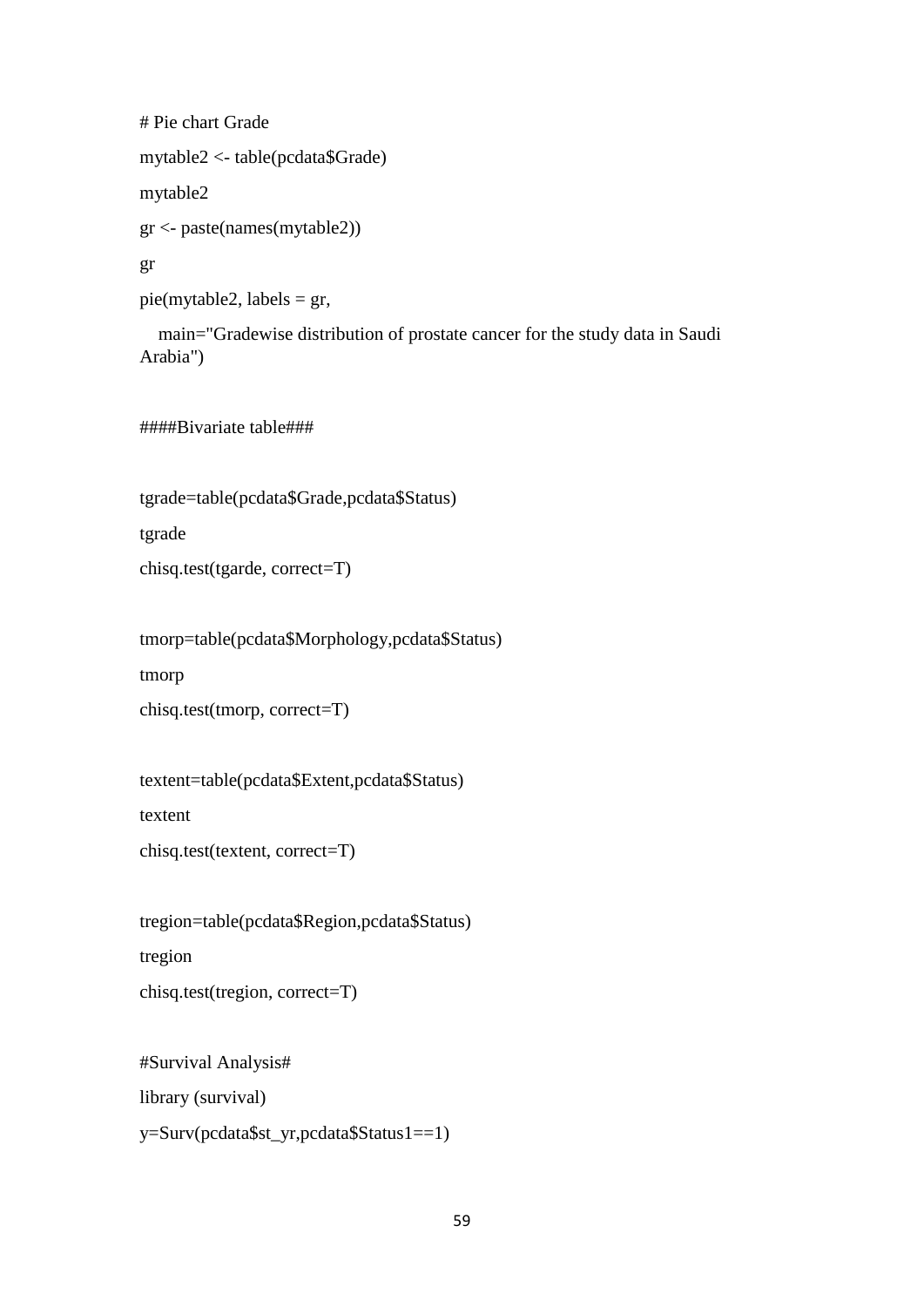```
############### KM curves and Comparison##########################
```
#Kaplan-Mier(KM) Survival curve for over all data: Unadjusted

 $kmfit1=survfit(v~1)$ 

summary(kmfit1)

plot(kmfit1,main="Unadjusted Survival Curve with 95% Confidence Interval",xlab="Survival times in years",ylab="Survival probabilty",col="red")

survdiff()

#Kaplan-Mier(KM) Survival curve for over cities

```
kmfit2=survfit(y~pcdata$Region)
```

```
summary(kmfit2)
```
plot(kmfit2, main="Region wise Survival Curve",xlab="Survival times in years",ylab="Survival probabilty",col="red")

# Log rank to compare region wise survival curves

```
survdiff(y~pcdata$Region)
```
#Kaplan-Mier(KM) Survival curve for Extent

```
kmfit3=survfit(y~pcdata$Extent)
```

```
summary(kmfit3)
```
plot(kmfit3,lty=c("solid","dashed","dotted","dotdash","longdash","twodash"), main="Extent wise Survival Curve",xlab="Survival times in years",ylab="Survival probabilty",col=c("black","green","blue","pink","grey","purple"))

```
legend("topright",c("D_Metas", "Localised","R: NOS","R: De_Ly_No","R: 
D_Ext","R:
L_No"),lty=c("solid","dashed","dotted","dotdash","longdash","twodash"),col=c("blac
```

```
k","green","blue","pink","grey","purple"))
```
# Log rank to compare Extent wise survival curves

```
survdiff(y~pcdata$Extent)
```
#Kaplan-Mier(KM) Survival curve for Morphology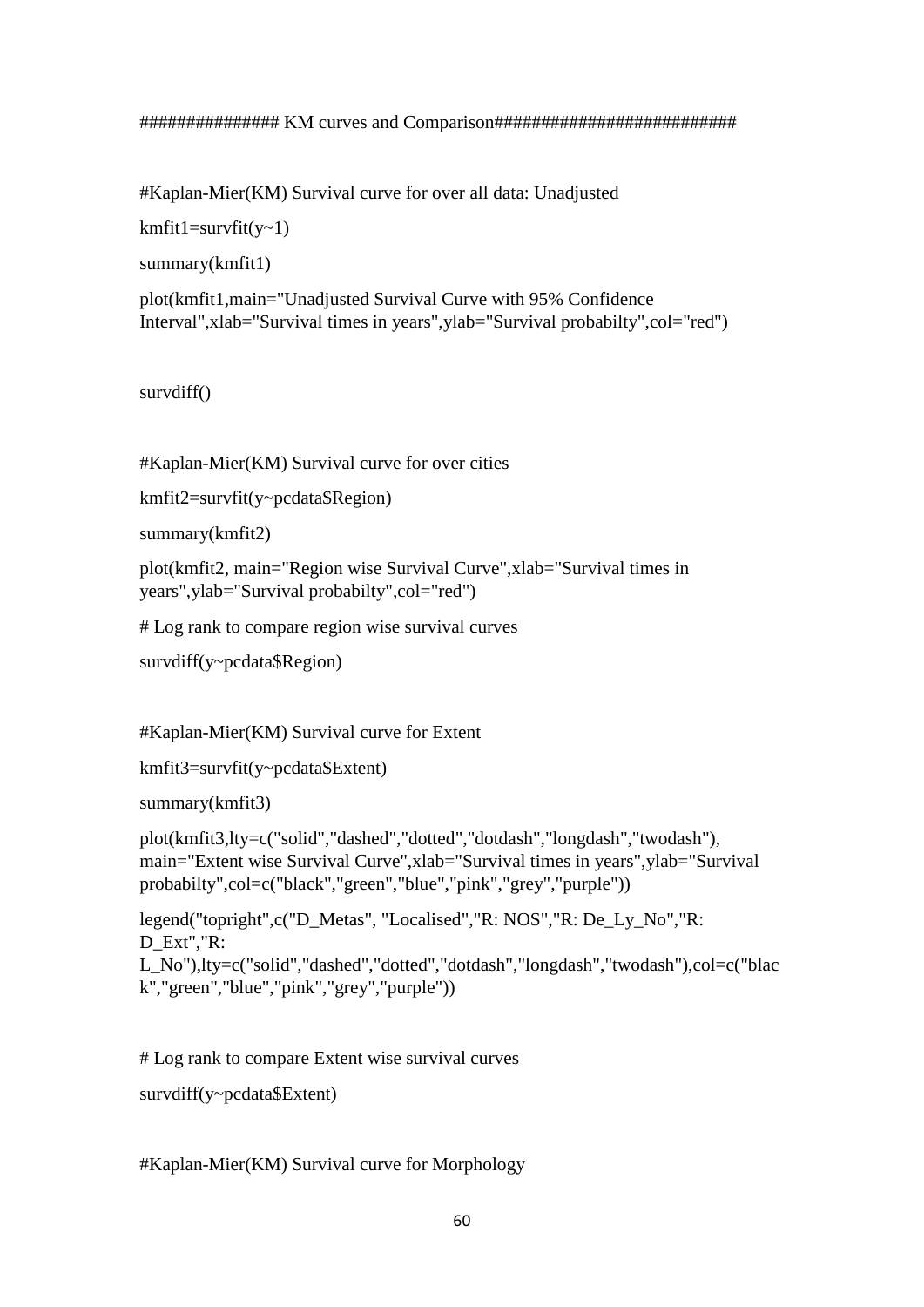kmfit4=survfit(y~pcdata\$Morphology)

summary(kmfit4)

plot(kmfit4,lty=c("solid","dashed","dotted","dotdash","longdash"), main="Morphology wise Survival Curve",xlab="Survival times in years",ylab="Survival probabilty",col=c("black","green","blue","grey","purple"))

legend("topright",c("Acinar cell carcinoma", "Adenocarcinoma, NOS","Carcinoma, NOS","Neoplasm, malignant","Transcell carcinoma, NOS"),lty=c("solid","dashed","dotted","dotdash","longdash"),col=c("black","green"," blue","grey","purple"))

# Log rank to compare Morphology wise survival curves

```
survdiff(y~pcdata$Morphology)
```
#Kaplan-Mier(KM) Survival curve for Grade

```
kmfit5=survfit(y~pcdata$Grade)
```

```
summary(kmfit5)
```
plot(kmfit5,lty=c("solid","dashed","dotted","dotdash"), main="Grade wise Survival Curve",xlab="Survival times in years",ylab="Survival probabilty",col=c("black","green","blue","purple"))

legend("topright",c("Grade I", "Grade II","Grade III","Grade IV"),lty=c("solid","dashed","dotted","dotdash"),col=c("black","green","blue","purple "))

# Log rank to compare Grade wise survival curves

```
survdiff(y~pcdata$Grade)
```
######Assessing PH assumption using Graphical Approaches

plot(kmfit2,fun="cloglog",main ="Log-log curves by Region",xlab="Time in yeras using logarithmic scale",ylab="log-log survival")

plot(kmfit3,fun="cloglog",main ="Log-log curves by Extent",xlab="Time in yeras using logarithmic scale",ylab="log-log survival")

plot(kmfit4,fun="cloglog",main ="Log-log curves by Morphology",xlab="Time in yeras using logarithmic scale",ylab="log-log survival")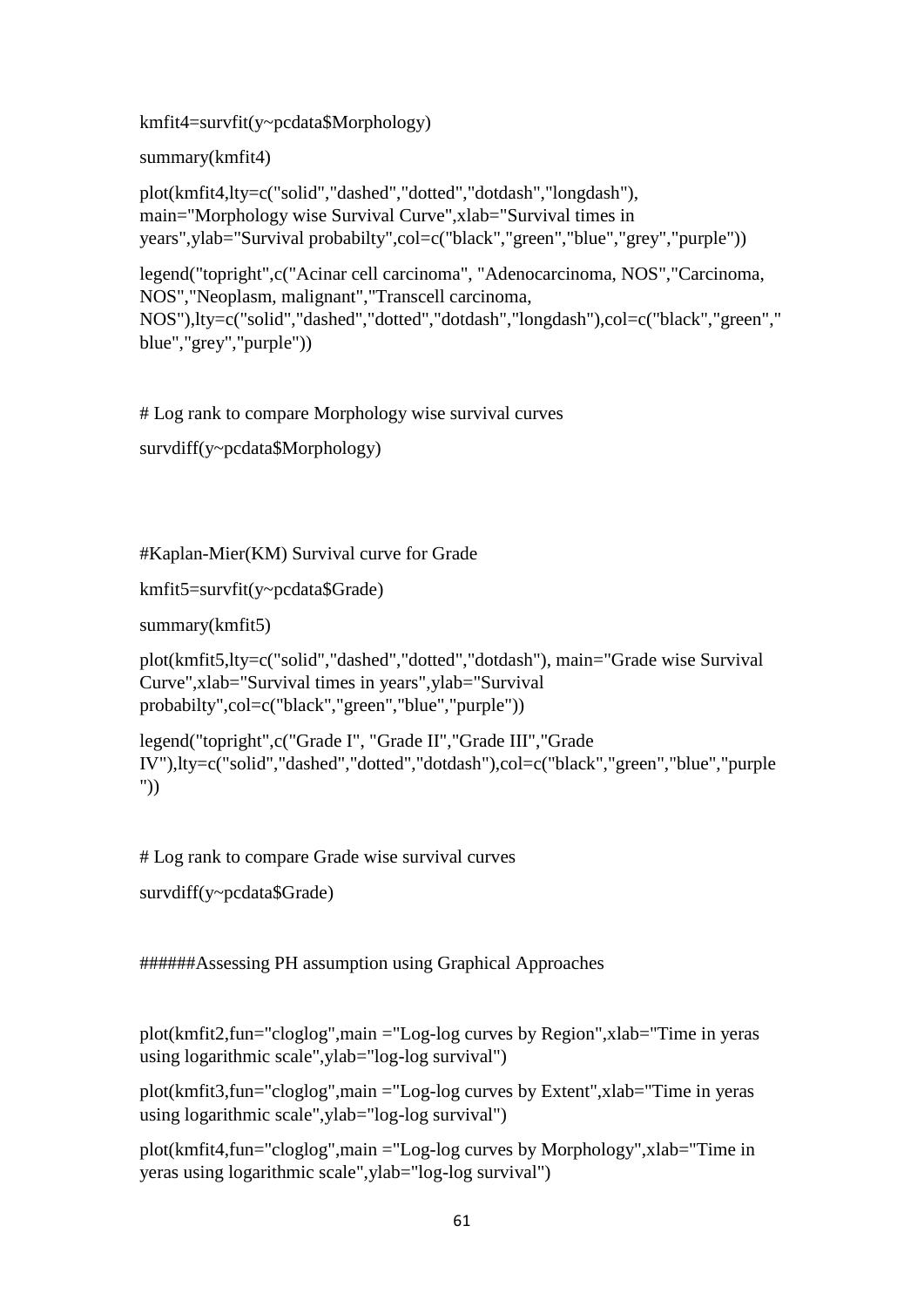plot(kmfit5,fun="cloglog",main ="Log-log curves by grade",xlab="Time in yeras using logarithmic scale",ylab="log-log survival")

### # FITTING cOX-pH Model: Univariate

```
m1=coxph(y~pcdata$Region)
summary(m1)
extractAIC(m1)
```
m2=coxph(y~pcdata\$Extent) summary(m2) extractAIC(m2)

```
m3=coxph(y~pcdata$Morphology)
summary(m3)extractAIC(m3)
```

```
m4=coxph(y~pcdata$Grade)
```
summary(m4)

extractAIC(m4)

#### Full Model

m5=coxph(y~pcdata\$Region+pcdata\$Extent+pcdata\$Morphology+pcdata\$Grade)

summary(m5)

```
extractAIC(m5)
```
#####Model diagnostics by using correlation between Schoenfeld residuals and ranked survival time

m5=coxph(y~pcdata\$Region+pcdata\$Extent+pcdata\$Morphology+pcdata\$Grade)

m5